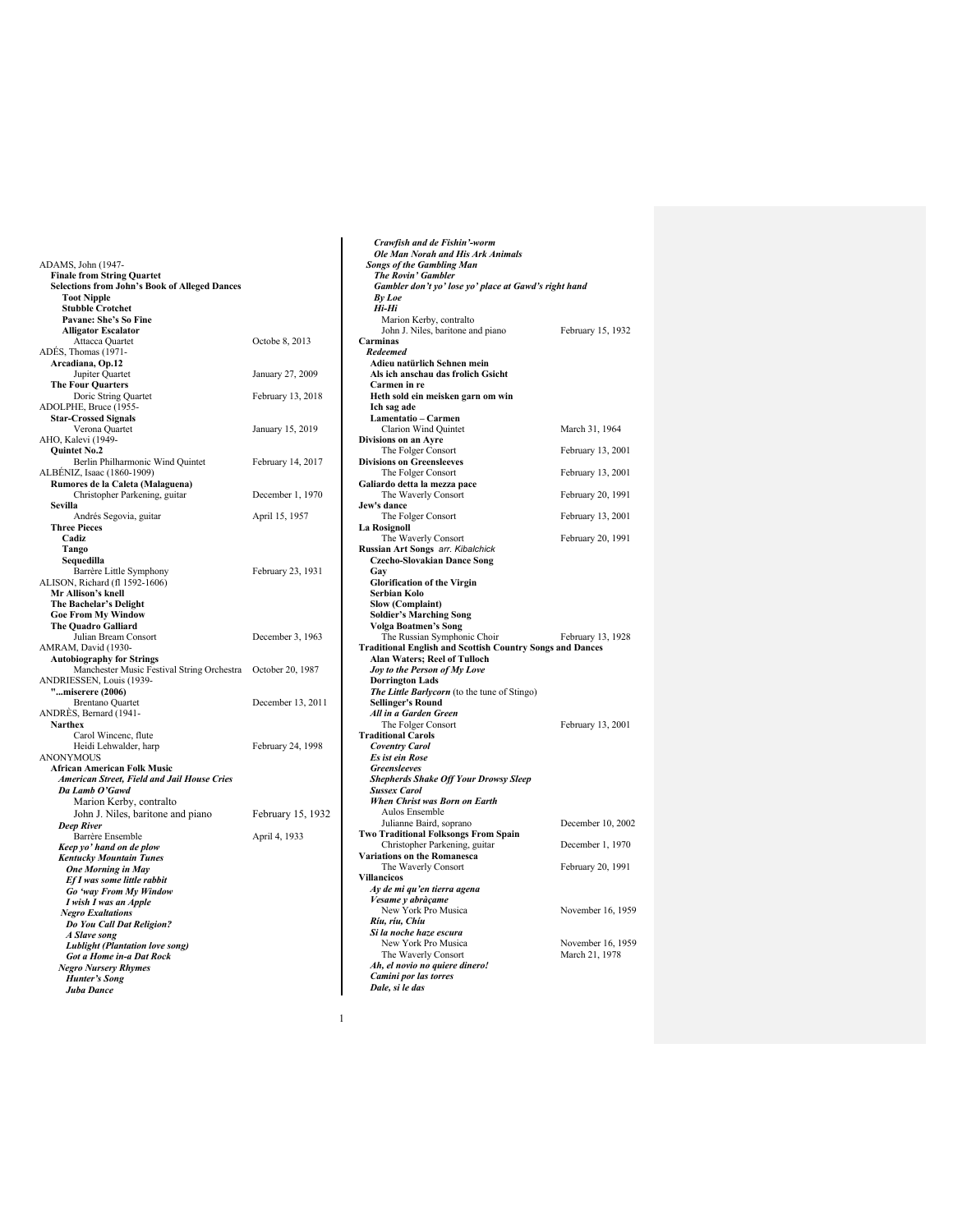| La tricotea Sanmartin la vea                          |                   |
|-------------------------------------------------------|-------------------|
| Morena Me Llaman                                      |                   |
| Noches, Noches, Buenas Noches                         |                   |
| Una Matica de Ruda                                    |                   |
| The Waverly Consort                                   | March 21, 1978    |
| <b>The Willow Song</b>                                |                   |
| The Folger Consort                                    | February 13, 2001 |
| ANTEGNATI, Constanzo (1557-1624)                      |                   |
| Canzon Vigesima 'La Moranda'                          |                   |
| Annapolis Brass Quintet                               | November 16, 1982 |
| ARBAN, Jean-Baptiste (1825-1889)                      |                   |
| <b>Carnival of Venice</b>                             |                   |
| Eastman Brass                                         | May 3, 1988       |
| ARCHANGELSKY, Alexander (1846-1924)                   |                   |
| The Sea of Life                                       |                   |
| The Russian Symphonic Choir                           | February 13, 1928 |
| ARENSKY, Anton (1861-1906)                            |                   |
| Piano Trio in D Minor, Op.32                          |                   |
| Chamber Music Society of Lincoln Center               | February 5, 2002  |
| ARRIAGA, Juan Crisostomo (1806-1826)                  |                   |
| <b>String Quartet No.2 in A Major</b>                 |                   |
| Hungarian String Quartet                              | November 7, 1949  |
| Guarneri Quartet                                      | April 27, 1999    |
| <b>String Quartet No.3 in Eb Major</b>                |                   |
| Miró Quartet                                          | November 7, 2006  |
| AYRTON, Edmund (1734-1808)                            |                   |
| Partita for Clavecin                                  |                   |
|                                                       |                   |
| Society of Ancient Instruments                        | January 14, 1929  |
| BABBITT, Milton (1916-2011)                           |                   |
| Quartet No.5                                          |                   |
| Sequoia String Quartet                                | October 26, 1982  |
| BACH, C.P.E. (1714-1788)                              |                   |
| Symphony No.2 in Bb Major                             |                   |
| Rochester Little Symphony                             | December 13, 1926 |
| Symphony in Eb Major, W.179                           |                   |
| Les Violons du Roy                                    | April 9, 1997     |
| BACH, Johann Christian (1735-1782)                    |                   |
| Concerto per cembalo, due violini e                   |                   |
| violoncello in Eb Major, Op.7, No.5                   |                   |
| Sonata da Camera                                      | October 6, 1970   |
| BACH, Johann Sebastian (1685-1750)                    |                   |
| Brandenburg Concerto No.1 in F Major BWV 1046         |                   |
| New York Chamber Soloists                             | January 18, 2000  |
| Brandenburg Concert No.2 in F Major BWV 1047          |                   |
| New York Chamber Soloists                             | January 18, 2000  |
| Brandenburg Concert No.3 in G Major BWV 1048          |                   |
| New York Chamber Soloists                             | January 18, 2000  |
| Brandenburg Concert No.4 in G Major BWV 1049          |                   |
| New York Chamber Soloists                             | January 18, 2000  |
| Brandenburg Concert No.5 in D Major BWV 1050          |                   |
| New York Chamber Soloists                             | January 18, 2000  |
| Brandenburg Concerto No.6 in Bb Major BWV 1051        |                   |
| New York Chamber Soloists                             | January 18, 2000  |
| Cantata No.189, Meine Seele ruhmt und preist          |                   |
| for Tenor, Flute, Oboe, Violin, Cello and Harpsichord |                   |
| New York Chamber Soloists                             |                   |
| Robert White, tenor                                   | October 16, 1979  |
| <b>Chacona and Gavota</b>                             |                   |
| Andrés Segovia, guitar                                | April 15, 1957    |
| Contrapunctus from Art of the Fugue                   |                   |
| Annapolis Brass Quintet                               | November 16, 1982 |
| <b>Cantata Arias</b>                                  |                   |
| Seufzer, Tränen, Kummer Not BWV 21                    |                   |
| The Musical Offering                                  |                   |
|                                                       |                   |
| Lucy Shelton, soprano                                 | March 5, 1985     |
| Auch mit gedämften schwachen Stimmen BWV 36           |                   |
| The Musical Offering                                  |                   |
| Lucy Shelton, soprano<br>Mein gläubiges Herze BWV 68  | March 5, 1985     |
|                                                       |                   |

| The Musical Offering<br>Lucy Shelton, soprano                                                | March 5, 1985     |
|----------------------------------------------------------------------------------------------|-------------------|
| Aulos Ensemble                                                                               |                   |
| Julianne Baird, soprano                                                                      | December 10, 2002 |
| Ich esse mit Freuden BWV 84                                                                  |                   |
| The Musical Offering<br>Lucy Shelton, soprano                                                | March 5, 1985     |
| Aulos Ensemble                                                                               |                   |
| Julianne Baird, soprano                                                                      | December 10, 2002 |
| Süsser Trost BWV 151                                                                         |                   |
| Aulos Ensemble<br>Julianne Baird, soprano                                                    | December 10, 2002 |
| Phoebus eilt BWV 202                                                                         |                   |
| The Musical Offering                                                                         |                   |
| Lucy Shelton, soprano                                                                        | March 5, 1985     |
| <b>Gavotte from Sixth Cello Suite</b><br>Christopher Parkening, guitar                       | December 1, 1970  |
| Jesu, Joy of Man's Desiring                                                                  |                   |
| Christopher Parkening, guitar                                                                | December 1, 1970  |
| Partita in D Minor                                                                           |                   |
| Andries Roodenburg, violin                                                                   | January 26, 1948  |
| Prelude and Allegro from Prelude, Fugue and Allegro BWV 998<br>Christopher Parkening, guitar | December 1, 1970  |
| Prelude and Fugue in Eb Major, BWV 876/K.405 arr. Mozart                                     |                   |
| Alexander String Quartet                                                                     | May 2, 2006       |
| Sinfonia 11 arr. Kerry Turner                                                                |                   |
| American Horn Quartet                                                                        | March 6, 2007     |
| Sonata in D Major for Cello and Piano<br>Alma Trio                                           |                   |
| Sonata in G Minor for Cello and Harpsichord                                                  | April 18, 1967    |
| Bernard Greenhouse, cello                                                                    |                   |
| Sylvia Marlowe, harpsichord                                                                  | December 6, 1954  |
| Sonata in A Major for Solo Flute, BWV 1032                                                   |                   |
| Jean-Pierre Rampal, flute                                                                    | January 19, 1971  |
| Sonata in B Minor, BWV 1030<br>Jean-Pierre Rampal, flute                                     |                   |
| Robert Veyron Lacroix, harpsichord                                                           | February 15, 1972 |
| Sonata in C Major for Flute, BWV 1033                                                        |                   |
| Carol Wincenc, flute                                                                         |                   |
| Heidi Lehwalder, harp                                                                        | February 24, 1998 |
| Sonata in G Minor, BWV 1038                                                                  |                   |
| Jean-Pierre Rampal, flute<br>Robert Veyron Lacroix, keyboard                                 | February 19, 1974 |
| Sonata in F Major for Treble Recorder and Basso Continuo                                     |                   |
| Michala Petri, recorder                                                                      |                   |
| Lars Hannibal, lute                                                                          | February 6, 1996  |
| Sonata in G Major for Descant Recorder and Harpsichord                                       |                   |
| Michala Petri, recorder<br>Hanne Petri, harpsichord                                          | March 17, 1987    |
| Sonata in G Minor for Viola da Gamba and Harpsichord                                         |                   |
| Janos Scholz, viola da gamba                                                                 |                   |
| Sylvia Marlowe, harpsichord                                                                  | November 15, 1960 |
| Sonata in No.6 in G Major, BWV 1019<br>Alexander Schneider, violin                           |                   |
| Ralph Kirkpatrick, harpsichord                                                               | May 13, 1946      |
| Suite in Bb Major for Treble Recorder solo arr. M. Petri                                     |                   |
| after Cello Suite No.1 in G Major, BMV 1007                                                  |                   |
| Michala Petri, recorder                                                                      | March 2, 2004     |
| Suite No.3 in C Major, BWV 1009                                                              |                   |
| Leonard Rose, cello<br>Trio Sonata in C Major                                                | November 10, 1964 |
| The Musical Offering                                                                         | March 5, 1985     |
| Trio Sonata in D Minor, BWV 1036                                                             |                   |
| Sonata da Camera                                                                             | October 6, 1970   |
| BALAKRISHNAN, David (1954-                                                                   |                   |
| <b>Mara's Garden of False Delights</b>                                                       |                   |
| Turtle Island and Ying Quartets<br>BANCHIERI, Andriano (1568-1634)                           | October 16, 2007  |
| <b>Italian Street Cry</b>                                                                    |                   |
|                                                                                              |                   |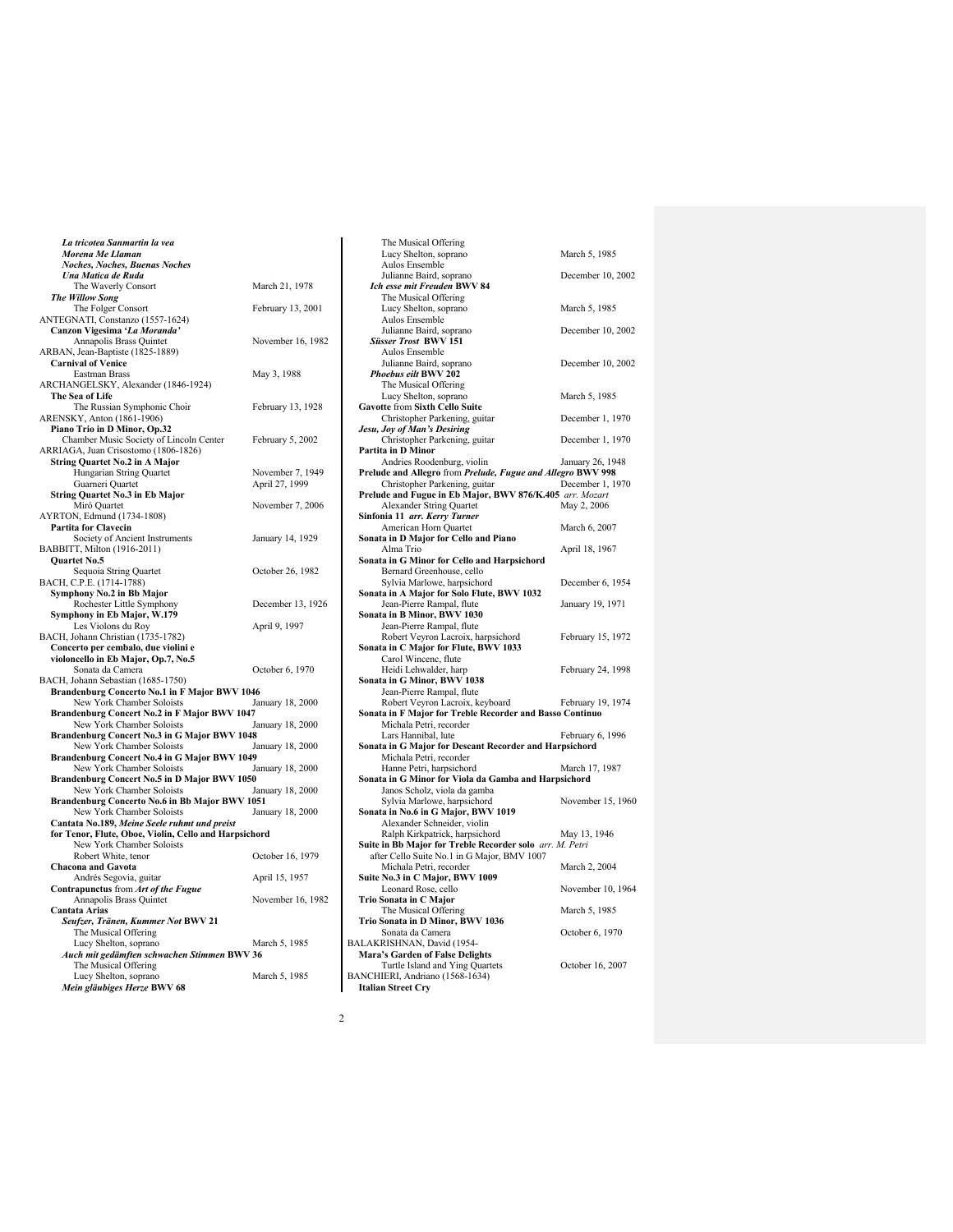| <b>Rag and Bone</b>                                                                         |                                        |
|---------------------------------------------------------------------------------------------|----------------------------------------|
| The English Singers                                                                         | January 31, 1927                       |
| BARAB, Seymour (1921-2014)<br>Suite for Horn, Violin, Viola and Cello (1992) World Premiere |                                        |
| American Chamber Players                                                                    | April 20, 1993                         |
| BARBER, Samuel (1910-1981)                                                                  |                                        |
| Adagio from String Quartet, Op.11                                                           |                                        |
| Paul Kuentz Paris Chamber Orchestra                                                         | March 8, 1965                          |
| Dover Beach for Baritone and String Quartet, Op.3                                           |                                        |
| Music From Marlboro                                                                         | May 1, 1984                            |
| <b>Hermit Songs</b><br>Lydian Quartet                                                       |                                        |
| Sanford Sylvan, baritone                                                                    |                                        |
| David Breitman, piano                                                                       | April 18, 1995                         |
| Sonata for Cello and Piano, Op.6                                                            |                                        |
| Carter Brey, cello                                                                          |                                        |
| Christopher O'Riley, piano                                                                  | February 25, 1997                      |
| <b>String Quartet in B Minor, Op.11</b><br><b>Budapest String Quartet</b>                   | October 13, 1964                       |
| Cleveland Quartet                                                                           | March 16, 1976                         |
| Lydian Quartet                                                                              | April 18, 1995                         |
| Shanghai Quartet                                                                            | April 23, 2002                         |
| BARTLET, John (fl 1616-10)                                                                  |                                        |
| When From My Love                                                                           |                                        |
| <b>Whither Runneth My Sweetheart</b>                                                        |                                        |
| The English Singers<br>BARTÓK, Béla (1881-1945)                                             | March 18, 1929                         |
| Contrasts for Violin, Clarinet & Piano, Sz 111                                              |                                        |
| Chamber Music Society of Lincoln Center                                                     | April 25, 2017                         |
| Frautschi, Manasee, Nakamatsu Trio                                                          | March 8, 2022                          |
| Divertimento for Strings, Sz 113                                                            |                                        |
| Academy of St. Martin in the Fields                                                         | October 28, 1980                       |
| <b>Rumanian Folk Dances, Sz 68</b><br>Carol Wincenc, flute                                  |                                        |
| Heidi Lehwalder, harp                                                                       | February 24, 1998                      |
| Sonata No.2 for Violin and Piano, Op.76, Sz 76                                              |                                        |
| Andries Roodenburg, violin                                                                  |                                        |
| Squire Haskin, piano                                                                        | January 26, 1948                       |
| Jean-Pierre Rampal, flute                                                                   |                                        |
| Robert Veyron Lacroix, piano<br>String Quartet No.1, Op.7, Sz 40                            | February 19, 1974                      |
| Pro Arte String Quartet                                                                     | March 19, 1928                         |
| <b>Budapest String Quartet</b>                                                              | November 10, 1941                      |
| <b>Budapest String Quartet</b>                                                              | January 12, 1946                       |
| Juilliard String Quartet                                                                    | October 21, 1957                       |
| Quartetto Italiano                                                                          | January 28, 1964                       |
| Tokyo String Quartet<br>Tokyo String Quartet                                                | February 13, 1973<br>November 14, 1978 |
| Tokyo String Quartet                                                                        | April 5, 1989                          |
| <b>Borromeo String Quartet</b>                                                              | November 10, 1992                      |
| Amernet Quartet                                                                             | November 19, 1996                      |
| Dover Quartet                                                                               | December 12, 2017                      |
| String Quartet No.2, Op.17, Sz 67                                                           |                                        |
| <b>Budapest String Quartet</b><br>Hungarian String Quartet                                  | January 23, 1950<br>February 1, 1954   |
| Hungarian String Quartet                                                                    | December 3, 1956                       |
| <b>Budapest String Quartet</b>                                                              | January 17, 1961                       |
| <b>Budapest String Quartet</b>                                                              | October 19, 1965                       |
| Beaux Arts String Quartet                                                                   | April 27, 1970                         |
| Rowe Quartet                                                                                | March 25, 1980                         |
| Delos Quartet<br>Miami String Quartet                                                       | December 4, 1984<br>January 15, 2002   |
| <b>Brentano Quartet</b>                                                                     | December 12, 2006                      |
| Mendelssohn Quartet                                                                         | January 12, 2010                       |
| Jerusalem Quartet                                                                           | October 14, 2014                       |
| Auryn Quartet                                                                               | October 18, 2016                       |
| String Quartet No.3, Op.85, Sz 85                                                           |                                        |
| Hungarian String Quartet                                                                    | February 16, 1959                      |
| Fine Arts Quartet                                                                           | November 3, 1969                       |

Cleveland Quartet May 11, 1982 St. Lawrence Quartet<br>Takács Quartet Také 14, 1993<br>
December 14, 1993<br>
April 16, 2013 Keller Quartet **String Quartet No.4, Op.91, Sz 91** Hungarian String Quartet January 21, 1952 Vegh String Quartet October 19, 1959 Cleveland Quartet Cleveland October 26, 1971<br>
Vermeer Ouartet December 10, 1974 Vermeer Quartet **December 10, 1974**<br> **String Quartet No.5, Sz 102** South and String Quartet<br>
Juilliard String Quartet<br>
Hungarian String Quartet<br>
Movember 8, 1948 Hungarian String Quartet November 8, 1948<br>Hungarian String Quartet October 15, 1968 Hungarian String Quartet New World String Quartet December 2, 1980 Miró Quartet February 4, 2003 Franganian Daniel (String Quartet December 2, 1980<br>
Miró Quartet Hebruary 4, 2003<br>
Jasper String Quartet December 10, 2013<br>
December 10, 2013 **String Quartet No.6, Sz 114** Juilliard String Quartet March 6, 1950 Juilliard String Quartet November 13, 1950 Budapest String Quartet January 10, 1954<br>Juilliard String Quartet March 23, 1971 Juilliard String Quartet March 23, 1971 Tokyo String Quartet March 29, 1977 Rowe Quartet March 20, 1979<br>Ridge Quartet December 1, 19 Ridge Quartet December 1, 1987<br>
Takács Quartet December 1, 1987<br>
October 10, 2006 October 10, 2006<br>October 4, 2011 American String Quartet Coctober 4, 2011<br>
Jupiter String Quartet January 12, 2016<br>
Belcea Quartet Coctober 17, 2018 Jupiter String Quartet January 12, 2016 Belcea Quartet October 17, 2018 **Suite Paysanne Hongroise, Sz 100** Jean-Pierre Rampal, flute Ryan Edwards, piano January 19, 1971 Jean-Pierre Rampal, flute Ryan Edwards, piano February 19, 1974 BASSANO, Augustin (fl c1603) **Pavan & Galliard 1** October 7, 2008 BASSANO, Heironymus (fl 1581-1631) **Fantasia No. 1 in 5 parts** Fretwork October 7, 2008 BATES, Mason (1977-'**From Amber Frozen'** Biava Quartet March 15, 2005 BATESON, Thomas (1570-1630) **Cupid in a Bed of Roses**<br>
The English Singers<br>
BAX, Arnold (1883-1953)<br> **Pax, Arnold (1883-1953) String Quartet No.1 in G Major** Griller Quartet of London February 12, 1940 BEACH, Amy (1867-1944) **Piano Quintet in F# minor, Op.67** Escher Quartet with Benjamin Hochman, piano February 19, 2013 BEASER, Robert (1954- **Mountain Songs for Recorder and Guitar** Michala Petri, recorder Manuel Barrueco, guitar March 2, 2004 BEECHER, Lembit (1980- **One Hundred Years Grows Shorter Over Time** Juilliard Quartet April 23, 2019 BEETHOVEN, Ludwig van (1770-1827) *Ah, perfido!* (scene and aria), **Op.65** Lois Marshall, soprano Weldon Kilburn, piano March 28, 1967<br> **Grosse Fuge in Bb Major, Op.133** American String Quartet<br> **Lento assai, cantante e tranquillo** from **Quartet in F Major, Op.135**<br> *Played* in memory of Boris Kroyt<br>
Guarneri Quartet<br>
Guarneri Quartet<br>
December 2, 1969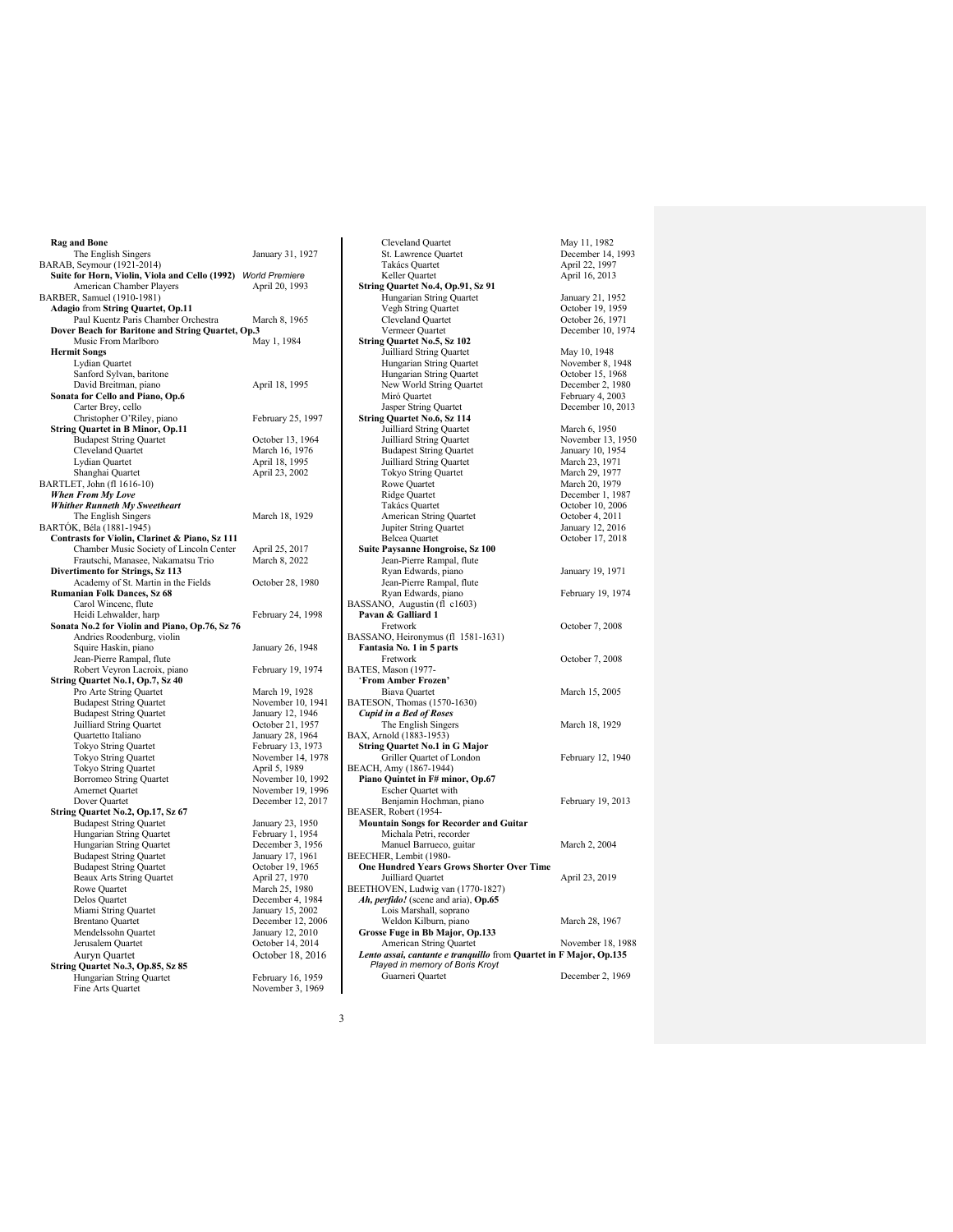| Played in memory of Ellen Kenny                        |                    |
|--------------------------------------------------------|--------------------|
|                                                        |                    |
| Cleveland Quartet                                      | September 26, 1972 |
| Played in memory of Henry Ten Eyck Perry               |                    |
| Guarneri Quartet                                       | January 8, 1974    |
| Played in memory of Mrs. Ten Eyck Perry                |                    |
| Guarneri Quartet                                       | April 11, 1977     |
| Played in memory of Mrs. Bryant Glenny                 |                    |
| Rowe Quartet                                           | February 20, 1978  |
| Played in memory of Squire Haskin and Mischa Schneider |                    |
| Guarneri Quartet                                       | October 15, 1985   |
| Piano Quartet in Eb Major, Op.16                       |                    |
| Roth String Quartet                                    |                    |
| Elie Robert Schmitz, piano                             | January 13, 1936   |
|                                                        |                    |
| New York Quartet                                       | March 20, 1950     |
| Quartetto di Roma                                      | March 3, 1958      |
| Music From Marlboro                                    | May 2, 1967        |
| Eastman Quartet                                        | December 2, 1975   |
| PianoTrio in Eb Major, Op.1, No.1                      |                    |
| Alma Trio                                              | April 18, 1967     |
| Chamber Music Society of Lincoln Center                | October 19, 1993   |
| McDermott Trio                                         | March 24, 1998     |
| Montrose Trio                                          | November 17, 2015  |
|                                                        | March 14, 2018     |
| Gryphon Trio                                           |                    |
| PianoTrio in G Major, Op.1, No.2                       |                    |
| Beaux Arts Trio                                        | November 5, 1968   |
| Trio Fontanay                                          | March 20, 2001     |
| Piano Trio in C Minor, Op.1, No.3                      |                    |
| Albeneri Trio                                          | March 14, 1961     |
| <b>Brandeis Players</b>                                | October 17, 1961   |
| Members of the Budapest String Quartet                 |                    |
| Mieczyslaw Horszowski, piano                           | March 12, 1963     |
| Vienna Chamber Trio                                    | October 25, 1988   |
| Arden Trio                                             |                    |
|                                                        | December 4, 1990   |
| Chamber Music Society of Lincoln Center                | March 21, 2000     |
|                                                        |                    |
| Gryphon Trio                                           | March 13, 2018     |
| PianoTrio in D Major, Op.70, No.1 'Geister'            |                    |
| Members of the Artists Quartet                         | January 16, 1925   |
|                                                        |                    |
| Compinsky Trio                                         | December 15, 1930  |
| Albeneri Trio                                          | April 6, 1953      |
| Schneider/Tortelier/Horszowski Trio                    | March 8, 1954      |
| Alma Trio                                              | April 14, 1970     |
| Rogeri Trio                                            | December 12, 1978  |
| New Arts Trio                                          | November 5, 1985   |
| Trio Con Brio Copenhagen                               | November 3, 2008   |
| Altenburg Trio                                         | April 12, 2011     |
| Amadeus Trio                                           | December 9, 2014   |
| Los Angeles Piano Trio                                 | December 14, 2021  |
|                                                        |                    |
| PianoTrio in Eb Major, Op. 70, No.2                    |                    |
| Albeneri Trio                                          | April 21, 1952     |
| Albeneri Trio                                          | April 4, 1955      |
| Balsam/Kroll/Heifetz Trio                              | January 9, 1968    |
| Horszowski Trio                                        | January 17. 2017   |
| Gryphon Trio                                           | March 13, 2018     |
| PianoTrio in Bb Major, Op.97 'Archduke'                |                    |
| Compinsky Trio                                         | December 14, 1931  |
| Gor-ba-si Trio                                         | April 10, 1944     |
| Albeneri Trio                                          | April 12, 1948     |
| Schneider/Tortelier/ Horszowski Trio                   |                    |
| Balsam/Kroll/Heifetz Trio                              | March 8, 1954      |
|                                                        | January 4, 1966    |
| Tunnell Trio                                           | October 26, 1976   |
| Beaux Arts Trio                                        | October 5, 1982    |
| Claremont Trio                                         | December 4, 2007   |
| Kalichstein/Laredo/Robinson Trio                       | April 29, 2014     |
| Gryphon Trio                                           | March 14, 2018     |
| Quintet for Piano and Winds in Eb Major, Op.16         |                    |
| Berln Philharmonic Wind Quintet                        |                    |
| Jon Nakamatsu, piano                                   | October 10, 2000   |
| Quintet in C Major for Strings, Op.29                  |                    |

| Fred Ressel, viola                                                                | January 6, 1941    |
|-----------------------------------------------------------------------------------|--------------------|
| <b>Budapest String Quartet</b>                                                    |                    |
| Walter Trampler, viola<br>Quintet in Eb Major, Op.103                             | January 12, 1959   |
| Carion Wind Quintet                                                               | February 18, 2020  |
| Septet in Eb Major, Op.20                                                         |                    |
| Vienna Octet                                                                      | January 14, 1957   |
| Vienna Octet                                                                      | February 12, 1963  |
| <b>Czech Nonet</b>                                                                | April 1, 1969      |
| Chamber Music Society of Lincoln Center<br>Serenade in D Major, Op.41             | November 4, 1997   |
| Jean-Pierre Rampal, flute                                                         |                    |
| Ryan Edwards, piano                                                               | January 19, 1971   |
| Serenade for Flute, Violin and Viola, Op.25                                       |                    |
| San Francisco Chamber Music Society                                               | February 4, 1926   |
| Serenade for String Trio in D Major, Op.8                                         |                    |
| Members of the New York Quartet                                                   | December 3, 1951   |
| Trio Italiano d'Archi                                                             | November 13, 1962  |
| Cleveland Quartet<br>Sextet in Eb Major, Op.71 arranged for woodwind quintet      | March 16, 1976     |
| New York Woodwind Quintet                                                         | April 9, 1956      |
| Signor Abate! Op.217                                                              |                    |
| The London Singers                                                                | November 14, 1932  |
| Sonata in F Major, Op.5, No.1 for Cello and Piano                                 |                    |
| Matt Haimovitz, cello                                                             |                    |
| Christopher O'Riley, piano                                                        | December 1, 2015   |
| Sonata in G Minor, Op.5, No.2 for Cello and Piano                                 |                    |
| Matt Haimovitz, cello<br>Christopher O'Riley, piano                               | December 1, 2015   |
| Sonata No.3 in A Major for Cello and Piano, Op.69                                 |                    |
| Felix Salmond, cello                                                              |                    |
| Ralph Angell, piano                                                               | January 21, 1935   |
| Antonio Meneses, cello                                                            |                    |
| Menahem Pressler, piano                                                           | March 21, 2005     |
| Matt Haimovitz, cello                                                             |                    |
| Christopher O'Riley, piano                                                        | December 3, 2015   |
| Sonata No.4 in C Major for Cello and Piano, Op.102, No.1<br>Paul Tortelier, cello |                    |
| Mieczyslaw Horszowski, piano                                                      | March 8, 1954      |
| Antonio Meneses, cello                                                            |                    |
| Menahem Pressler, piano                                                           | March 21, 2006     |
| Matt Haimovitz, cello                                                             |                    |
| Christopher O'Riley, piano                                                        | December 3, 2015   |
| Sonata No.5 in D Major for Cello and Piano, Op.102, No.2                          |                    |
| Felix Salmond, cello<br>Ralph Angell, piano                                       | January 16, 1933   |
| Antonio Meneses, cello                                                            |                    |
| Menahem Pressler, piano                                                           | March 21, 2006     |
| Matt Haimovitz, cello                                                             |                    |
| Christopher O'Riley, piano                                                        | December 3, 2015   |
| Sonata No.3 in Eb Major for Violin and Piano, Op.12, No.3                         |                    |
| Joseph Fuchs, violin                                                              |                    |
| Brooks Smith, piano<br>Sonata No.4 in A Minor for Violin and Piano, Op.23         | April 24, 1962     |
| Gil Shaham, violin                                                                |                    |
| Orli Shaham, piano                                                                | September 27, 1995 |
| Sonata No.6 in A Major for Violin and Piano, Op.30, No.1                          |                    |
| Jacques Gordon, violin                                                            |                    |
| Muriel Kerr, piano                                                                | December 13, 1937  |
| Alexander Schneider, violin                                                       |                    |
| Mieczyslaw Horszowski, piano                                                      | March 6, 1967      |
| Sonata No.7 in C Minor for Violin and Piano, Op.30, No.2                          |                    |
| Alexander Schneider, violin<br>Mieczyslaw Horszowski, piano                       | December 12, 1955  |
| Sonata No.9 in A Major for Violin and Piano, Op.47 "Kreutzer"                     |                    |
| William Kroll, violin                                                             |                    |
| Frank Sheridan, piano                                                             | February 8, 1943   |
| Kristin Lee, violin                                                               |                    |
| Gloria Chen, piano                                                                | Novembe 11, 2014   |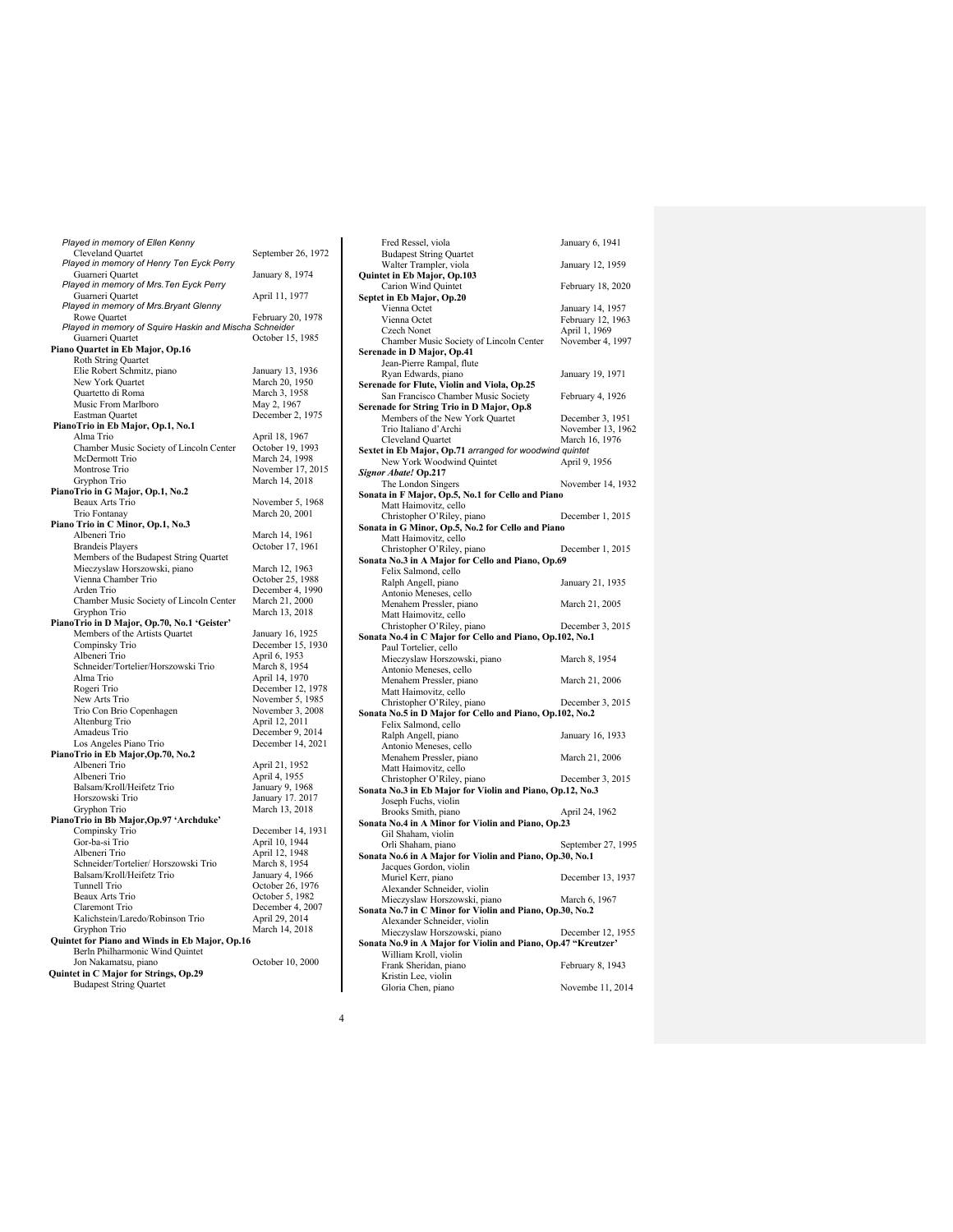**Sonata No.10 in G Major for Violin and Piano, Op.96** Alexander Schneider, violin Mieczyslaw Horszowski, piano March 8, 1954 **Sonatina in C Major for Descant Recorder and Guitar** Michala Petri, recorder Lars Hannibal, guitar February 6, 1996 **Sonatina in C Minor for Treble Recorder and Guitar** Michala Petri, recorder Lars Hannibal, guitar February 6, 1996 **Songs from the British Isles** *O Mary, at thy window be,* **Op.108, No.17** *Sally in our Alley,* **Op.108, No.25** *The kiss, dear maid, thy lip has left,* **Op.153, No.9** *'Tis sunshine at last,* **Op.153, No.13** *When mortals all to rest retire,* **Op.155, No.15** *Cupid's Kindness,* **Op.155, No.21** New York Chamber Soloists Robert White, tenor October 16, 1979 *Oh! sweet were the hours,* **Op.108, No.3** *Bonny laddie, highland laddie,* **Op.108, No.7** *The lovely lass of Inverness,* **Op.108, No.8** *Come draw we round a cheerful ring,* **Op.223, No.8** Music From Marlboro May 1, 1984<br>Musicians From Marlboro February 26 February 26, 2008 **String Quartet in F Major, Op.18, No.1** Budapest String Quartet January 4, 1941<br>Budapest String Quartet January 13, 1945<br>Budapest String Quartet January 13, 1947 Budapest String Quartet January 13, 1945 Budapest String Quartet January 13, 1947 Rowe Quartet September 12, 1979<br>Mendelssohn Quartet September 12, 1979 Mendelssohn Quartet February 15, 2005<br>Pacifica Quartet January 18, 2011 January 18, 2011 **String Quartet in G Major, Op.18, No.2** String Quartet of the Buffalo Symphony Orchestra April 16, 1924<br>Pro Arte String Ouartet March 19, 1928 Pro Arte String Quartet March 19, 1928<br>Budapest String Quartet January 14, 1945 Budapest String Quartet January 14, 19<br>Budapest String Quartet May 24, 1947 Budapest String Quartet May 24, 1947<br>
Juilliard String Quartet Cotober 21, 1957 Juilliard String Quartet Juilliard String Quartet March 5, 1968 Juilliard String Quartet September 23, 1978 Juilliard String Quartet<br>
Guarneri Quartet November 19, 1980<br>
November 19, 1980 Delos Quartet December 4, 1984<br>Colorado Quartet November 3, 1989 November 3, 1989<br>March 17, 1992 Chester String Quartet March 17, 1992<br>Ierusalem Quartet March 13, 2012 Jerusalem Quartet **String Quartet in D Major, Op.18, No.3** Budapest String Quartet January 15, 1945<br>Budapest String Quartet January 11, 1947<br>American String Quartet November 18, 1988 Budapest String Quartet American String Quartet<br>
American String Quartet<br>
Juilliard Quartet<br>
April 23, 2019 Juilliard Quartet<br> **String Quartet in C Minor, Op.18, No.4** April 23, 2019 Budapest String Quartet March 20, 1933<br>
Coolidge Quartet May 8, 1944<br>
Budapest String Quartet May 24, 1947 Coolidge Quartet Budapest String Quartet<br>
Paganini String Quartet<br>
Paganini String Quartet<br>
December 12, 1949 Paganini String Quartet December 12, 1949 Budapest String Quartet February 22, 1<br>
Guarneri Ouartet March 2. 1971 Guarneri Quartet March 2, 1971<br>Guarneri Quartet April 11, 1977 Guarneri Quartet April 11, 1977<br>Amadeus Quartet April 14, 1980 Amadeus Quartet April 14, 1980<br>Juilliard String Quartet December 5, 2000 Juilliard String Quartet December 5, 2000 **String Quartet in A Major, Op.18, No.5** Kolisch Quartet January 18, 1937 Budapest String Quartet Budapest String Quartet May 26, 1947<br>Budapest String Quartet May 26, 1947<br>Budapest String Quartet March 7, 1949 Budapest String Quartet March 7, 1949<br>Tokyo String Quartet October 18, 1983 Tokyo String Quartet October 18, 1983 Jerusalem Quartet October 14, 2014 Schumann Quartet November 16, 2021

**String Quartet in Bb Major, Op.18, No.6** Budapest String Quartet January 12, 1931<br>
Budapest String Quartet January 11, 1943<br>
Budapest String Quartet May 28, 1947 Budapest String Quartet Budapest String Quartet May 28, 1947<br>Cleveland String Quartet May 11, 1982 Cleveland String Quartet<br>Vermeer Quartet Danish String Quartet **String Quartet in F Major, Op.59, No.1** Gordon String Quartet February 18, 1935 Kolisch Quartet January 16, 1937 Budapest String Quartet January 13, 1940 Busch Quartet November 11, 1940<br>Budapest String Quartet 11, 1943<br>January 11, 1943 Budapest String Quartet January 11, 1943<br>Budapest String Quartet January 13, 1945 Budapest String Quartet January 13, 1945 Budapest String Quartet January 11, 1947<br>Paganini String Quartet December 8, 1947 Paganini String Quartet **December 8, 1947**<br>Budapest String Quartet **December 8, 1953** Budapest String Quartet March 2, 1953<br>
Emerson String Quartet Cotober 14, 1980 Emerson String Quartet Corober 14, 1980<br>
American String Quartet November 18, 1988 American String Quartet<br>Takács Quartet **String Quartet in E Minor, Op.59, No.2** London String Quartet February 2, 1925<br>
Flonzaley Quartet February 2, 1925<br>
Flonzaley Quartet November 15, 19 Flonzaley Quartet November 15, 1926<br>Brosa Quartet November 16, 1931 Gordon String Quartet<br>Kolisch Quartet Musical Art Quartet March 20, 1939<br>Budapest String Quartet January 14, 1940 Budapest String Quartet<br>Primrose Quartet Budapest String Quartet January 10, 1943<br>Budapest String Quartet January 14, 1945 Budapest String Quartet January 14, 1945<br>Budapest String Quartet January 13, 1947 Budapest String Quartet January 13, 1947<br>
Paganini String Quartet December 8 1947 Paganini String Quartet **December 8, 1947**<br>
Juilliard String Quartet **December 13, 1950** Juilliard String Quartet November 13, 19.<br>
Hungarian String Quartet January 21, 1952 Hungarian String Quartet January 21, 1952<br>Budapest String Quartet February 22, 1955 Budapest String Quartet February 22, 1956<br>Paganini String Quartet February 6, 1956 Paganini String Quartet February 6, 1956<br>
Hungarian String Quartet Cotober 15, 1968 Hungarian String Quartet Vermeer Quartet February 28, 1978 Amadeus Quartet<br>Concord Quartet Colorado Quartet May 8, 1984<br>Guarneri Quartet Colorado Corober 23, 1 Whitman String Quartet **String Quartet in C Major, Op.59, No.3**<br>
New York String Quartet December 12, 1932 Kolisch Quartet January 17, 1937<br>
Kolisch Quartet 15, 19 Kolisch Quartet<br>
November 15, 1937<br>
Coolidge Quartet<br>
November 13, 1939 Musical Art Quartet March 18, 1941<br>Budapest String Quartet January 15, 1945 Budapest String Quartet January 15, 19<br>Budapest String Quartet May 28, 1947 Budapest String Quartet May 28, 1947<br>
Paganini String Quartet December 8, 1947<br>
Juilliard String Quartet April 25, 1949 Paganini String Quartet December 8, 1947 Juilliard String Quartet April 25, 1949 Budapest String Quartet<br>
February 11, 1952<br>
Rudanest String Quartet<br>
Cetober 19, 1965 Budapest String Quartet Tokyo String Quartet March 18, 1975<br>
Rowe Quartet September 12, 1 Borromeo String Quartet<br>Takács Quartet Heath Quartet February 5, 2019 **String Quartet in Eb Major, Op.74 "Harp"** Roth String Quartet March 16, 1931<br>Budapest String Quartet February 27, 1934 Budapest String Quartet<br>Kolisch Quartet Budapest String Quartet<br>Coolidge Quartet Budapest String Quartet November 15,<br>Budapest String Quartet May 26, 1947 Budapest String Quartet

May 10, 1983<br>February 16, 2016 October 9, 2001 November 16, 1931<br>December 16, 1935 January 16, 1937<br>March 20, 1939 December 9, 1940<br>January 10, 1943 October 13, 1981 October 23, 1996<br>November 14, 2000 November 13, 1937<br>November 13, 1939<br>March 18, 1941 September 12, 1979<br>February 15, 2000 April  $20.2010$ January 17, 1937<br>January 15, 1940 February 9, 1942<br>November 15, 1943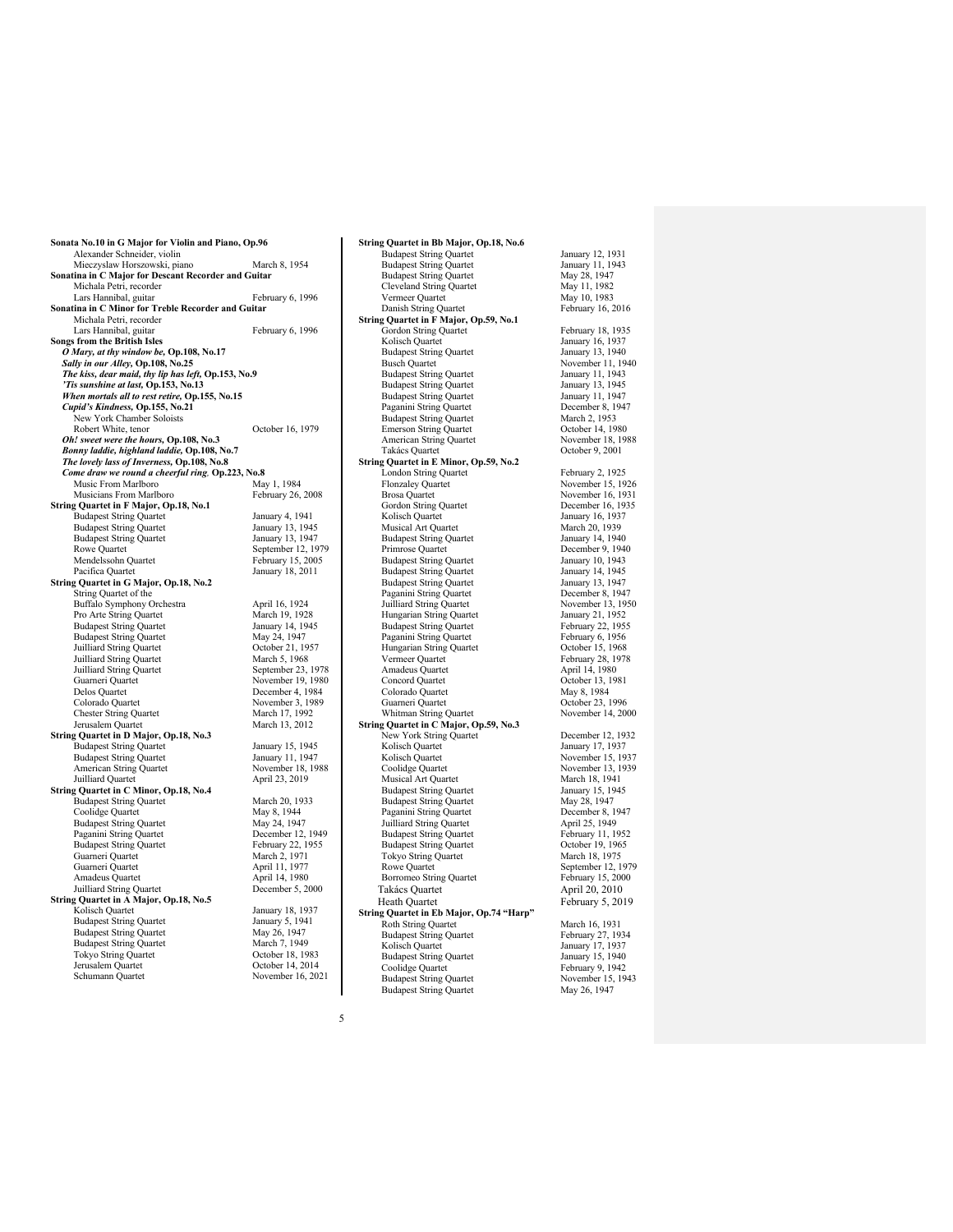Tokyo String Quartet February 13, 1973<br>
Juilliard String Quartet Sentember 23, 1978 Juilliard String Quartet Guarneri Quartet November 19, 1980<br>Colorado Quartet November 3, 1989 November 3, 1989 **String Quartet in F Minor, Op.95 'Quartetto serioso'** Budapest String Quartet January 18, 1932 Roth String Quartet December 17, 1934 Kolisch Quartet January 16, 1937<br>
Budapest String Quartet January 13, 1940<br>
Budapest String Quartet January 9, 1943 Budapest String Quartet Budapest String Quartet<br>
Budapest String Quartet<br>
Budapest String Quartet<br>
Budapest String Quartet<br>
Budapest String Quartet<br>
March 7, 1949 Budapest String Quartet Budapest String Quartet March 7, 1949<br>Hungarian String Quartet November 7, 1949 Hungarian String Quartet November 7, 19<br>
New Music Quartet March 7, 1955<br>
Juilliard String Quartet March 23, 1971 New Music Quartet Juilliard String Quartet March 23, 1971 Concord Quartet April 22, 1986 Carmina Quartet Borealis Quartet April 21, 2009 **String Quartet in Eb Major, Op.127** January 16, 1937<br>January 15, 1940<br>November 10, 1941 Budapest String Quartet Budapest String Quartet<br>
Budapest String Quartet<br>
Budapest String Quartet<br>
January 11, 1943 Budapest String Quartet<br>
Budapest String Quartet<br>
Budapest String Quartet<br>
Budapest String Quartet<br>
January 11, 1947<br>
January 11, 1947 Budapest String Quartet Budapest String Quartet<br>Budapest String Quartet<br>Budapest String Quartet<br>March 7, 1949 Budapest String Quartet March 7, 1949<br>Budapest String Quartet January 23, 1950 Budapest String Quartet February 23, 1950<br>Budapest String Quartet February 22, 1955 Juilliard String Quartet **Calcular** October 16, 1962<br>Rowe Ouartet September 12, 19 September 12, 1979 **String Quartet in Bb Major, Op.130** January 16, 1937<br>November 14, 1938 Budapest String Quartet<br>Budapest String Quartet Movember 14, 1945<br>January 14, 1945 Budapest String Quartet<br>Koeckert Ouartet Koeckert Quartet February 15, 1966 Tokyo Quartet March 8, 2011 **String Quartet in Bb Major, Op 130** (with **Grosse Fuge, Op.133**)<br> **Kolisch Quartet** February 17, 19 February 17, 1936<br>November 14, 1938 Budapest String Quartet November 14, 19<br>Budapest String Quartet January 13, 1940 Budapest String Quartet January 13, 1941<br>Budapest String Quartet January 9, 1943 Budapest String Quartet January 9, 1943<br>Budapest String Quartet January 14, 1945<br>Budapest String Quartet May 26, 1947 Budapest String Quartet Budapest String Quartet May 26, 1947<br>Kroll String Quartet May 4, 1953 Kroll String Quartet<br>Guarneri Quartet November 19, 1980<br>October 14, 2003 Emerson String Quartet<br>
Corober 14, 2003<br>
Quatuor Ébène<br>
March 15, 2016 Quatuor Ébène<br>Doric String Quartet Doric String Quartet February 13, 2018<br>
Belcea Quartet Corober 16, 2018 **String Quartet in C# Minor, Op.131** Kolisch Quartet January 16, 1937 Budapest String Quartet March 21, 1938<br>
Budapest String Quartet January 15, 1940<br>
Budapest String Quartet January 9, 1943 Budapest String Quartet Budapest String Quartet January 9, 1943<br>Budapest String Quartet January 15, 1945 Budapest String Quartet January 15, 19<br>Budapest String Quartet May 28, 1947 Budapest String Quartet May 28, 1947<br>
Hungarian String Quartet February 1, 1954<br>
Guarneri Quartet January 8, 1974 Hungarian String Quartet Guarneri Quartet January 8, 1974<br>Juilliard String Quartet September 23, 1978 Juilliard String Quartet Colorado Quartet November 3, 1989<br>
Parker String Quartet December 7, 2010 Parker String Quartet **String Quartet in A Minor, Op.132**<br>Kolisch Quartet January 17, 1932<br>November 16, 1936 Budapest String Quartet November 16, 19<br>
Roth String Quartet January 17, 1938 Roth String Quartet January 17, 1938<br>Budapest String Quartet January 14, 1940 Budapest String Quartet January 14, 1940<br>Budapest String Quartet January 10, 1943 Budapest String Quartet Budapest String Quartet<br>Fine Arts Quartet Finally 13, 1947<br>March 10, 1964

Emerson String Quartet November 6, 1979<br>
Colorado Quartet December 10, 1985 December 10, 1985 Takács Quartet October 10, 2006 Jupiter Quartet January 27, 2009 January 12, 2010 **String Quartet in F Major, Op.135** Lenox String Quartet April 11, 1927<br>Gordon String Quartet April 11, 1927<br>Gordon String Quartet March 15, 1937 Gordon String Quartet March 15, 1937<br>Budapest String Quartet January 14, 1940<br>Budapest String Quartet January 10, 1943 Budapest String Quartet January 14, 1940 Budapest String Quartet January 10, 1943 Budapest String Quartet May 24, 1947<br>
Juilliard String Quartet May 10, 1948 Juilliard String Quartet May 10, 1948<br>Budapest String Quartet February 26, 1951 Budapest String Quartet February 26, 1951<br>Lowenguth Quartet November 9, 1953 Lowenguth Quartet November 9, 1953<br>
Veeh Strine Quartet (Cetober 19, 1959) Vegh String Quartet<br>Melos Quartet October 12, 1976<br>April 14, 1980 Amadeus Quartet American String Quartet **Camerican String Quartet** October 4, 2011<br>
April 28, 2015 Juilliard Quartet<br>Verona Quartet January 15, 2019 **Trio in Eb Major for Strings, Op.3** November 14, 2017 **Trio in G Major for Strings, Op.9, No.1** January 9, 1939 November 21, 1961 Golub/Kaplan/Carr Trio Michael Tree, viola<br> **Trio in C Minor, Op.9, No.3** *transcribed for sextet by William Kroll* Kroll String Sextet November 25, 1935 **Trio in Bb Major, for Piano, Clarinet and Cello, Op.11** Glazier/Rudiakov/Goode Trio **Variations on** *Bei Männern welche Liebe fühlen* **for Cello and Piano** Matt Haimovitz, cello Christopher O'Riley, piano December 3, 2015 **Variations in G Major** *See the conqu'ring hero comes* **from Handel's Judas Maccabaeus for Cello & Piano** Antonio Meneses, cello Menahem Pressler, piano March 21, 2006 Matt Haimovitz, cello Christopher O'Riley, piano December 1, 2015 **Variations on** *Ein Mädchen oder Weibshcen* **for Cello and Piano** Matt Haimovitz, cello Christopher O'Riley, piano December 1, 2015 **Variations in G Major on** *Ich bin der Schneider Kakadu* from **Wenze Muller's** *Die Schwestern von Prag* **for Piano, Violin and Cello, Op.121a** Trio of New York December 8, 1941<br>Albeneri Trio February 12, 1951 Albeneri Trio<br>
Albeneri Trio February 12, 1951<br>
Albeneri Trio October 20, 1958 Albert 20, 1958<br>November 13, 2001 Kalichstein-Laredo-Robinson Trio Beaux Arts Trio October 5, 2004 **Variations in C Major on** *Là ci darem la mano* from **Mozart's Don Giovanni** New York Woodwind Quintet<br>
April 17, 1973<br>
An Die Musik March 10, 1993 March 10, 1993 BENNET, John (fl 1599-1614) *Hawking for the heron and duck*<br>
The Enlish Singers March 18, 1929 BERG, Alban (1885-1935) **Lyric Suite**  Juilliard String Quartet December 15, 1958 December 2, 1969<br>May 7, 2013 Emerson Quartet **Quartet in F Major, Op.3 (1910)** New Music Quartet November 3, 1952<br>
Guarneri Quartet November 28, 196 November 28, 1967<br>March 18, 1975 Tokyo String Quartet March 18, 19<br>Audubon Quartet March 18, 1992 Audubon Quartet<br>Ariel Quartet January 20, 2015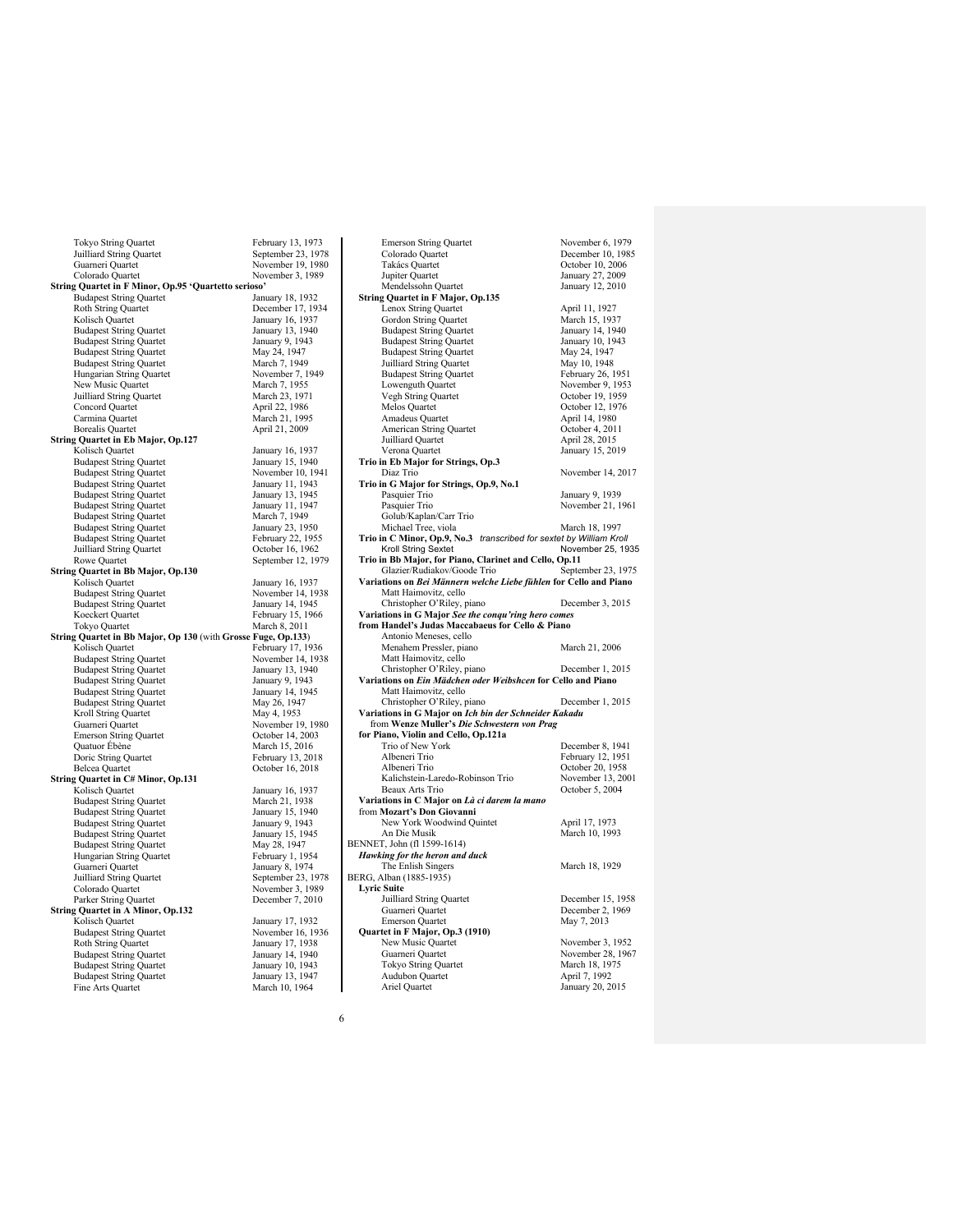| BERGER, Arthur (1912-2003)                            |                   |
|-------------------------------------------------------|-------------------|
| Quartet in C Major for Winds                          |                   |
| New York Woodwind Quintet                             | April 17, 1973    |
| The Festival Winds                                    | March 9, 1982     |
| BERGSMA, William (1921-1994)                          |                   |
| <b>Concerto for Wind Quintet</b>                      |                   |
| New York Woodwind Quintet                             | February 4, 1969  |
| BERLIOZ, Hector (1803-1869)                           |                   |
| Les nuits d'été, Op.7                                 |                   |
| Lois Marshall, soprano                                |                   |
| Weldon Kilburn, piano                                 | March 28, 1967    |
| BERNSTEIN, Leonard (1918-1990)ttt6uiiiiiiiiiiiiiiiiii |                   |
| Piano Trio (1937)                                     |                   |
| Trio Fontenay                                         | March 20, 2001    |
| West Side Story Suite arr. Perkins                    |                   |
| American Horn Quartet                                 | March 6, 2007     |
| BEVIN, Elway (1554-1638)                              |                   |
|                                                       |                   |
| <b>Browning</b>                                       |                   |
| The Folger Consort                                    | February 13, 2001 |
| BHATIA, Vanraj (1927-2021)                            |                   |
| Scene for Soprano, Violin and Piano                   |                   |
| Helen Boatwright, soprano                             |                   |
| Howard Boatwright, violin                             |                   |
| Robert Helps, piano                                   | April 23, 1963    |
| BIZET, Georges (1838-1875)                            |                   |
| Adieux de l'hôtesse arabe                             |                   |
| Beverly Morgan, mezzo-soprano                         |                   |
| Thomas Muraco, piano                                  | March 4, 1980     |
| Carmen Suite arr. Kerry Turner                        |                   |
| American Horn Quartet                                 | March 6, 2007     |
| BLOCH, Ernest (1880-1959)                             |                   |
| Pastorale                                             |                   |
| <b>Flonzaley Quartet</b>                              | November 15, 1926 |
| <b>Quartet No.2 (1945)</b>                            |                   |
|                                                       |                   |
| Griller Quartet of London                             | March 10, 1947    |
| <b>Quartet No.3 (1953)</b>                            |                   |
| Carmina Quartet                                       | March 21, 1995    |
| Quintet No.1 for Piano and Strings                    |                   |
| Gordon String Quartet                                 |                   |
| Muriel Kerr, piano                                    | December 13, 1937 |
| <b>Three Nocturnes for Piano Trio</b>                 |                   |
| Alma Trio                                             | April 14, 1970    |
| Vienna Chamber Trio                                   | October 25, 1988  |
|                                                       |                   |
| BOCCHERINI, Luigi (1743-1805)                         |                   |
| Quintet No.5 in D Major for Guitar and Strings, G.449 |                   |
| Music From Marlboro                                   | March 6, 1979     |
| <b>Escher Quartet</b>                                 |                   |
| Jason Vieaux, guitar                                  | March 21, 2017    |
| String Quintet in F Major, Op.20, No.3, G.291         |                   |
|                                                       |                   |
| Musicians From Marlboro                               | May 11, 2010      |
| BORODIN, Alexander (1833-1887)                        |                   |
| Nocturne from Quartet No.2 in D Major for Strings     |                   |
| London String Quartet                                 | February 2, 1925  |
| Piano Trio in D Major                                 |                   |
| McDermott Trio                                        | March 24, 1998    |
| <b>String Quartet No.1 in A Major</b>                 |                   |
| <b>Borodin Quartet</b>                                | January 7, 1969   |
| <b>String Quartet No.2 in D Major</b>                 |                   |
| New York String Quartet                               | December 12, 1932 |
| Roth String Quartet                                   | March 18, 1940    |
| Fitzwilliam Quartet                                   | April 8, 1986     |
| Tokyo String Quartet                                  | April 5, 1989     |
| Lindsay Quartet                                       | March 29, 1994    |
| Pražák Quartet                                        | November 12, 2002 |
|                                                       |                   |
| BOZZA, Eugène (1905-1991)                             |                   |
| <b>Scherzo for Wind Quintet, Op.48</b>                |                   |
| Dorian Wind Quintet                                   | March 10, 1970    |
| BRAGA, Gaetano (1829-1907)                            |                   |

| <b>The Angel's Serenade</b>                            |                   |
|--------------------------------------------------------|-------------------|
| Chamber Music Society of Lincoln Center March 21, 2000 |                   |
| BRAHMS, Johannes (1833-1897)                           |                   |
| Die Schwestern, Op.61, No.1                            |                   |
| Agnes Preston Storck, soprano                          |                   |
| Margaret A. Barrell, contralto                         |                   |
| Robert Hufstader, piano                                | March 12, 1924    |
| <b>Hungarian Dances</b>                                |                   |
| No. 13 in D Major                                      |                   |
| No. 11 in D Minor                                      |                   |
| No. 18 in D Major                                      |                   |
| No. 14 in D Minor                                      |                   |
| No. 4 in F Minor                                       |                   |
| No. 2 in D Minor                                       |                   |
| Gil Shaham, violin                                     |                   |
| Akira Eguchi, piano                                    | April 24, 2007    |
| Marschiren                                             |                   |
| The London Singers                                     | November 14, 1932 |
|                                                        |                   |
| <b>Minuet for Strings and Two Horns</b>                |                   |
| Rochester Little Symphony                              | December 13, 1926 |
| Motets                                                 |                   |
| Schaffe in mir, Gott, ein rein Herz, Op.29, No.2       |                   |
| Verwirf mich nicht von deinem Angesicht                |                   |
| Tröste mich wieder mit deiner Hülfe, Op.29, No.1       |                   |
| Annapolis Brass Quintet                                | November 16, 1982 |
| PianoTrio in B Major, Op.8                             |                   |
| Elshuco Trio                                           | February 14, 1927 |
| Members of the Coolidge Quartet                        |                   |
| Frank Sheridan, piano                                  | February 11, 1939 |
| Albeneri Trio                                          | April 12, 1948    |
| Albeneri Trio                                          | April 6, 1953     |
| Albeneri Trio                                          | November 5, 1956  |
| Beaux Arts Trio                                        | November 5, 1968  |
| New Arts Trio                                          | November 1, 1983  |
| Arden Trio                                             | December 4, 1990  |
| Trio Fontenay                                          | November 1, 1994  |
| Kalichstein-Laredo-Robinson Trio                       | November 13, 2001 |
| Altenberg Trio                                         | April 12, 2011    |
| Montrose Trio                                          | November 17, 2015 |
| PianoTrio in C Major, Op.87                            |                   |
| Elshuco Trio                                           | January 23, 1928  |
| Compinsky Trio                                         | December 15, 1930 |
| Trio of New York                                       | December 8, 1941  |
| Gor-ba-si Trio                                         | April 10, 1944    |
| Trio Di Bolzano                                        | February 15, 1960 |
| Piano Trio in C Minor, Op.101                          |                   |
| Artists Trio                                           | January 25, 1926  |
| Kroll/Gottlieb/Sheridan Trio                           |                   |
|                                                        | December 14, 1936 |
| Members of the Coolidge Quartet                        |                   |
| Frank Sheridan, piano                                  | February 12, 1939 |
| Albeneri Trio                                          | February 12, 1951 |
| Balsam/Kroll/Heifetz Trio                              | January 9, 1968   |
|                                                        |                   |
| Quartet No.1 in G Minor for Piano and Strings, Op.25   |                   |
| Coolidge Quartet                                       |                   |
| Frank Sheridan, piano                                  | February 13, 1939 |
| Kroll/Dawson/Benditzki/Sheridan Quartet                | February 8, 1943  |
| <b>Budapest String Quartet</b>                         |                   |
| Leonard Shure, piano                                   | January 15, 1944  |
| New York Quartet                                       | March 20, 1950    |
| Alexander Schneider and Friends                        | November 27, 1973 |
| Alexander Schneider and Friends                        | April 22, 1980    |
| Cantilena Chamber Players                              | April 19, 1983    |
| Brahms Piano Quartet                                   | March 9, 2010     |
| Quartet No.2 in A Major for Piano and Strings, Op.26   |                   |
| Coolidge Quartet                                       |                   |
| Frank Sheridan, piano                                  | February 12, 1939 |
| <b>Budapest String Quartet</b>                         |                   |
| Leonard Shure, piano                                   | January 16, 1944  |
|                                                        |                   |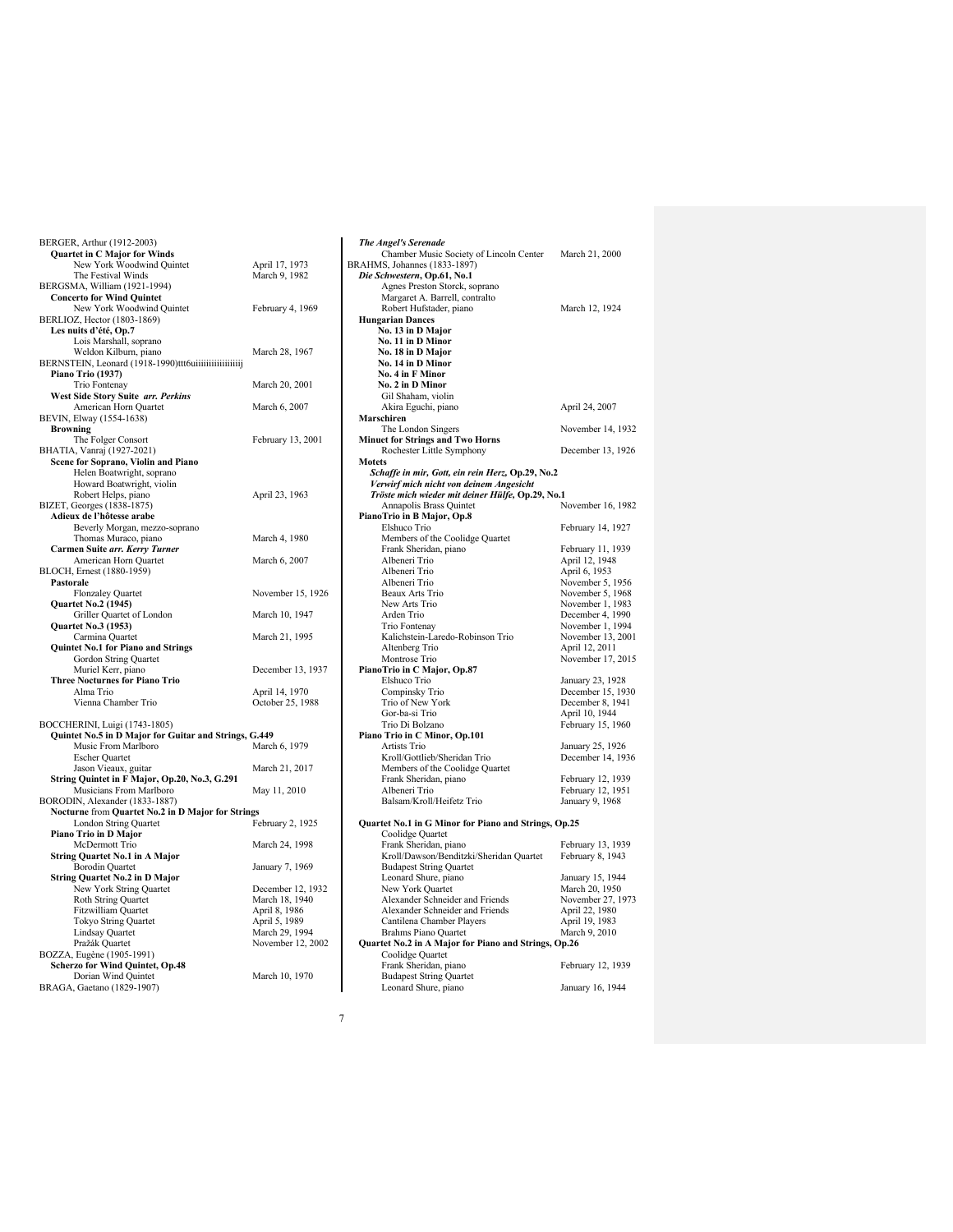| New York Quartet                                                  | April 23, 1951                       |
|-------------------------------------------------------------------|--------------------------------------|
| Eastman Quartet                                                   | December 2, 1975                     |
| Los Angeles Piano Quartet                                         | May 13, 1986                         |
| Musicians From Marlboro                                           | December 12, 1995                    |
| American Chamber Players                                          | October 2, 2012                      |
| Quartet No.3 in C Minor for Piano and Strings, Op.60              |                                      |
| Coolidge Quartet                                                  |                                      |
| Frank Sheridan, piano                                             | February 11, 1939                    |
| New York Quartet<br>New York Quartet                              | January 17, 1949<br>January 26, 1953 |
| Quartetto di Roma                                                 | March 3, 1958                        |
| Members of the Budapest String Quartet                            |                                      |
| Mieczyslaw Horszowski, piano                                      | March 12, 1963                       |
| Alexander Schneider and Friends                                   | November 27, 1973                    |
| Chamber Music Society of Lincoln Center                           | March 11, 1986                       |
| Friedman/Levine/Kates Trio                                        |                                      |
| Claude Frank, piano                                               | February 23, 1999                    |
| Manhattan Chamber Playeras                                        | January 11, 2022                     |
| Quintet in B Minor for Clarinet and Strings, Op.115               |                                      |
| <b>Budapest String Quartet</b>                                    |                                      |
| Mitchell Lurie, clarinet                                          | January 12, 1942                     |
| <b>Buapest String Quartet</b>                                     |                                      |
| Mitchell Lurie, clarinet                                          | March 7, 1948                        |
| Vienna Octet                                                      | February 12, 1963                    |
| Mendelssohn String Quartet                                        |                                      |
| Charles Neidich, clarinet                                         | May 16, 1995                         |
| Musicians From Marlboro                                           | February 17, 2009                    |
| <b>Chamber Music Society of Lincoln Center</b>                    |                                      |
| David Shifrin, clarinet                                           | October 12, 2010                     |
| Quintet in F Minor for Piano and Strings, Op.34                   |                                      |
| Roth String Quartet                                               |                                      |
| Elie Robert Schmitz, piano                                        | January 13, 1936                     |
| Coolidge Quartet                                                  |                                      |
| Frank Sheridan, piano                                             | February 13, 1939                    |
| <b>Budapest String Quartet</b>                                    |                                      |
| Leonard Shure, piano                                              | January 17, 1944                     |
| Warsaw Quintet                                                    | January 18, 1972                     |
| Music From Marlboro                                               | March 6, 1979                        |
| Muir Quartet                                                      |                                      |
| Menahem Pressler, piano                                           | March 31, 2009                       |
| Quintet No.1 in F Major for Strings, Op.88<br>Music From Marlboro | October 22, 1974                     |
| Quintet No.2 in G Major for Strings Op.111                        |                                      |
| <b>Budapest String Quartet</b>                                    |                                      |
| Fred Ressel, viola                                                | January 5, 1941                      |
| <b>Budapest String Quartet</b>                                    |                                      |
| Walter Trampler, viola                                            | January 12, 1959                     |
| American String Qaurtet                                           |                                      |
| Michael Tree, viola                                               | October 11, 2005                     |
| Romanze from the String Quartet in C Minor, Op.51, No.1           |                                      |
| <b>Flonzaley Quartet</b>                                          | December 10, 1924                    |
| Serenade in D Major, Op.11                                        |                                      |
| Czech Nonet                                                       | February 14, 2006                    |
| Sextet in Bb Major for Strings, Op.18                             |                                      |
| Kroll String Sextet                                               | November 25, 1935                    |
| <b>Budapest String Quartet</b>                                    |                                      |
| Fred Ressel, viola; Rudolph Doblin, cello                         | January 13, 1946                     |
| New York Chamber Soloists                                         |                                      |
| St. Martin in the Fields Octet                                    |                                      |
|                                                                   | April 30, 1991<br>April 22, 2003     |
| Gil Shaham and Friends                                            | April 24, 2007                       |
| Miró Quartet                                                      |                                      |
| Martin Beaver, violin                                             |                                      |
| Clive Greensmith, cello                                           | November 15, 2016                    |
| Sextet in G Major for Strings, Op.36                              |                                      |
| Kroll String Sextet                                               | November 12, 1934                    |
| <b>Budapest String Quartet</b>                                    |                                      |
| Fred Ressel, viola; Rudolph Doblin, cello                         | January 12, 1946                     |
| New York Chamber Soloists<br>Concertante                          | April 30, 1991<br>October 20, 2009   |

| Miró Quartet                                      |                                                           |                                        |
|---------------------------------------------------|-----------------------------------------------------------|----------------------------------------|
| Martin Beaver, violin                             |                                                           |                                        |
| Clive Greensmith, cello                           |                                                           | November 16, 2016                      |
| Felix Salmond, cello                              | Sonata No.1in E Minor for Cello and Piano, Op.38          |                                        |
| Ralph Angell, piano                               |                                                           | January 21, 1935                       |
|                                                   | Sonata No.2 in F Major for Cello and Piano, Op.99         |                                        |
| Willem Willeke, cello                             |                                                           |                                        |
| Aurelio Giorni, piano                             |                                                           | December 16, 1929                      |
| Felix Salmond, cello                              |                                                           |                                        |
| Ralph Angell, piano<br>Leonard Rose, cello        |                                                           | January 16, 1933                       |
| Samuel Sanders, piano                             |                                                           | November 10, 1964                      |
| Carter Brey, cello                                |                                                           |                                        |
| Christopher O'Riley, piano                        |                                                           | February 25, 1997                      |
|                                                   | Sonata No.2 in Eb Major for Viola and Piano, Op.120, No.2 |                                        |
| Boris Kroyt, viola                                |                                                           |                                        |
| Mieczyslaw Horszowski, piano                      |                                                           | March 6, 1967                          |
| Alexander Schneider, violin                       | Sonata No.1 in G Major for Violin and Piano, Op.78        |                                        |
| Mieczyslaw Horszowski, piano                      |                                                           | December 12, 1955                      |
|                                                   | Sonata No.2 in A Major for Violin and Piano, Op.100       |                                        |
| Franco Gulli, violin                              |                                                           |                                        |
| Enrica Cavallo, piano                             |                                                           | February 16, 1971                      |
|                                                   | Sonata No.3 in D Minor for Violin and Piano, Op.108       |                                        |
| Joseph Fuchs, violin                              |                                                           |                                        |
| Brooks Smith, piano<br>Gil Shaham, violin         |                                                           | April 24, 1962                         |
| Akira Eguchi, piano                               |                                                           | April 24, 1007                         |
| String Quartet in C Minor, Op.51, No.1            |                                                           |                                        |
| Roth String Quartet                               |                                                           | February 15, 1937                      |
| Coolidge Quartet                                  |                                                           | February 12, 1939                      |
| <b>Budapest String Quartet</b>                    |                                                           | January 4, 1941                        |
| Galimir Quartet                                   |                                                           | December 7, 1942                       |
| Coolidge Quartet<br>Paganini String Quartet       |                                                           | May 8, 1944<br>December 6, 1948        |
| Kroll String Quartet                              |                                                           | April 2, 1951                          |
| Barylli Quartet                                   |                                                           | November 18, 1957                      |
| <b>Budapest String Quartet</b>                    |                                                           | January 30, 1962                       |
| Cleveland Quartet                                 |                                                           | October 26, 1971                       |
| Rowe Quartet                                      |                                                           | February 20, 1978                      |
| Cleveland Quartet                                 |                                                           | May 11, 1982                           |
| Takács Quartet<br>Cavani String Quartet           |                                                           | April 7, 1987<br>December 12, 1989     |
| Amernet Quartet                                   |                                                           | November 19, 1996                      |
| Cavani String Quartet                             |                                                           | February 17, 2004                      |
| Miró Quartet                                      |                                                           | November 16, 2016                      |
| String Quartet in A Minor, Op.51, No.2            |                                                           |                                        |
| Gordon String Quartet                             |                                                           | November 10, 1930                      |
| <b>Budapest String Quartet</b>                    |                                                           | March 20, 1933                         |
| Coolidge Quartet<br>Hart House Quartet            |                                                           | February 11, 1939<br>December 18, 1939 |
| <b>Budapest String Quartet</b>                    |                                                           | January 6, 1941                        |
| <b>Stuyvesant Quartet</b>                         |                                                           | May 18, 1942                           |
| Paganini String Quartet                           |                                                           | December 12, 1949                      |
| <b>Budapest String Quartet</b>                    |                                                           | January 10, 1954                       |
| Paganini String Quartet                           |                                                           | December 2, 1957                       |
| <b>Budapest String Quartet</b>                    |                                                           | October 13, 1964<br>January 7, 1969    |
| <b>Borodin Quartet</b>                            |                                                           |                                        |
| Cleveland Quartet<br>Rowe Quartet                 |                                                           | March 16, 1976<br>November 11, 1976    |
| Guarneri Quartet                                  |                                                           | October 15, 1985                       |
| Cavani String Quartet                             |                                                           | December 12, 1989                      |
| Cleveland Quartet                                 |                                                           | September 22, 1992                     |
| Cleveland Quartet                                 |                                                           | October 24, 1995                       |
| Jerusalem Quartet                                 |                                                           | March 13, 2012                         |
| Miró Quartet                                      |                                                           | November 15, 2016                      |
| <b>Rolston String Quartet</b><br>Schumann Quartet |                                                           | December 4, 2018<br>November 16, 2021  |
|                                                   |                                                           |                                        |
|                                                   |                                                           |                                        |
|                                                   |                                                           |                                        |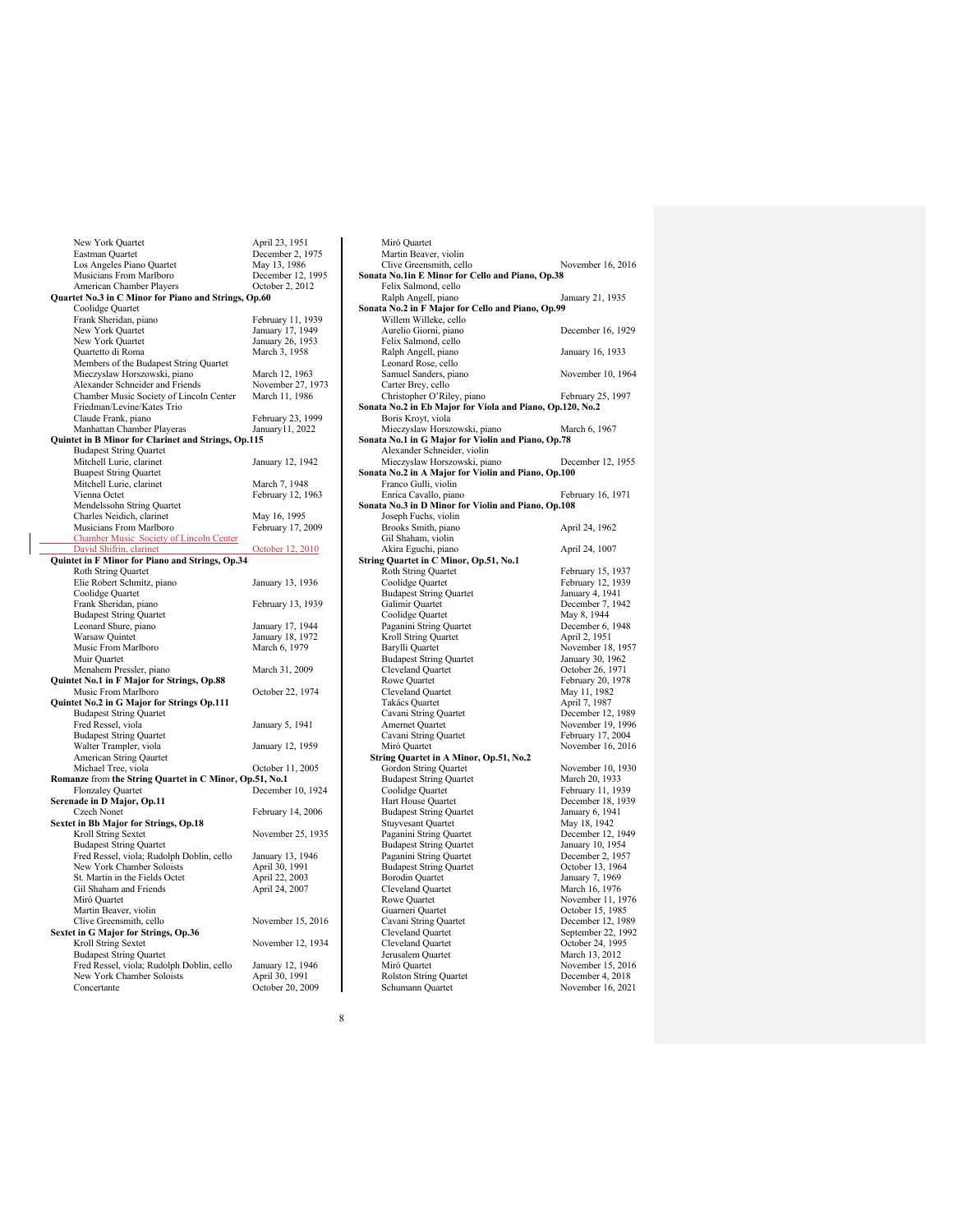**String Quartet in Bb Major, Op.67** Coolidge Quartet February 21, 1938<br>Coolidge Quartet February 13, 1939 Coolidge Quartet February 13, 1939 Primrose Quartet December 9, 1940 Budapest String Quartet March 8, 1948<br>
Ouartetto Italiano<br>
November 1, 19 Quartetto Italiano<br>
Cleveland Quartett<br>
September 26, 1972<br>
September 26, 1973 September 26, 1972<br>October 18, 1983 Tokyo String Quartet<br>Guarneri Ouartet Guarneri Quartet May 1, 2001 Artemis Quartet January 23, 2007 Artemis Quartet March 18, 2014 Takacs Quartet Corober 10, 2017 **Trio in A Minor for Clarinet, Cello and Piano, Op.114** Glazier/Rudiakov/Goode Trio September 23, 1975 **Trio in Eb Major for Horn, Violin and Piano, Op.40** Compinsky Trio December 14, 1931<br>Music From Marlboro May 1, 1984 Music From Marlboro **Two Songs, Op.91** *Gestillte Sehnsucht Geistliches Wiegenlied* Chamber Music Society of Lincoln Center March 21, 2000 Musicians From Marlboro February 26, 2008 *Walpurgisnacht***, Op.75, No.4** Agnes Preston Storck, soprano Margaret A. Barrell, contralto Robert Hufstader, piano March 12, 1924 BRENER, Uri (1974- **Quartet No. 1** Aviv String Quartet March 18, 2008 BRIDGE, Frank (1879-1941) **Quartet No.1 in F Minor** San Francisco Chamber Music Society February 4, 1926 Guarneri Quartet October 15, 1985 **Quartet No.2 in G Minor** Coolidge Quartet February 10, 1941 **Trio No.2 for Piano, Violin and Cello** Tunnell Trio October 26, 1976 BRITTEN, Benjamin (1913-1976) **Simple Symphony for Strings, Op.4**<br>I Musici March 16, 1959 **String Quartet No.1 in D Major, Op.25** Coolidge Quartet February 9, 1942 Chester String Quartet March 17, 1992 Belcea Quartet November 8, 2005<br>Heath Quartet February 5, 2019 **Heath Quartet February 5, 2019**<br>**String Quartet No.2 in C Major, Op.36** Amadeus Quartet Pavel Haas Quartet<br>Escher Quartet May 14, 1974<br>April 16, 2013<br>March 21, 2017 **String Quartet No.3, in G Major,Op.94** Vermeer Quartet May 10, 1983<br>
Escher Qaurtet February 19, 2 February 19, 2013 BRUCH, Max (1838-1920) **Five Pieces for Violin, Viola and Piano, Op.83** American Chamber Players April 20, 1993 BRUNI, Antonio (1757-1821) **Concerto for Quinton**<br>
Society of Ancient Instruments January 14, 1929 BUCCHI, Valentino (1916-1976) **Quartet No.1 (1956)** February 4, 1957 **Sonata in A Major for Violin, Cello and Bass** I Musici éMarch 16, 1959 BUCK, Ole (1945- **Gymel for Sopranino Recorder and Harpsichord** Michala Petri, recorder Hanne Petri, harpsichord March 17, 1987 BUSTAMENTE, Jose Maria (1777-1861) **Misionera**

| Jason Vieaux, guitar<br>BYRD, William (1543-1623)                      | March 21, 2017    |
|------------------------------------------------------------------------|-------------------|
| <b>Ave Verum</b>                                                       |                   |
| The English Singers                                                    | January 31, 1927  |
| <b>Mounsier's Almaine</b>                                              |                   |
| Julian Bream Consort                                                   | December 3, 1963  |
| Praise our Lord, all ye Gentiles<br>The English Singers                | January 31, 1927  |
| This sweet and merry month of May                                      |                   |
| The Waverly Consort                                                    | February 20, 1991 |
| Though Amaryllis dance in green                                        |                   |
| The English Singers                                                    | January 31, 1927  |
| Three Pieces from My Ladye Nevells Booke                               |                   |
| Annapolis Brass Quintet                                                | November 16, 1982 |
| CABEZON, Hernado de (1541-1602)                                        |                   |
| Diferencias sobre el canto de Caballero<br>New York Pro Musica         | November 16, 1959 |
| CAMPION, Thomas (1567-1620)                                            |                   |
| <b>Lute Songs</b>                                                      |                   |
| Shall I come sweet love to thee?                                       |                   |
| It fell on a sommers daie                                              |                   |
| Julian Bream Consort                                                   | December 3, 1963  |
| Now winter nights enlarge                                              |                   |
| The Folger Consort<br>Thrice tosse these Oaken ashes in the ayre       | February 13, 2001 |
| The Folger Consort                                                     | February 13, 2001 |
| CARTER, Elliott (1908-2012)                                            |                   |
| Eight Etudes and a Fantasy for Flute, Oboe, Clarinet and Bassoon       |                   |
| New York Woodwind Quintet                                              | January 26, 1965  |
| Quintet for Woodwinds (1948)                                           |                   |
| Dorian Wind Quintet                                                    | March 10, 1970    |
| <b>String Quartet No.1</b>                                             |                   |
| Pacifica Quartet<br>String Quartet No.2 (1959)                         | January 13, 2004  |
| Juilliard String Quartet                                               | October 18, 1960  |
| <b>String Quartet No.3 (1971)</b>                                      |                   |
| Juilliard String Quartet                                               | March 30, 1976    |
| Quintet for Woodwinds (1948)                                           |                   |
| Dorian Wind Quintet                                                    | March 10, 1970    |
| CASELLA, Alfredo (1883-1947)<br>Preludio                               |                   |
| Ninna Nanna                                                            |                   |
| <b>Valse Ridicule</b>                                                  |                   |
| Roth String Quartet                                                    | March 18, 1940    |
| Sicilienne et burlesque, Op.23                                         |                   |
| Albeneri Trio                                                          | February 10, 1958 |
| CASTELNUOVO-TEDESCO, Mario (1895-1968)                                 |                   |
| Primavera from the suite Platero y Yo<br>Christopher Parkening, guitar | December 1, 1970  |
| Sonatina Op. 205 for Recorder and Guitar                               |                   |
| Michala Petri, recorder                                                |                   |
| Manuel Barrueco, guitar                                                | March 2, 2004     |
| CHABRIER, Emmanuel (1841-1894)                                         |                   |
| Infidelite                                                             |                   |
| Beverly Morgan, mezzo-soprano                                          | March 4, 1980     |
| Thomas Muraco, piano<br>CHAUSSON, Ernest (1855-1899)                   |                   |
| PianoTrio in G Minor, Op.3                                             |                   |
| Beaux Arts Trio                                                        | October 5, 1982   |
| Los Angeles Piano Trio                                                 | December 14, 2021 |
| Quartet in A Major for Piano and Strings, Op.30                        |                   |
| New York Quartet                                                       | January 26, 1953  |
| Serenade italienne, Op.2, No.5<br>Beverly Morgan, mezzo-soprano        |                   |
| Thomas Muraco, piano                                                   | March 4, 1980     |
|                                                                        |                   |
| CHEETHAM, John (1939-                                                  |                   |
| <b>Scherzo</b> (1966)                                                  |                   |
| Annapolis Brass Quintet                                                | November 16, 1982 |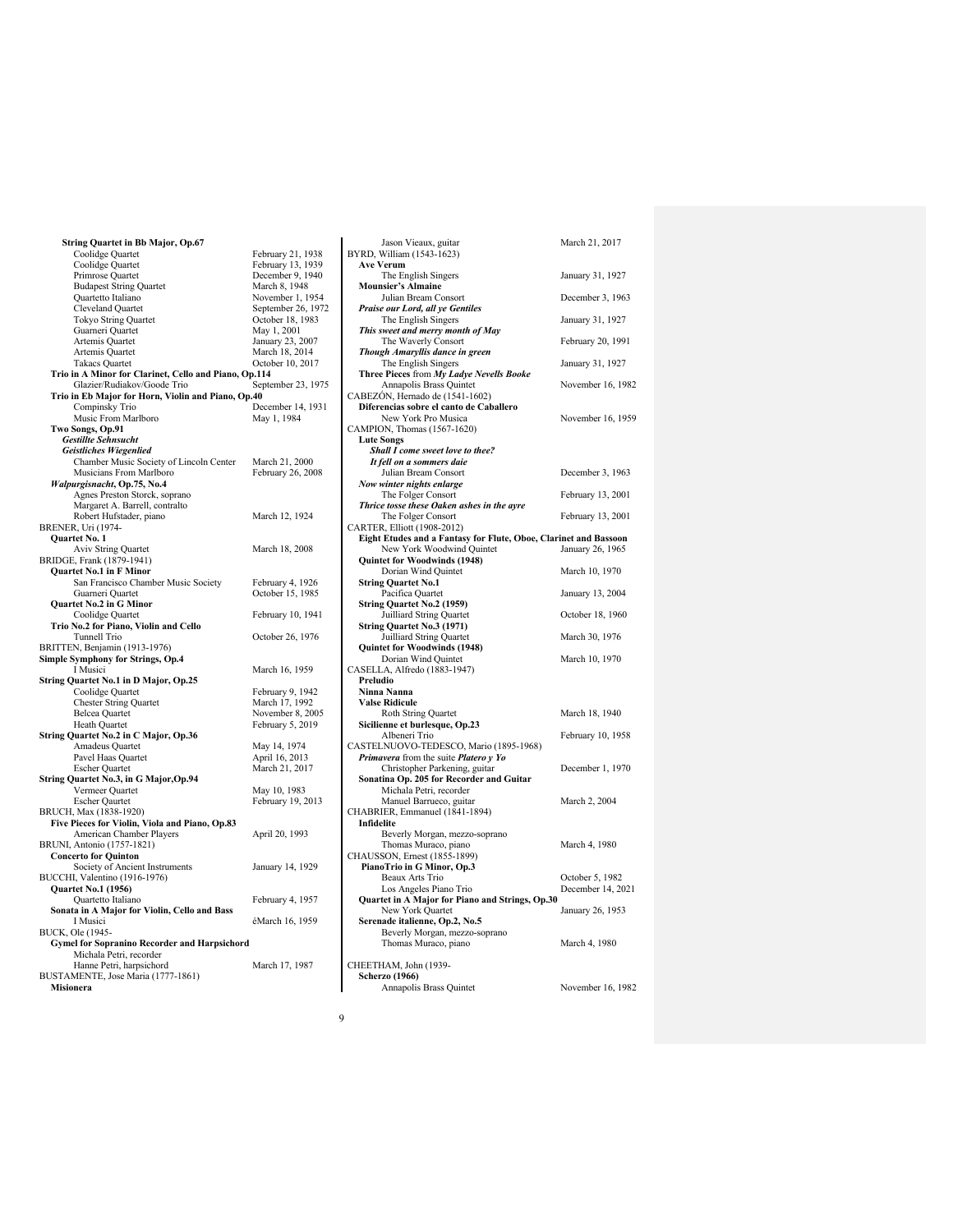| CHOPIN, Frédéric (1810-1849)                |                   |
|---------------------------------------------|-------------------|
| Fantasie in F Minor, Op.49                  |                   |
| Jon Nakamatsu, piano                        | March 8, 2022     |
| CIMAROSA, Domenico (1749-1801)              |                   |
| Divertissement for Viola d'amore            |                   |
| Society of Ancient Instruments              | January 14, 1929  |
| COLERIDGE-TAYLOR, Samuel (1875-1912)        |                   |
| <b>Fantasiestücke for String Quartet</b>    |                   |
| Takács Quartet                              | April 26, 2022    |
| COPLAND, Aaron (1900-1990)                  |                   |
| Duo for Flute and Piano                     |                   |
| Jean-Pierre Rampal, flute                   |                   |
| Robert Veyron Lacroix, piano                | February 15, 1972 |
| <b>Quartet for Piano and Strings</b>        |                   |
| New York Quartet                            | April 23, 1951    |
| COPRARIO, Giovanni (1570-1626)              |                   |
| Alemande from The Maske for Gray's Inn      |                   |
| The Waverly Consort                         | February 20, 1991 |
| Cooperaree                                  |                   |
| The Folger Consort                          | February 13, 2001 |
| CORELLI, Arcangelo (1653-1713)              |                   |
| Concerto Grosso, Op.3, No.4 in D Major      |                   |
| Virtuosi di Roma                            | October 31, 1978  |
| Sonata for Cello and Piano in D Minor       |                   |
| Felix Salmond, cello                        |                   |
| Ralph Angell, piano                         | January 21, 1935  |
| CORIGLIANO, John (1938 -                    |                   |
| <b>String Quartet (1995)</b>                |                   |
| Whitman String Quartet                      | November 14, 200  |
| CORNYSH, William (fl 1500)                  |                   |
| A robyn, gentyl robyn<br>The London Singers | November 14, 193  |
| CORRETTE, Michel (1709-1795)                |                   |
| 4ème Symphonie de Noël                      |                   |
| Aulos Ensemble                              |                   |
| Julianne Baird, soprano                     | December 10,2002  |
| COUPÉRIN, François (1668-1733)              |                   |
| La Parnasse, ou L'apothéose de Corelli      |                   |
| Harpsichord Quartet                         | December 6, 1954  |
| Pascaille for Harpsichord in D Minor        |                   |
| Sylvia Marlowe, harpsichord                 | December 6, 1954  |
| Vingt-Sixième Ordre                         |                   |
| Sylvia Marlowe, harpsichord                 | November 15, 196  |
| CRAS, Jean (1879-1932)                      |                   |
| Trio for Violin, Viola and Cello            |                   |
| Pasquier Trio                               | January 9, 1939   |
| CRAWFORD (Seeger), Ruth (1901-1953)         |                   |
| <b>String Quartet (1931)</b>                |                   |
| Mendelssohn String Quartet                  | March 13, 1984    |
| Juilliard String Quartet                    | December 5, 2000  |
| CROCE, Giovanni (1557-1609)                 |                   |
| Hard by a cristal fountaine                 |                   |
| The Waverly Consort                         | February 20, 1991 |
| DANIELPOUR, Richard (1956-                  |                   |
| <b>Four Miniatures for String Quartet</b>   |                   |
| Dover Quartet                               | December 12, 201  |
| String Quintet "A Shattered Vessel"         |                   |
| Curtis on Tour<br>DANZI, Franz (1763-1826)  | February 15, 2022 |
| Quintet in G Minor, Op.56, No.2             |                   |
| New York Woodwind Quintet                   | January 26, 1965  |
| Quintet in G Major, Op.67, No.1             |                   |
| New Art Wind Quintet                        | November 10, 195  |
| Quintet in E Minor, Op.67, No.2             |                   |
| New York Woodwind Quintet                   | April 11, 1960    |
| New York Woodwind Quintet                   | April 17, 1973    |
| DAVIDOVSKY, Mario (1934-2019)               |                   |
| <b>Quartet No.4 (1980)</b>                  |                   |
| <b>Emerson String Quartet</b>               | October 14, 1980  |
|                                             |                   |

| DAVIES, Peter Maxwell (1934-2016)                      |                    |
|--------------------------------------------------------|--------------------|
| <b>Little Quartet No.2</b>                             |                    |
| Alexander String Quartet                               | April 19, 1988     |
| DEBUSSY, Claude (1862-1918)                            |                    |
| Ariettes oubliées (Paul Verlaine)                      |                    |
| Music From Marlboro                                    |                    |
|                                                        | May 2, 1967        |
| PianoTrio in G Major                                   |                    |
| Debussy Trio                                           | November 21, 1989  |
| Sonata in D Minor for Cello and Piano                  |                    |
| Michael Rudiakov, cello                                |                    |
| Richard Goode, piano                                   | September 23, 1975 |
| Alisa Weilerstein, cello                               |                    |
| Vivian Hornick Weilerstein, piano                      | December 1, 1998   |
| <b>String Quartet in G Minor, Op.10</b>                |                    |
|                                                        |                    |
| San Francisco Chamber Music Society                    | February 4, 1926   |
| Pro Arte String Quartet                                | March 19, 1928     |
| Pro Arte Quartet                                       | March 16, 1936     |
| Roth String Quartet                                    | January 17, 1938   |
| <b>Budapest String Quartet</b>                         | January 12, 1942   |
| <b>Budapest String Quartet</b>                         | November 16, 1942  |
| Guilet Quartet                                         | April 1, 1946      |
| Juilliard String Quartet                               | March 6, 1950      |
| Quartetto Italiano                                     | October 5, 1953    |
|                                                        |                    |
| Quartetto Italiano                                     | February 4, 1957   |
| Juilliard String Quartet                               | October 18, 1960   |
| Guarneri Quartet                                       | February 14, 1967  |
| Rowe Quartet                                           | March 25, 1980     |
| <b>Chester String Quartet</b>                          | April 28, 1981     |
| Colorado Quartet                                       | May 8, 1984        |
| Ysaÿe Quartet                                          | November 6, 1990   |
| Muir Quartet                                           | May 14, 1996       |
|                                                        |                    |
| <b>Emerson String Quartet</b>                          | April 25, 2000     |
| Takács Quartet                                         | October 10, 2006   |
| <b>Brentano Quartet</b>                                | December 13, 2011  |
| Quatuor Ébène                                          | March 15, 2016     |
| Schumann Quartet                                       | March 3, 2020      |
| Suite bergamasque                                      |                    |
| Barrère Little Symphony                                | February 23, 1931  |
|                                                        |                    |
| <b>Syrinx for Flute</b>                                |                    |
| Jean-Pierre Rampal, flute                              | January 19, 1971   |
| DE CURTIS, Ernesto (1875-1937)                         |                    |
| Carmela (Canto Sorrentino)                             |                    |
| Chamber Music Society of Lincoln Center                | March 21, 2000     |
| DELIUS, Frederick (1862-1934)                          |                    |
| <b>String Quartet in E Minor</b>                       |                    |
| Hart House Quartet                                     | December 18, 1939  |
| DENNY, William (1910-1980)                             |                    |
| <b>Quartette No.2</b>                                  |                    |
|                                                        |                    |
| <b>Budapest String Quartet</b>                         | January 20, 1958   |
| DESMARETS, Henri (1661-1741)                           |                    |
| <b>Fileuse for Clavecin</b>                            |                    |
| Society of Ancient Instruments                         | January 13, 1930   |
| DIAMOND, David (1915-2005)                             |                    |
| Quintet for Winds (1958)                               |                    |
| Clarion Wind Quintet                                   | March 31, 1964     |
| DITTERSDORF, Karl Ditters von (1739-1799)              |                    |
| <b>Quartet in Eb Major</b>                             |                    |
| Kroll String Quartet                                   | May 4, 1953        |
|                                                        |                    |
| DOHNÁNYI, Ernö (1877-1960)                             |                    |
| String Quartet No.2 in Db Major, Op.15                 |                    |
| <b>Flonzaley Quartet</b>                               | December 12, 1927  |
| Curtis String Quartet                                  | December 19, 1938  |
| String Quartet No.3 in A Minor, Op.33                  |                    |
| Modigliani Quartet                                     | October 30, 2012   |
| Serenade in C Major for Violin, Viola and Cello, Op.10 |                    |
| Pasquier Trio                                          | November 10, 1987  |
| DOWLAND, John (1563-1626)                              |                    |
| Come, heavy sleepe                                     |                    |
|                                                        |                    |

November 14, 2000

November 14, 1932

December 10,2002

November 15, 1960

December 12, 2017

November 10, 1958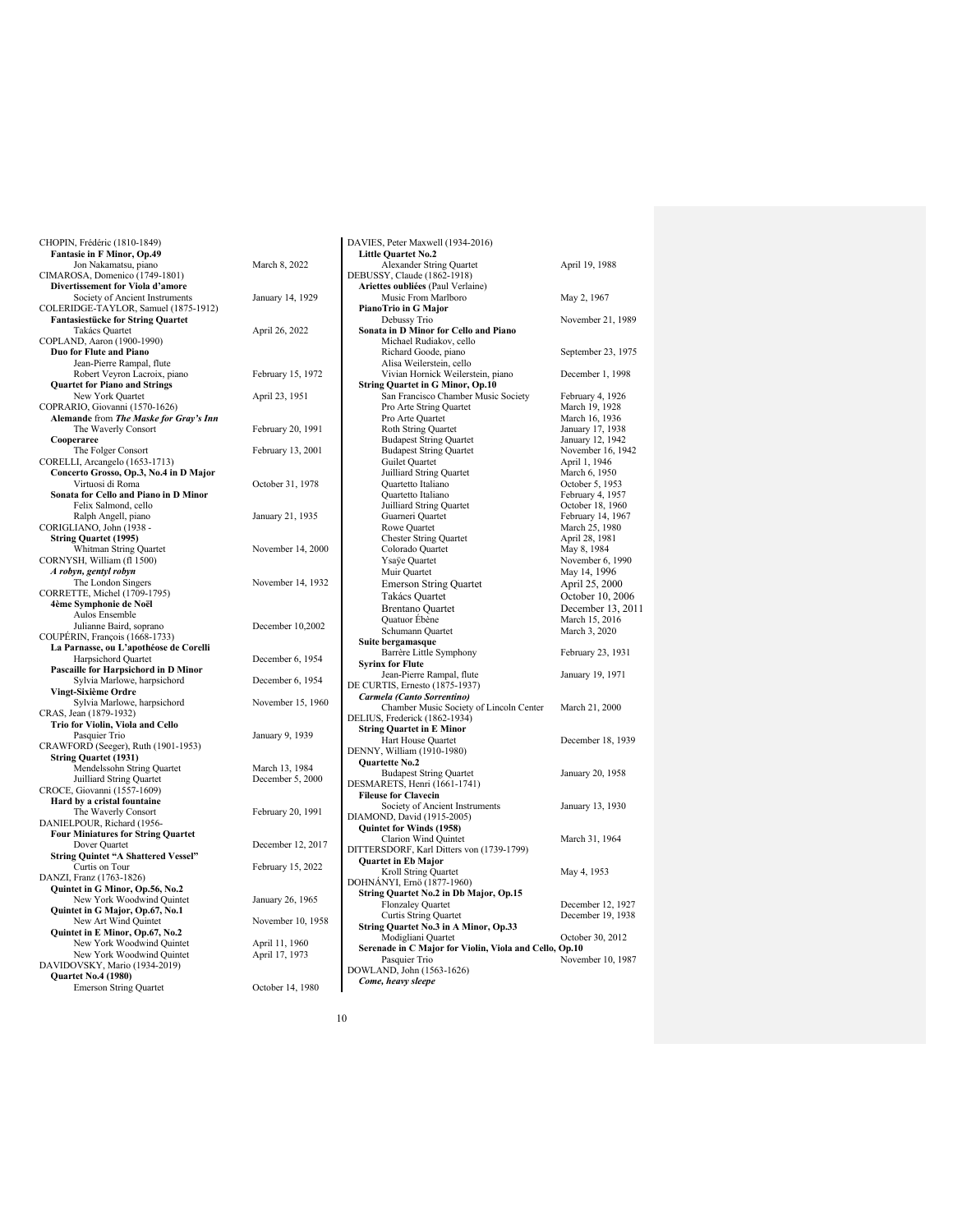| The English Singers                                         | March 18, 1929                      |
|-------------------------------------------------------------|-------------------------------------|
| Fantasia (lute solo)                                        |                                     |
| Julian Bream Consort                                        | December 3, 1963                    |
| The Waverly Consort<br>Forlorne Hope (lute solo)            | February 20, 1991                   |
| Julian Bream Consort                                        | December 3, 1963                    |
| The Earl of Essex his Galliard                              |                                     |
| Go, crystall teares                                         |                                     |
| The Folger Consort                                          | February 13, 2001                   |
| <b>Lachrimae and Pavan</b>                                  |                                     |
| Julian Bream Consort                                        | December 3, 1963                    |
| Lady Layton's Alman                                         |                                     |
| The Folger Consort<br><b>Lady Rich's Galliard</b>           | February 13, 2001                   |
| The Folger Consort                                          | íFebruary 13, 2001                  |
| <b>My Lady Hunsdons Allemande</b>                           |                                     |
| The Waverly Consort                                         | February 20, 1991                   |
| Pavan and Galliard for Bass Viol and Lute                   |                                     |
| Julian Bream Consort                                        | December 3, 1963                    |
| Queen Elizabeth's Galliard                                  |                                     |
| The Folger Consort<br>Shall I sue, shall I seeke for grace? | February 13, 2001                   |
| The Folger Consort                                          | February 13, 2001                   |
| Sorrow, stay                                                |                                     |
| The Folger Consort                                          | February 13, 2001                   |
| <b>Three Pieces for Lute</b>                                |                                     |
| Andrés Segovia, guitar                                      | April 15, 1957                      |
| Two Songs from A Pilgrimes Solace<br>The Waverly Consort    | February 20, 1991                   |
| DUARTE, Leonora (1610-c.1678)                               |                                     |
| 2 Symphonies in 5 parts                                     |                                     |
| Fretwrork                                                   | October 7, 2008                     |
| DUTILLEUX, Henri (1916-2013)                                |                                     |
| Ainsi la Nuit for String Quartet                            |                                     |
| New World String Quartet<br>Elias String Quartet            | December 13, 1988<br>March 17, 2015 |
| DVOŘÁK, Antonín (1841-1904)                                 |                                     |
| <b>Cypresses for String Quartet</b>                         |                                     |
| Mendelssohn String Quartet                                  | May 16, 1995                        |
| St. Lawrence String Quartet                                 | January 22, 2008                    |
| Quartet in Eb Major for Piano and Strings, Op.87            |                                     |
| Members of the Kroll String Quartet                         |                                     |
| Arthur Balsam, piano<br>Music From Marlboro                 | May 13, 1946<br>October 22, 1974    |
| Chamber Music Society of Lincoln Center                     | March 21, 2000                      |
| Musicians From Marlboro                                     | May 15, 2007                        |
| Manhattan Chamber Players                                   | January 11, 2022                    |
| Quintet in A Major for Piano and Strings, Op.81             |                                     |
| Warsaw Quintet                                              | January 18, 1972                    |
| Cleveland Quartet<br>Judith Burganger, piano                | October 4, 1977                     |
| Quintet in Eb Major for Strings, Op.97                      |                                     |
| Musicians From Marlboro                                     | May 3, 2011                         |
| Sextet in A Major for Strings, Op.48                        |                                     |
| Musicians From Marlboro                                     | December 12, 1995                   |
| Concertante                                                 | December 7, 2004                    |
| Sonata in F Major for Violin and Piano, Op.57               |                                     |
| Gil Shaham, violin<br>Orli Shaham, piano                    | September 27, 1995                  |
| <b>String Quartet No.9 in D Minor, Op.34</b>                |                                     |
| Pacifica Quartet                                            | January 13, 2004                    |
| <b>Emerson Quartet</b>                                      | May 7, 2013                         |
| <b>String Quartet No.10 in Eb Major, Op.51</b>              |                                     |
| String Quartet of the Buffalo<br>Symphony Orchestra         |                                     |
| Beaux Arts String Quartet                                   | April 30,<br>April 27, 1970         |
| New World String Quartet                                    | December 2, 1980                    |
| Sequoia String Quartet                                      | October 26, 1982                    |
|                                                             |                                     |
| New World String Quartet                                    | December 13, 1988                   |

| Lark Quartet                                      | November 19, 1991                   |
|---------------------------------------------------|-------------------------------------|
| Pražák Quartet                                    | February 7, 1995                    |
| Pražák Quartet                                    | November 2, 2010                    |
| String Quartet No.11 in C Major, Op.61            |                                     |
| Juilliard String Quartet                          | December 15, 1958                   |
| Juilliard String Quartet                          | November 30, 1965                   |
| Guarneri Quartet                                  | March 14, 1972                      |
| Mendelssohn String Quartet                        | March 13, 1984                      |
| Borromeo String Quartet                           | November 10, 1992                   |
| <b>Brentano Quartet</b>                           | December 13, 2016                   |
| String Quartet No.12 in F Major, Op.96 'American' |                                     |
| <b>Budapest String Quartet</b>                    | January 12, 1931                    |
| Pro Arte Quartet                                  | March 20, 1944                      |
| Guilet Quartet                                    | December 9, 1946                    |
| Amadeus Quartet                                   | May 14, 1974                        |
| Zagreb String Quartet                             | April 3, 1979                       |
| Meliora Quartet                                   | December 2, 1986                    |
| <b>Ying Quartet</b>                               | November 29, 1994                   |
| Muir Quartet                                      | October 6, 1998                     |
| Miró Quartet                                      | February 4, 2003                    |
| Jerusalem Quartet                                 | May 3, 2005                         |
| Juilliard Quartet                                 | April 23, 2019                      |
| String Quartet No.13 in G Major, Op.106           |                                     |
| Juilliard String Quartet                          | March 30, 1976                      |
| Cecilia Quartet                                   | January 31, 2012                    |
| Takács Quartet                                    | April 26, 2022                      |
| String Quartet No.14 in Ab Major, Op.105          |                                     |
| Guarneri Quartet                                  | February 25, 1969<br>March 23, 1993 |
| Pražák Quartet                                    |                                     |
| Miró Quartet                                      | November 7, 2006                    |
| Terzetto for Two Violins and Viola, Op.74         |                                     |
| Members of the South Mountain                     |                                     |
| <b>String Quartet</b>                             | March 10, 1930                      |
| Piano Trio No.2 in G Minor, Op.26                 |                                     |
| Raphael Trio                                      | March 29, 1988                      |
| Golub/Kaplan/Carr Trio                            | March 18, 1997                      |
| Kalichstein/Laredo/Robinson Trio                  | April 29, 2014                      |
| Piano Trio No.3 in F Minor, Op.65                 |                                     |
| Albeneri Trio                                     | March 14, 1961                      |
| Rogeri Trio                                       | December 12, 1978                   |
| O'Riley/Dawes/Katz Trio                           | January 19, 1999                    |
| Trio Solisti                                      | May 1, 2012                         |
| Piano Trio No.4 in E Minor, Op.90 'Dumky'         |                                     |
| Trio di Bolzano                                   | January 29, 1963                    |
| Suk Trio                                          | April 9, 1985                       |
| Eroica Trio                                       | November 9, 1999                    |
| EATON, John (1935-2015)                           |                                     |
| Piano Trio: In Memoriam Mario Cristini            |                                     |
| New Arts Trio                                     | November 5, 1985                    |
| ELGAR, Sir Edward (1857-1934)                     |                                     |
| Serenade in E Minor, Op.20 arr. Ara Gregorian     |                                     |
| Concertante                                       | October 20, 2009                    |
| ENESCU, George (1881-1955)                        |                                     |
| Octet in C Major, Op.7                            |                                     |
| Dover & Escher Quartets                           | October 29, 2019                    |
| EWALD, Victor (1860-1935)                         |                                     |
| Quintet No.3 for Brass, Op.7                      |                                     |
| Annapolis Brass Quintet                           | November 16, 1982                   |
| EWAZEN, Eric (1954-                               |                                     |
| <b>Myths and Legends</b>                          |                                     |
| American Horn Quartet                             | March 6, 2007                       |
| FALLA, Manuel de (1876-1946)                      |                                     |
| Canciones populares españolas                     |                                     |
| Lois Marshall, soprano                            |                                     |
| Weldon Kilburn, piano                             | March 28, 1967                      |
| Pièces espanoles<br><b>Boehm Quintette</b>        | March 14, 1989                      |
| FAURÉ, Gabriel (1845-1924)                        |                                     |
| La bonne chanson, Op.61                           |                                     |
|                                                   |                                     |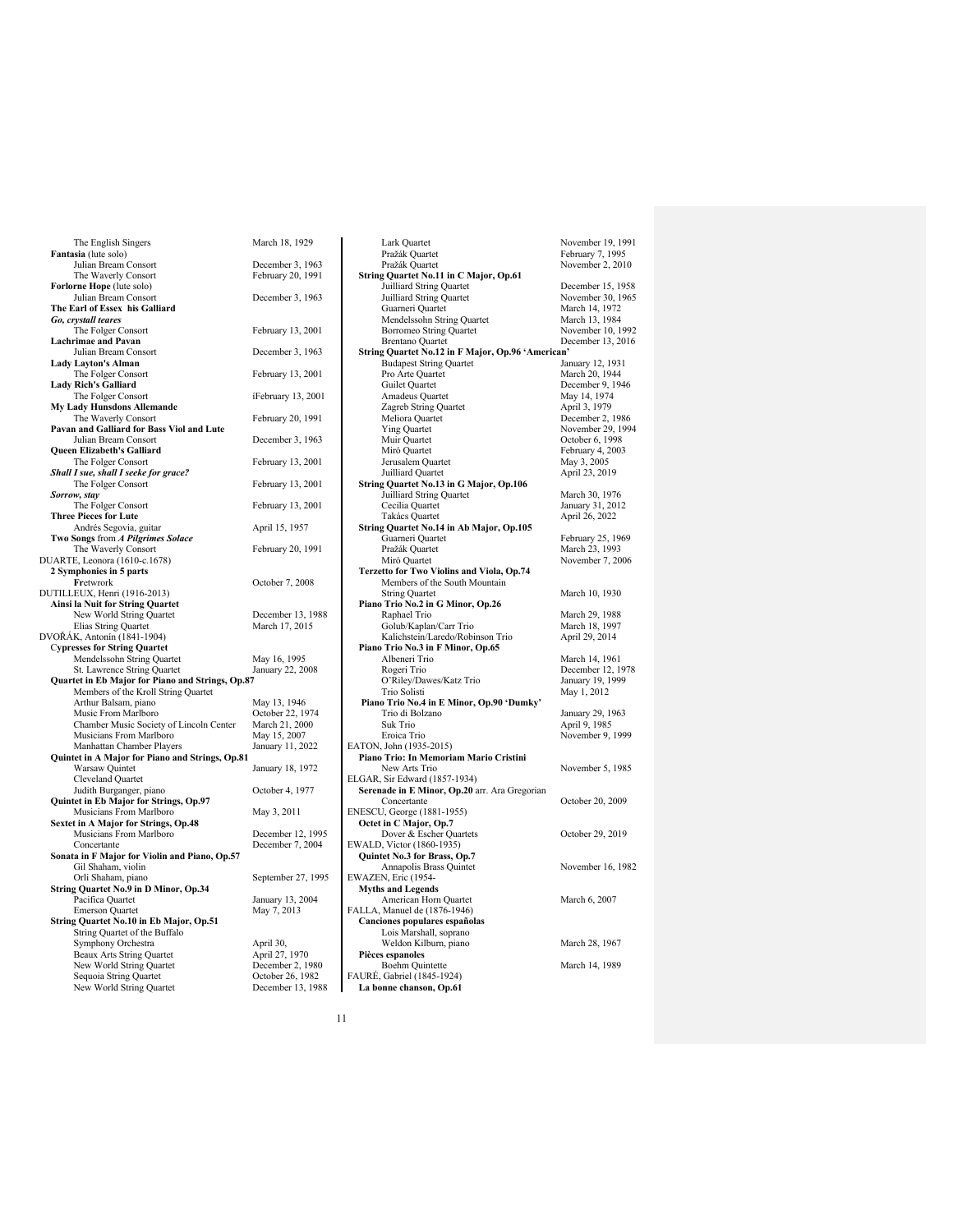| Lydian Quartet                                                         |                                        |
|------------------------------------------------------------------------|----------------------------------------|
| Sanford Sylvan, baritone                                               |                                        |
| David Breitman, piano                                                  | April 18, 1995                         |
| Piano Trio in D Minor, Op.120<br>Albeneri Trio                         |                                        |
| Marlboro Trio                                                          | February 10, 1958<br>February 18, 1964 |
| Quartet No.1 in C Minor for Piano and Strings, Op.15                   |                                        |
| Coolidge Quartet                                                       |                                        |
| Leonard Shure, piano                                                   | February 10, 1941                      |
| Los Angeles Piano Quartet                                              | May 13, 1986                           |
| Golub/ Kaplan/Carr Trio                                                |                                        |
| Michael Tree, viola                                                    | March 18, 1997                         |
| Horszowski Trio                                                        |                                        |
| Masumi Per Rostad, viola                                               | March 12, 2019                         |
| Quartet No.2 in G Minor for Piano and Strings, Op.45                   |                                        |
| Ames Piano Quartet                                                     | October 20, 1992                       |
| Songs                                                                  |                                        |
| Tristesse, Op.6, No.2<br>Sylvie, Op.6, No.3                            |                                        |
| Au cimetière, Op.51, No.2                                              |                                        |
| En sourdine, Op.58, No.2                                               |                                        |
| Donald Gramm, bass-baritone                                            |                                        |
| Donald Hassard, piano                                                  | October 14, 1975                       |
| <b>String Quartet in E Minor, Op.121</b>                               |                                        |
| Fitzwilliam Quartet                                                    | October 2, 1984                        |
| FERRABOSCO, Alfonso (1543-1588)                                        |                                        |
| I saw my lady weeping                                                  |                                        |
| The Waverly Consort                                                    | February 20, 1991                      |
| FINCK, Heinrich (1444-1527)                                            |                                        |
| <b>Greiner Zanner</b>                                                  |                                        |
| Clarion Wind Quintet                                                   | March 31, 1964                         |
| FINE, Irving (1914-1962)                                               |                                        |
| <b>Partita for Wind Quintet</b>                                        |                                        |
| New Art Wind Quintet                                                   | November 10, 1958                      |
| Dorian Wind Quintet                                                    | February 20, 1968                      |
| FLECHA, Mateo (1481-1553)<br>La Guerra                                 |                                        |
| La Justa                                                               |                                        |
| La Negrina                                                             |                                        |
| The Waverly Consort                                                    | March 21, 1978                         |
| Que farem del pobre Joan                                               |                                        |
| New York Pro Musica                                                    | November 16, 1959                      |
| Teresica hermana                                                       |                                        |
| New York Pro Musica                                                    | November 16, 1959                      |
| The Waverly Consort                                                    | March 21, 1978                         |
| FOLK MUSIC FROM THE NORDIC COUNTRIES                                   |                                        |
| Danish String Quartet                                                  | April 10, 2018                         |
| FOLK SONGS                                                             |                                        |
| Four Irish Folk Songs arr.by Keith Snell                               |                                        |
| Annapolis Brass Quintet<br>I Sowed the Seeds of Love arr. Gustav Holst | November 16, 1982                      |
| The English Singers                                                    | March 18, 1929                         |
| Caleno Custureme arr. S. Taylor Harris                                 |                                        |
| Corpus Christi Carol arr. Martin Shaw                                  |                                        |
| Lilliburlee arr. Reginald Paul                                         |                                        |
| O Waly Waly arr. Gavin Gordon                                          |                                        |
| Ten Thousand Miles Away arr. Dr. Healey William                        |                                        |
| <b>The Three Ravens</b>                                                |                                        |
| Vive les matelots arr. Dr. Healey William                              |                                        |
| Yont the coolins arr. Gavin Gordon                                     |                                        |
| The London Singers                                                     | November 14, 1932                      |
| FOSS, Lukas (1922-2009)                                                |                                        |
| <b>Capriccio for Cello and Piano</b>                                   |                                        |
| Carter Brey, cello                                                     |                                        |
| Christopher O'Riley, piano                                             | February 25, 1997                      |
| Michael Reynolds, cello<br>Lukas Foss, piano                           | April 8, 2003                          |
| String Quartet No.4 World Premiere                                     |                                        |
| Muir Quartet                                                           | October 6, 1998                        |
|                                                                        |                                        |

| Muir Quartet                                                    | April 8, 2003      |
|-----------------------------------------------------------------|--------------------|
| FRANÇAIX, Jean (1912-1997)                                      |                    |
| Quartet for Flute, Oboe, Clarinet and Bassoon                   |                    |
| The Festival Winds                                              | March 9, 1982      |
| Quintet No.1                                                    |                    |
| New York Woodwind Quintet<br><b>Scherzando from Quintette</b>   | April 9, 1956      |
| Richard Stoltzman, clarinet                                     |                    |
| American String Quartet                                         | October 8, 2002    |
| <b>String Trio</b>                                              |                    |
| Jacques Thibaud String Trio                                     | November 11, 2003  |
| FRANCK, César (1822-1890)                                       |                    |
| Piano Trio in F# Major, Op.1, No.1<br>Compinsky Trio            | December 15, 1930  |
| Quintet in F Minor for Piano and Strings                        |                    |
| Lenox String Quartet                                            |                    |
| Harry Cumpson, piano                                            | April 11, 1927     |
| South Mountain String Quartet                                   |                    |
| Aurelio Giorni, piano                                           | February 11, 19    |
| <b>Budapest String Quartet</b><br>Bruce Simonds, piano          | March 11, 1935     |
| <b>Stuyvesant Quartet</b>                                       |                    |
| Jerome Rappaport, piano                                         | April 14, 1947     |
| Mendelssohn String Quartet                                      |                    |
| Jonathan Biss, piano                                            | February 15, 2005  |
| Sonata in A Major for Violin and Piano                          |                    |
| Jacques Gordon, violin                                          |                    |
| Lee Pattison, piano<br>William Kroll, violin                    | March 14, 1932     |
| Arthur Balsam, piano                                            | May 13, 1946       |
| Franco Gulli, violin                                            |                    |
| Enrica Cavallo, piano                                           | February 16, 1971  |
| Jaime Laredo, violin                                            |                    |
| Ruth Laredo, piano                                              | November 28, 1972  |
| Gil Shaham, violin                                              |                    |
| Orli Shaham, piano                                              | September 27, 1995 |
| <b>String Quartet in D Major</b><br>Musical Art Quartet         | November 21, 1927  |
| South Mountain String Quartet                                   | March 10, 1930     |
| Pro Arte Quartet                                                | March 16, 1936     |
| Hungarian String Quartet                                        | November 7, 1949   |
| Fine Arts Quartet                                               | April 8, 1980      |
| Fitzwilliam Quartet                                             | April 8, 1986      |
| FRANCŒUR, François (1698-1787)<br><b>Sonatine for Quinton</b>   |                    |
| Society of Ancient Instruments                                  | January 13, 1930   |
| FRUCHT, Paul (1989-                                             |                    |
| <b>Rhapsody for String Quartet</b>                              |                    |
| <b>Ulysses Quartet</b>                                          | December 10, 2019  |
| FUJIWARA, Korine                                                |                    |
| <b>Fiddle Suite Montana</b>                                     |                    |
| Carpe Diem Quartet<br>GABRIELI, Giovanni (1557-1612)            | October 13, 2015   |
| Canzon                                                          |                    |
| Annapolis Brass Quintet                                         | November 16, 1982  |
| GALLEAZZI, Francesco (1758-1819)                                |                    |
| <b>Suite Florentine</b>                                         |                    |
| Society of Ancient Instruments                                  | January 13, 1930   |
| GALUPPI, Baldassare (1706-1785)<br>Sonata a Quattro in Bb Major |                    |
| I Solisti Veneti                                                | February 24, 1970  |
| GARSI, Donino (d.1630)                                          |                    |
| <b>Balletto</b>                                                 |                    |
| The Waverly Consort                                             | February 20, 1991  |
| GASTOLDI, Giovanni G. (1550-1622)                               |                    |
| A lieta vita 'L'innamorato'                                     |                    |
| The Waverly Consort<br>GAUBERT, Philippe (1879-1941)            | February 20, 1991  |
| Three Watercolors for Flute, Cello & Piano                      |                    |
|                                                                 |                    |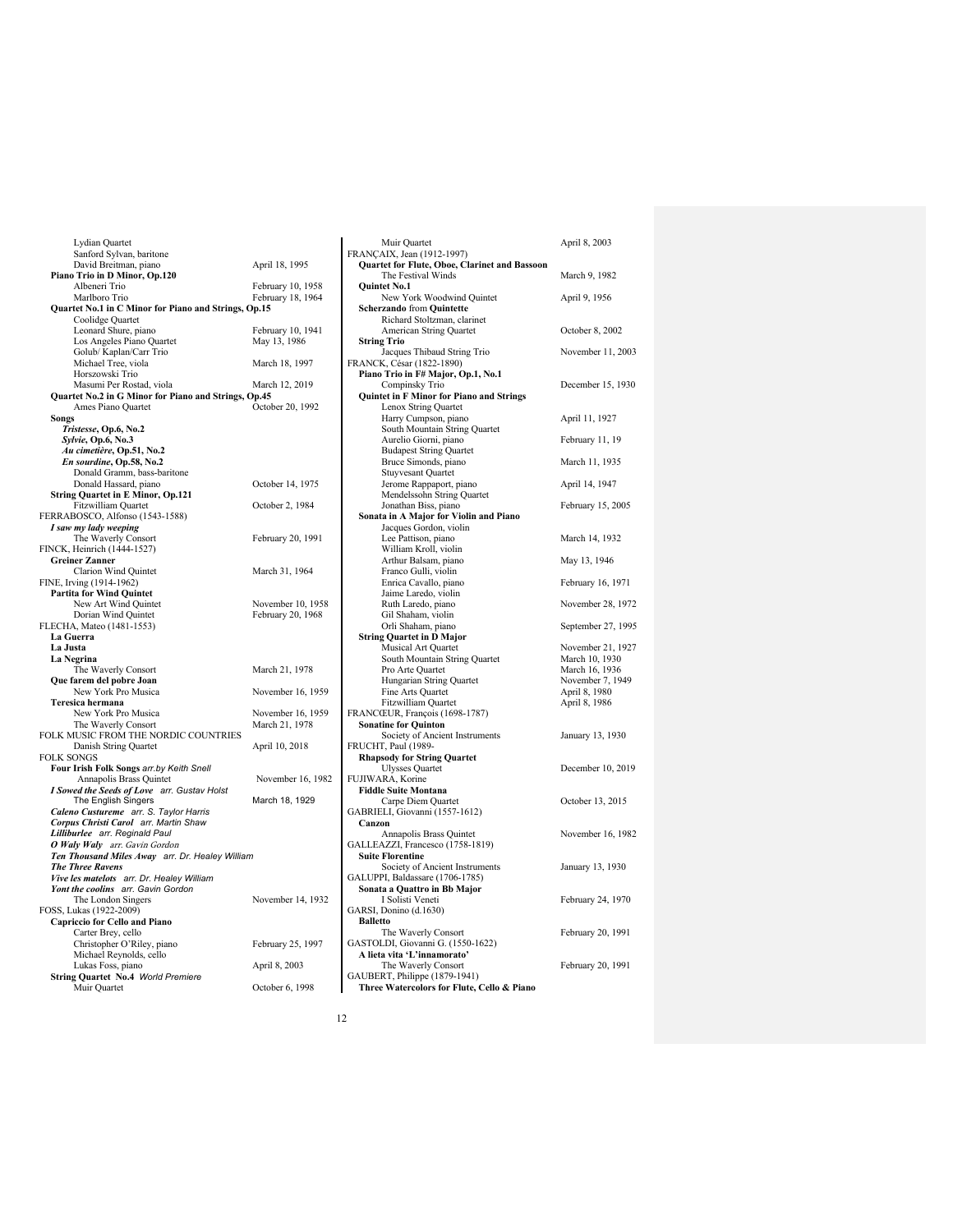| American Chamber Players                                       | November 13, 2018 |                          |
|----------------------------------------------------------------|-------------------|--------------------------|
| GEMINIANI, Francesco (1687-1762)                               |                   | $\mathbf \zeta$          |
| <b>Concerto Grosso for Strings and Continuo</b>                |                   |                          |
| Rochester Little Symphony                                      | February 10, 1930 |                          |
| GIARDINI, Felice (1716-1796)                                   |                   |                          |
| Sonata in E Major, Op.27, No.6                                 |                   | $\overline{\phantom{a}}$ |
| Trio Italiano d'Archi                                          | November 13, 1962 |                          |
| String Quartet in C Minor, Op.23, No.4                         |                   |                          |
| Quartetto Italiano                                             | October 5, 1953   | $\overline{\phantom{a}}$ |
| GIBBONS, Orlando (1583-1625)                                   |                   |                          |
| Fantasia                                                       |                   |                          |
| The Folger Consort                                             | February 13, 2001 | $\overline{\phantom{a}}$ |
| The Cryes of London arr. Gordon Jacob                          |                   |                          |
| The English Singers                                            | March 18, 1929    |                          |
| <b>The Silver Swan</b>                                         |                   | $\overline{\phantom{a}}$ |
| The English Singers                                            | January 31, 1927  |                          |
| The English Singers                                            | March 18, 1929    |                          |
| The Waverly Consort                                            | February 20, 1991 |                          |
| GINASTERA, Alberto (1916-1983)                                 |                   |                          |
| <b>String Quartet No.1, Op.20</b>                              |                   |                          |
| Paganini String Quartet                                        | February 6, 1956  |                          |
| Paganini String Quartet                                        | December 2, 1957  |                          |
| Rowe Quartet                                                   | February 20, 1978 |                          |
| Miami String Quartet                                           | January 15, 2002  |                          |
| GLAZUNOV, Alexander (1865-1936)                                |                   |                          |
| Andante and Scherzo from String Quartet No.4 in A Minor, Op.64 |                   |                          |
| Musical Art Quartet                                            | November 21, 1927 |                          |
| String Quartet No.5 in D Minor, Op.70                          |                   |                          |
| St. Petersburg Quartet                                         | October 7, 1997   |                          |
| Serenade No.2 in F Major Small Orchestra                       |                   |                          |
| Rochester Little Symphony                                      | February 10, 1930 |                          |
| GLIÈRE, Reinhold (1875-1956)                                   |                   |                          |
| String Quartet No.1, Op.2 in A Major                           |                   | $\overline{\phantom{a}}$ |
| String Quartet of the                                          |                   |                          |
| Buffalo Symphony Orchestra<br>GLINKA, Mikhail (1804-1857)      | April 16, 1924    |                          |
| <b>Chant de Cherubins</b>                                      |                   |                          |
| The Russian Symphonic Choir                                    | February 13, 1928 |                          |
| GLUCK, Christoph Willibald (1714-1787)                         |                   |                          |
| <b>Excerpts from Don Juan</b>                                  |                   |                          |
| Les Violons du Roy                                             | April 9, 1997     |                          |
| Scene from Orfeo                                               |                   | $\overline{\phantom{a}}$ |
| Barrère Little Symphony                                        | February 23, 1931 |                          |
| GOMBERT, Nicholas (ca 1490-1556)                               |                   |                          |
| Villancico, Dezilde al cavallero                               |                   | I                        |
| The Waverly Consort                                            | March 21, 1978    |                          |
| GOOSENS, Eugene Aynsley (1893-1962)                            |                   |                          |
| Impressions of a Holiday for Flute, Cello and Piano, Op.7      |                   |                          |
| In the Hills, No.1                                             |                   | I                        |
| The Village Church, No.4                                       |                   |                          |
| The Water-Wheel, No.3                                          |                   |                          |
| Cecil J.Fattey, flute                                          |                   | I                        |
| Agnes Millhouse, cello                                         |                   |                          |
| William J.Gomph, piano                                         | April 16, 1924    |                          |
| Suite for Flute, Violin and Harp, Op.6                         |                   |                          |
| Rochester Little Symphony                                      | February 10, 1930 |                          |
| <b>Three Pagan Hymns</b>                                       |                   |                          |
| Rochester Little Symphony                                      | December 13, 1926 |                          |
| GORECKI, Henryk-Mikolaj (1933-2010)                            |                   |                          |
| Stücke im alten Stil for String Orchestra                      |                   |                          |
| Polish Chamber Orchestra                                       | April 5, 1990     |                          |
| <b>Valentine Piece for Carol Wincenc</b>                       |                   |                          |
| Carol Wincenc, flute                                           | February 24, 1998 |                          |
| GOSSEC, François Joseph (1734-1829)                            |                   |                          |
| Tambourin                                                      |                   |                          |
|                                                                |                   |                          |
| Carol Wincenc, flute                                           |                   |                          |
| Heidi Lehwalder, harp                                          | February 24, 1998 |                          |
| GOUGH, Orlando (1953-<br>'Birds on Fire'                       |                   |                          |

| i | Fretwork                                                                           | October 7, 2008   |
|---|------------------------------------------------------------------------------------|-------------------|
|   | GOUNOD, Charles (1818-1893)                                                        |                   |
|   | Viens! Les gazons sont verts!                                                      |                   |
|   | Beverly Morgan, mezzo-soprano                                                      |                   |
|   | Thomas Muraco, piano                                                               | March 4, 1980     |
|   | GRAINGER, Percy (1882-1961)                                                        |                   |
|   | Clog Dance 'Handel in the Strand' for Piano and Strings                            |                   |
|   | Rochester Little Symphony                                                          | December 13, 1926 |
|   | GRANADOS, Enrique (1867-1916)                                                      |                   |
|   | Danse                                                                              |                   |
|   | Andrés Segovia, guitar<br>GRETCHANINOV, Alexander (1864-1956)                      | April 15, 1957    |
|   | Credo                                                                              |                   |
|   | The Russian Symphonic Choir                                                        | February 13, 1928 |
|   | GRIEG, Edvard (1843-1907)                                                          |                   |
|   | <b>Five Pieces for Recorder and Guitar</b>                                         |                   |
|   | Leaping Dance, Op.17, No.1                                                         |                   |
|   | Peasant's Song, Op.65, No.2                                                        |                   |
|   | Elve's Dance, Op.12, No.4                                                          |                   |
|   | Lullaby, Op.66, No.7                                                               |                   |
|   | Stumping Dance, Op.17, No.18                                                       |                   |
|   | Michala Petri, recorder                                                            |                   |
|   | Lars Hannibal, guitar                                                              | February 6, 1996  |
|   | Holberg Suite, Op.40                                                               |                   |
|   | Manchester Music Festival String Orchestra<br>Ich legte mich am Abend, Op.30, No.1 | October 20, 1987  |
|   | The London Singers                                                                 | November 14, 1932 |
|   | <b>String Quartet in G Minor, Op.27</b>                                            |                   |
|   | <b>Budapest String Quartet</b>                                                     | March 20, 1933    |
|   | <b>Ridge Quartet</b>                                                               | December 1, 1987  |
|   | Guarneri Quartet                                                                   | April 27, 1999    |
|   | <b>Biava Quartet</b>                                                               | December 8, 2009  |
|   | GRIFFES, Charles Tomlinson (1884-1920)                                             |                   |
|   | Poem for Flute and Harp                                                            |                   |
|   | Georges Barrère, flute                                                             |                   |
|   | Carlos Salzedo, harp                                                               | April 4, 1933     |
|   | <b>Sketches on Indian Themes for String Quartet</b>                                |                   |
|   | Lenox String Quartet<br><b>The White Peacock</b>                                   | March 9, 1926     |
|   | Barrère Little Symphony                                                            | October 26, 1924  |
|   | Barrère Little Symphony                                                            | February 23, 1931 |
|   | GRIMALDI, Nicola 'Nicolini' 1673-1732)                                             |                   |
|   | Fantasia for Viola d'amore                                                         |                   |
|   | Society of Ancient Instruments                                                     | January 13, 1930  |
|   | HAAS, Georg Friedrich (1953-                                                       |                   |
|   | <b>String Quartet No.2, Op.7</b>                                                   |                   |
|   | Hagen Quartett                                                                     | April 28, 1998    |
|   | <b>Ulysses Quartet</b>                                                             | December 10, 2019 |
|   | HAAS, Pavel (1899-1944)                                                            |                   |
|   | Quintet, Op.10<br>New York Woodwind Quintet                                        | Novembe 12, 2013  |
|   | HANDEL, George Frideric (1685-1759)                                                |                   |
|   | Cantata: Ah! crudel nel pianto mio                                                 |                   |
|   | New York Chamber Soloists                                                          |                   |
|   | Robert White, tenor                                                                | October 16, 1979  |
|   | Cantata: Pastorella vagha bella                                                    |                   |
|   | Musical Offering;                                                                  |                   |
|   | Lucy Shelton, soprano                                                              | March 5, 1985     |
|   | Concerto a Quattro in D Minor                                                      |                   |
|   | Harpsichord Quartet                                                                | December 6, 1954  |
|   | Concerto a Quattro in D Major                                                      |                   |
|   | <b>Galliard Players</b>                                                            | January 25, 1966  |
|   | Musical Offering<br><b>German Arias</b>                                            | March 5, 1985     |
|   | Süsser Blumen Ambraflocken                                                         |                   |
|   | In den angenehemen Büschen                                                         |                   |
|   | Musical Offering                                                                   |                   |
|   | Lucy Shelton, soprano                                                              | March 5, 1985     |
|   | <b>Sonata in G Minor</b>                                                           |                   |
|   |                                                                                    |                   |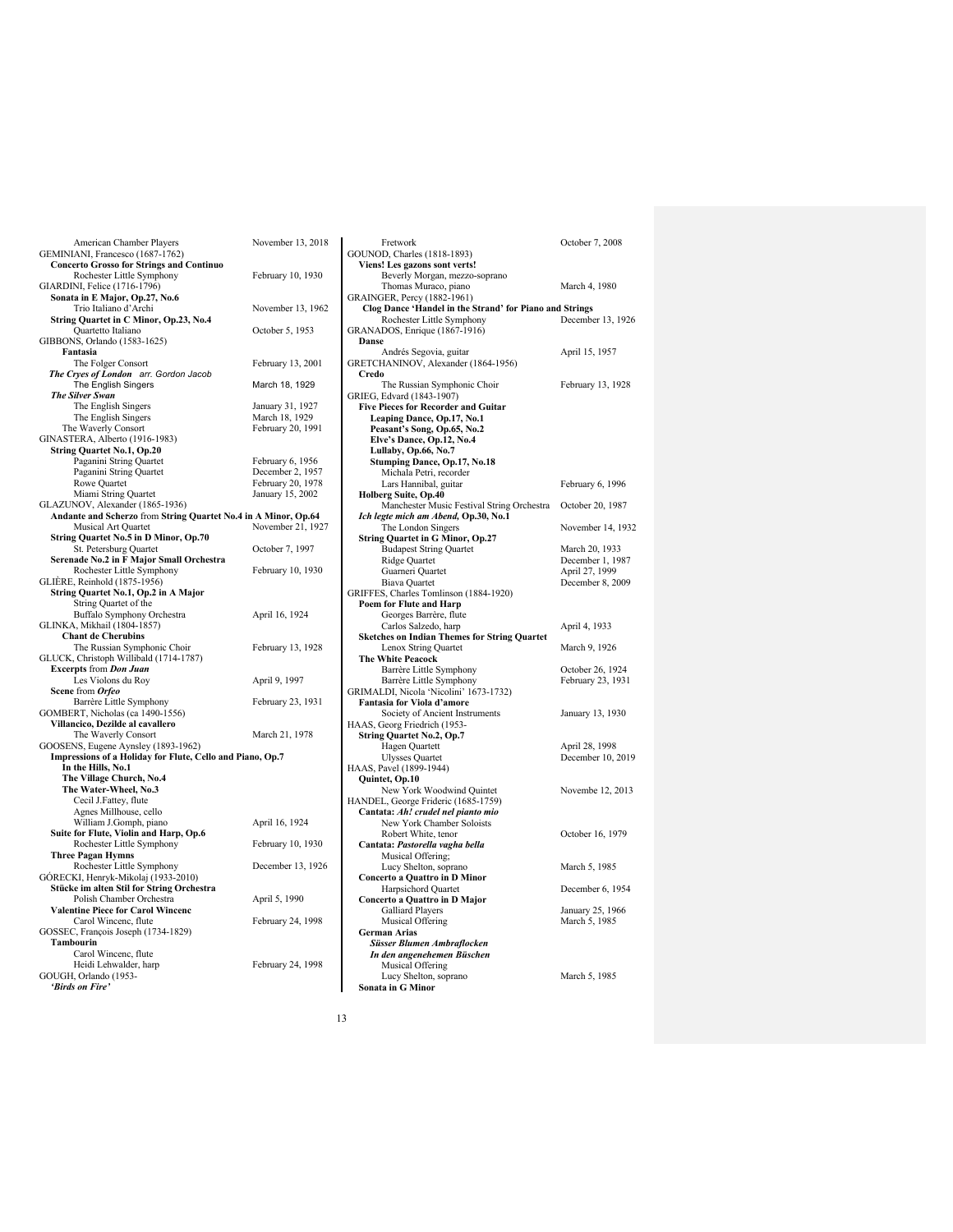Musical Offering March 5, 1985 **Sonata in G Minor for Cello and Piano** Felix Salmond, cello Ralph Angell, piano January 16, 1933 **Sonata in B Minor** *realization by Veyron Lacroix* Jean-Pierre Rampal, flute Robert Veyron Lacroix, harpsichord February 15, 1972 **Sonata in F Major for Flute and Piano** Jean-Pierre Rampal, flute Ryan Edwards, piano January 19, 1971 **Sonata in F Major for alto recorder and guitar** Michala Petri, recorder Manuel Barrueco, guitar March 2, 2004 **Sonata in C for Oboe and Figured Bass** January 25, 1966 **Sonata in C Major for Treble Recorder and Basso Continuo** Michala Petri, recorder Hanne Petri, continuo March 17, 1987 **Sonata in C Major for Viola da gamba and Harpsichord** Janos Scholz, viola da gamba Sylvia Marlowe, harpsichord November 15, 1960 **Sonata in D Major for Violin and Continuo** Howard Boatwright, violin Robert Helps, piano April 23, 1963 **Three Arias** *Arm, Arm Ye Brave* from *Judas Maccabaeus Where'er you walk* from *Semele O ruddier than the cherry* from *Acis and Galatea* Donald Gramm, bass-baritone Donald Hassard, piano October 14, 1975 **Two Arias with Violin** *Süsse Stille, sanfte Quelle Meine Seele hört im Sehen* Helen Boatwright, soprano Howard Boatwright, violin Robert Helps, piano April 23, 1963 HARBISON, John (1938- '**Twilight Music' for Horn, Violin and Piano** Chamber Music Society of Lincoln Center March 11, 1986 HARTKE, Stephen (1952- **Piano Quartet 'The King of the Sun'** Brentano Quartet Christian Counter Christian December 13, 2016 Thomas Sauer, piano HAYDN, Joseph (1732-1809) **Concerto No.1 C Major for Cello and Strings** Manchester Music Festival Orchestra October 20, 1987 I Fiamminghi<br> **Concerto No.1 in Eb Major for Trumpet and Strings**<br>
Paul Kuentz Paris Chamber Orchestra March 8, 1965 **Finale** from **Symphony No.73 in D Major 'La Chasse'** Rochester Little Symphony **Piano Trio No.2 in F Major, Hob.XV:6** October 26, 1976 **Piano Trio No.9 in E Minor, Hob.XV:12** Kalichstein/Laredo/Robinson Trio April 6, 1994 **Piano Trio No.13 in G Major,** O'Riley/Dawes/Katz Trio January 19, 1999 **Piano Trio No.16 in A Major, Hob.XV:18** Trio Fontenay November 1, 1994 Gryphon Trio March 19, 2013 **Piano Trio No.20 in E Flat Major, Hob.XV:22** Albeneri Trio April 9, 1945 **Piano Trio No.23 in G Major, Hob.XV:25** New York Trio March 30, 1925<br>Albeneri Trio Movember 5, 19. November 5, 1956<br>November 27, 1979 Kalichstein/Laredo/Robinson Trio<br>Madison Trio Movember 27, 1979<br>November 10, 1981 **Piano Trio No.24 in F# Minor, Hob.XV:26**

Debussy Trio November 21, 1989 **Piano Trio No.25 in C Major, Hob.XV:27** Balsam/Kroll/Heifetz Trio January 4, 1966<br>Arden Trio November 11, 1 Arden Trio November 11, 1986<br>New York Philomusica<br>New York Philomusica<br>New York Philomusica **Piano Trio No.26 in E Major, Hob.XV:28 String Quartet in Bb Major, Op.1, No.1 String Quartet in C Minor, Op.17, No.4** Musicians From Marlboro May 3, 2011 **String Quartet in Eb Major, Op.20, No.**1 Muir Quartet **in C Major, Op.20, No.2** May 7, 1985<br>**String Quartet in C Major, Op.20, No.2** Emerson String Quartet (Campbell 2015)<br>
December 7, 2010<br>
December 7, 2010 Parker String Quartet Quatuor Ébène March 15, 2016 **String Quartet in G Minor, Op.20, No.3** Juilliard String Quartet March 30, 1976 Emerson String Quartet **October 14, 1980**<br> **String Quartet in D Major, Op.20, No.4** South Mountain String Quartet February 11, 1929<br>Griller Quartet of London November 17, 1947 Griller Quartet of London November 17,<br>
Juilliard String Quartet March 6, 1950 Juilliard String Quartet<br>
Juilliard String Quartet<br>
Paganini String Quartet<br>
December 2, 1957 Paganini String Quartet<br>
Budanest String Quartet<br>
Cotober 22 1963 Budapest String Quartet Cuarter October 22, 1963<br>
Guarneri Quartet January 8, 1974 Guarneri Quartet<br>Colorado Quartet Angeles String Quartet **Canadian Corporation** October 11, 1994<br>
Cavani String Quartet February 17, 2004 Cavani String Quartet February 17, 2004<br> **String Quartet in F Minor, Op.20, No.5** Concord Quartet Concord Quartet Concord Quartet Concord Quartet Concord Quartet Concord Concord Concord Concord Concord Concord Concord Concord Concord Concord Concord Concord Concord Concord Concord Concord Concord Concor Music From Marlboro<br>Biava Quartet Biava Quartet December 8, 2009<br>
Ouatuor Ébène February 25, 2014 Takács Quartet **String Quartet in A Major, Op.20, No.6** Pražák Quartet November 12, 2002 **String Quartet in B Minor, Op.33, No.1** Mendelssohn String Quartet March 13, 1984 Concord Quartet April 22, 1986 **String Quartet in Eb Major, Op.33, No.2 'The Joke'** Griller Quartet of London February 12, 1940<br>Pro Arte Quartet March 20, 1944 Pro Arte Quartet<br>Vermeer Quartet Vermeer Quartet Concord Quartet Concord Quartet Concord Quartet Concord Quartet Concord Quartet Concord Concord Concord Concord Concord Concord Concord Concord Concord Concord Concord Concord Concord Concord Concord Concor Concord Quartet Concord Quartet Concord Quartet Concord December 10, 20 **String Quartet in C Major, Op.33, No.3 'The Bird'** Roth String Quartet Griller Quartet of London March 10, 1947<br>Koeckert Quartet February 15, 19 Tokyo String Quartet March 29, 1977<br>Jasper String Quartet December 10, 2013 Jasper String Quartet **String Quartet in G Major, Op.33, No.5** Juilliard Ouartet April 28, 2015 Belcea Quartet Corollars Corollars Corollars Corollars Corollars Corollars Corollars Corollars Corollars Corollars Corollars Corollars Corollars Corollars Corollars Corollars Corollars Corollars Corollars Corollars Corolla **String Quartet in D Minor, Op.42** Pavel Haas Quartet April 22, 2008 **String Quartet in Bb Major, Op.50, No.1** Tokyo String Quartet February 13, 1973<br>St. Lawrence Quartet February 13, 1973 **String Quartet in D Major, Op.50, No.6 'The Frog'** Budapest String Quartet February 20, 1956<br>Tokyo String Quartet March 18, 1975 Tokyo String Quartet **String Quartet in G Major, Op.54, No.1**<br>
Sequoia String Quartet October 26, 1982 Muir Quartet May 14, 1996 **String Quartet in C Major, Op.54, No.2**

September 27, 1988 March 29, 1988 October 18, 1966 November 3, 1998 December 10, 1985<br>October 11, 1994 February 25, 2014<br>April 26, 2022 December 10, 2019 February 15, 1966<br>March 29, 1977

December 14, 1993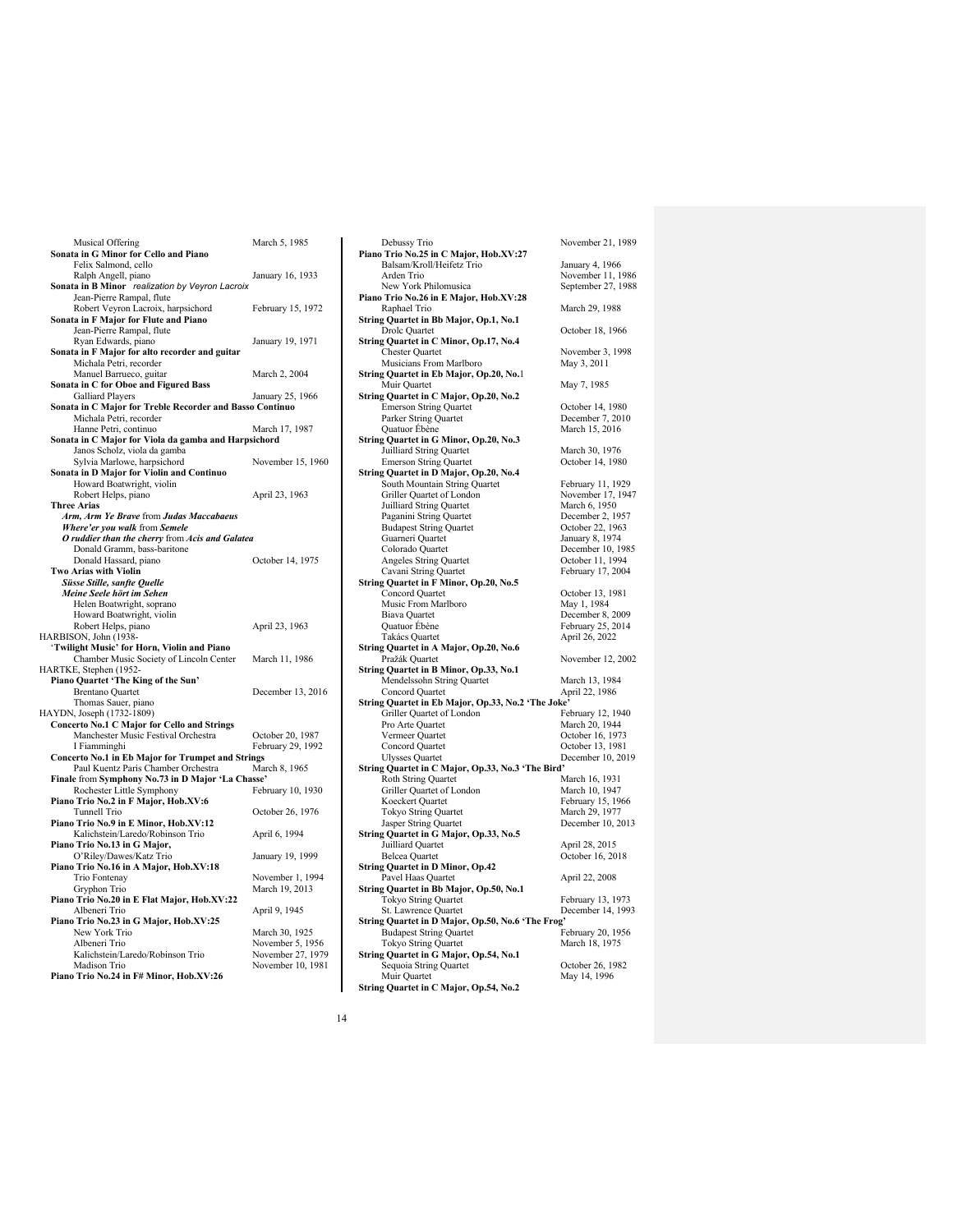| Curtis String Quartet                                                              | December 19, 1938                     |
|------------------------------------------------------------------------------------|---------------------------------------|
| Mischakoff String Quartet                                                          | May 14, 1945                          |
| Kroll String Quartet                                                               | March 21, 1960                        |
| Guarneri Quartet                                                                   | February 14, 1967                     |
| String Quartet in Bb Major, Op.55, No.3                                            |                                       |
| Juilliard String Quartet                                                           | March 23, 1971                        |
| Leontovych Quartet                                                                 | March 26, 1991                        |
| String Quartet in D Major, Op.64, No.1                                             |                                       |
| Doric String Quartet                                                               | February 13, 2018                     |
| String Quartet in B Minor, Op.64, No.2<br><b>Emerson String Quartet</b>            | May 17, 1994                          |
| Aizuri Quartet                                                                     | November 29. 2019                     |
| String Quartet in G Major, Op.64, No.4                                             |                                       |
| <b>Brentano Quartet</b>                                                            | December 12, 2006                     |
| String Quartet in D Major, Op.64, No.5 'The Lark'                                  |                                       |
| London String Quartet                                                              | February 2, 1925                      |
| Kolisch Quartet                                                                    | November 15, 1937                     |
| Coolidge Quartet                                                                   | March 12, 1945                        |
| Hungarian String Quartet                                                           | February 13, 1962                     |
| Cleveland Quartet                                                                  | March 19, 1974                        |
| Rowe Quartet<br>Lark Quartet                                                       | February 20, 1978                     |
|                                                                                    | March 19, 2002<br>January 16, 2018    |
| Calidore String Quartet<br>String Quartet in E Flat Major, Op.64, No.6             |                                       |
| <b>Budapest String Quartet</b>                                                     | February 26, 1951                     |
| Juilliard String Quartet                                                           | October 16, 1962                      |
| Musicians From Marlboro                                                            | February 17, 2009                     |
| String Quartet in Bb, Op.71, No.1                                                  |                                       |
| <b>Brentano Quartet</b>                                                            | December 9, 1997                      |
| String Quartet in D Major, Op.71, No.2                                             |                                       |
| Attacca Quartet                                                                    | October 8, 2013                       |
| <b>Heath Quartet</b>                                                               | February 5, 2019                      |
| String Quartet in C Major, Op.74, No.1<br>Takacs Quartet                           | October 9, 2001                       |
| String Quartet in F Major, Op.74, No.2                                             |                                       |
|                                                                                    |                                       |
|                                                                                    |                                       |
| Cleveland Quartet                                                                  | October 14, 1986                      |
| String Quartet in G Minor, Op.74, No.3 'The Rider'<br>String Quartet of the        |                                       |
| Buffalo Symphony Orchestra                                                         | March 26, 1924                        |
| New York String Quartet                                                            | March 21, 1927                        |
| <b>Budapest String Quartet</b>                                                     | February 27, 1934                     |
| <b>Budapest String Quartet</b>                                                     | March 1, 1943                         |
| New Music Quartet                                                                  | November 3, 1952                      |
| Juilliard String Quartet                                                           | November 30, 1965                     |
| Guarneri Quartet                                                                   | May 12, 2009                          |
| String Quartet in G Major, Op.76, No.1                                             |                                       |
| <b>Budapest String Quartet</b>                                                     | January 18, 1932                      |
| Coolidge Quartet                                                                   | February 21, 1938                     |
| <b>Budapest String Quartet</b>                                                     | January 12, 1946                      |
| Barylli Quartet<br>Modsigliani Quartet                                             | November 18, 1957<br>October 30, 2012 |
| String Quartet in D Minor, Op.76, No.2 'Fifths'                                    |                                       |
| <b>Flonzaley Quartet</b>                                                           | December 10, 1924                     |
| <b>Busch Quartet</b>                                                               | November 11, 1940                     |
| <b>Budapest String Quartet</b>                                                     | January 13, 1946                      |
| <b>Stuyvesant Quartet</b>                                                          | April 14, 1947                        |
| New World String Quartet                                                           | December 2, 1980                      |
| <b>Takacs Quartet</b>                                                              | April 7, 1987                         |
| Orion Quartet                                                                      | November 23, 1993                     |
| <b>Emerson String Quartet</b>                                                      | April 25, 2000                        |
| <b>Takacs Quartet</b>                                                              | October 10, 2017                      |
| String Quartet in C Major, Op.76, No.3 "Emperor"<br><b>Budapest String Quartet</b> | January 30, 1962                      |
| Melos Quartet                                                                      | October 12, 1976                      |
| Shanghai String Quartet                                                            | December 3, 1991                      |
| String Quartet in B Flat Major, Op.76, No.4 "Sunrise"                              |                                       |
| Kolisch Quartet                                                                    | January 18, 1937                      |
| Juilliard String Quartet<br>Iowa String Quartet                                    | November 13, 1950<br>March 30, 1965   |

Amernet Quartet November 19, 1996<br>Jerusalem Quartet May 3, 2005 Jerusalem Quartet Ariel Quartet January 20, 2015 **String Quartet in D Major, Op.76, No.5** Flonzaley Quartet November 15, 1926<br>
Budapest String Quartet January 18, 1932<br>
New York String Quartet December 12, 1932 Budapest String Quartet January 18, 1932 New York String Quartet December 12, 1932 Budapest String Quartet November 14, 1938<br>
Roth String Quartet March 18, 1940 Roth String Quartet March 18, 1940<br>Budapest String Quartet November 10, 1941 Budapest String Quartet May 20, 1946<br>
Hungarian String Quartet May 20, 1946<br>
Hungarian String Quartet November 8, 1948 Hungarian String Quartet November 8, 19<br>Budapest String Quartet March 2, 1953 Budapest String Quartet March 2, 1953<br>
Hungarian String Quartet December 3, 1956<br>
Emerson String Quartet March 1, 1983 Hungarian String Quartet Emerson String Quartet March 1, 1983<br>Cleveland Quartet Cotober 24, 1995 Cleveland Quartet<br>Ying Quartet **String Quartet in E Flat Major, Op.76, No.6**<br>Budapest String Quartet November 15, 1943 Budapest String Quartet January 10, 1954<br>Budapest String Quartet October 13, 1964 Budapest String Quartet October 13, 1964 Escher Quartet March 21, 2017 **String Quartet in G Major, Op.77, No.1** Budapest String Quartet November 16, 1942 Juilliard String Quartet May 10, 1948 Paganini String Quartet December 6, 1948<br>
Hungarian String Quartet February 1, 1954<br>
Juilliard String Quartet December 15, 1958 Hungarian String Quartet February 1, 1954 Juilliard String Quartet December 15, 1958 Claremont String Quartet March 13, 1962<br>
Juilliard String Quartet March 28, 1972 Juilliard String Quartet March 28, 1972<br>
Tokyo String Quartet Coctober 14, 1999 Tokyo String Quartet October 14, 1999<br>American String Quartet October 4, 2011 American String Quartet<br>Auryn Quartet **String Quartet in F Major, Op.77, No.2** Lenox String Quartet March 9, 1926<br>
Vermeer Quartet February 28, 19 Chester String Quartet<br>Ridge Ouartet Miami String Quartet<br>Cecilia Quartet **String Quartet in D Minor, Op.103** *unfinished* Mendelssohn String Quartet May 16, 1995<br>
Emerson String Quartet Coctober 14, 2003 Emerson String Quartet<br>Brentano Quartet **String Quartet in D Major**  *From a manuscript discovered in the Escorial in Spain inscribed Quartetto in D, Del Sr. Haydn* Paganini String Quartet December 12, 1957 **Suite for Strings 'The Echo'** Rochester Little Symphony February 10, 1930 **Symphony No.44 in E Minor 'Trauer'** Les Violons du Roy April 9, 1997 **Symphony No.49 in F Minor 'La Passione'** Polish Chamber Orchestra<br>
Les Violons du Roy<br>
April 9, 1997<br>
April 9, 1997 Les Violons du Roy **Symphony No.81 in G Major** Barrère Little Symphony February 23, 1931 **Theme and Variations for Harp** Carlos Salzedo April 4, 1933 **Trio for Oboe, Violin and Cello in C Major**  An Die Musik March 10, 1993 **Two Arias** *Cive vive amante* from Bianchi's *Alessandro nell'Indie Infelice sventurata* from Cimarosa's *I due supposti conti* Beverly Morgan, mezzo-soprano Thomas Muraco, piano March 4, 1980 HEBERLE, Anton (fl 18th century) **Fantasy in C Major for Descant Recorder Solo** Michala Petri, recorder March 17, 1987 HEIDEN, Bernhard (1910-2000)

October 16, 2007 October 18, 2016 February 28, 1978 December 6, 1983<br>December 1, 1987<br>January 15, 2002 January 31, 2012  $December 13, 2011$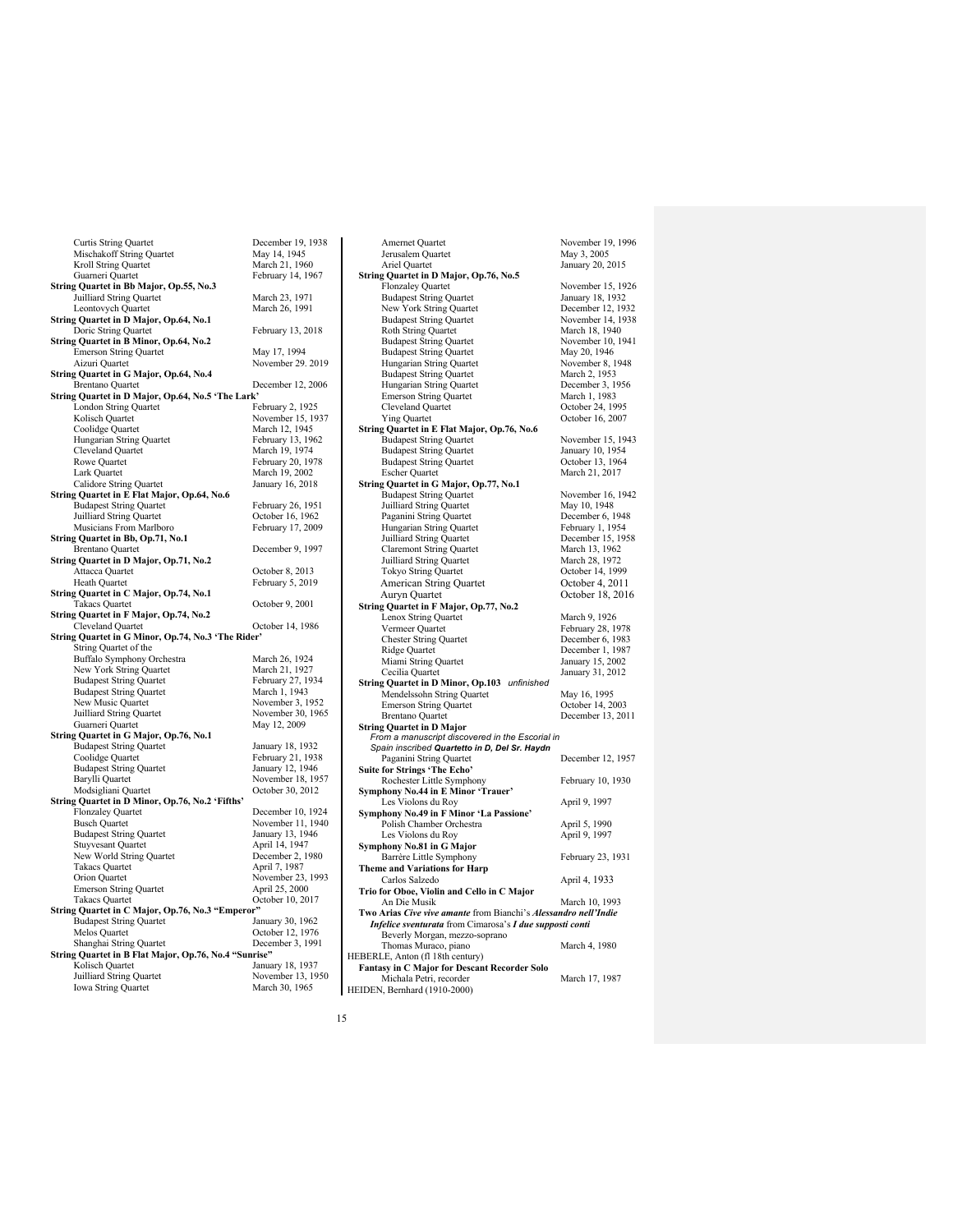| Quintet for French Horn and String Quartet (1952)                  |                   |
|--------------------------------------------------------------------|-------------------|
| <b>Budapest String Quartet</b>                                     |                   |
| John Barrows, horn                                                 | February 21, 1955 |
| <b>Sinfonia</b> (1949)                                             |                   |
| Clarion Wind Quintet                                               | March 31, 1964    |
| Piano Trio (1956)                                                  |                   |
| Beaux Arts Trio                                                    | November 5, 1968  |
| HENNESSY, Edward Swan (1866-1929)<br><b>Little Irish Suite</b>     |                   |
|                                                                    |                   |
| Barrère Ensemble of Wind Instruments                               | April 5, 1926     |
| HENZE, Hans-Werner (1926-2012)<br><b>String Quartet No.5</b>       |                   |
| Concord Quartet                                                    | April 22, 1986    |
| HEUSSENSTAMM, George (1926-                                        |                   |
| <b>Canonic Fanfare (1981)</b>                                      |                   |
| Annapolis Brass Quintet                                            | November 16, 1982 |
| HINDEMITH, Paul (1895-1963)                                        |                   |
| Kleine Kammermusik for Wind Quintet, Op.24, No.2                   |                   |
| Barrère Ensemble of Wind Instruments                               | April 5, 1926     |
| New York Woodwind Quintet                                          | April 9, 1956     |
| New Art Wind Quintet                                               | November 10, 1958 |
| Clarion Wind Quintet                                               | March 31, 1964    |
| New York Woodwind Quintet                                          | February 4, 1969  |
| New York Woodwind Quintet                                          | Novemer 12, 2013  |
| Oktet                                                              |                   |
| Vienna Octet                                                       | March 8, 1966     |
| Schneller landler from Quintet, Op.30                              |                   |
| Richard Stoltzman, clarinet                                        |                   |
| American String Quartet                                            | October 8, 2002   |
| Sonata for Piano, Op.17                                            |                   |
| Lydia Hoffman Behrendt, piano                                      | March 13, 1938    |
| Sonata No.4 for Viola and Piano, Op.11                             |                   |
| Paul Hindemith, viola                                              |                   |
| Lydia Hoffman Behrendt, piano                                      | March 13, 1938    |
| Sonata for Viola d'amore and Piano, Op.25                          |                   |
| Paul Hindemith, viola d'amore                                      |                   |
| Lydia Hoffman Behrendt, piano                                      | March 13, 1938    |
| Spielmusik for Strings, Flutes and Oboes, Op.43                    |                   |
| Rochester Little Symphony                                          | February 10, 1930 |
| String Quartet No.1 in F Minor, Op.10                              |                   |
| South Mountain String Quartet                                      | February 11, 1929 |
| String Quartet No.3, Op.16                                         |                   |
| <b>Budapest String Quartet</b>                                     | March 11, 1935    |
| <b>Budapest String Quartet</b>                                     | November 16, 1936 |
| Coolidge Quartet                                                   | November 13, 1939 |
| Kroll String Quartet                                               | April 2, 1951     |
| Kroll String Quartet                                               | April 27, 1965    |
| Guarneri Quartet                                                   | February 25, 1969 |
| Vermeer Quartet                                                    | October 16, 1973  |
| Vermeer Quartet                                                    | January 24, 2006  |
| <b>String Quartet No.4, Op. 22</b>                                 |                   |
| Zehetmair Quartet                                                  | November 6, 2007  |
| String Quartet No.5 in E b Major, Op.32                            |                   |
| <b>Budapest String Quartet</b>                                     | November 15, 1943 |
| <b>Budapest String Quartet</b>                                     | January 13, 1946  |
| <b>String Quartet No.6 (1945)</b>                                  |                   |
| <b>Budapest String Quartet</b>                                     | March 7, 1948     |
| HOLBOURNE, Antony (1584-1602)<br><b>A New Years' Gift Galliard</b> |                   |
| The Folger Consort                                                 | February 13, 2001 |
| HOLIDAY PROGRAM                                                    |                   |
| <b>The Christmas Story</b>                                         |                   |
| The Waverly Consort                                                | December 3, 1996  |
| Tydings Trew: Feasts of Christmas in Medieval England              |                   |
| Lionheart                                                          | December 11, 2001 |
| HOLST, Gustav (1874-1934)                                          |                   |
| St. Paul's Suite for String Orchestra, Op.29                       |                   |
| Manchester Music Festival String Orchestra                         | October 20, 1987  |
| HONEGGER, Arthur (1892-1955)                                       |                   |
|                                                                    |                   |

| Danse de la chèvre                                                             |                    |
|--------------------------------------------------------------------------------|--------------------|
| Jean-Pierre Rampal, flute                                                      | January 19, 1971   |
| Pâques à New York for Voice and String Quartet<br>Gordon String Quartet        |                    |
| Olga Averino, soprano                                                          | March 15, 1937     |
| <b>String Quartet No.1</b>                                                     |                    |
| Barylli Quartet                                                                | November 18, 1957  |
| HOVHANESS, Arthur (1911-2000)                                                  |                    |
| Quartet                                                                        |                    |
| Harpsichord Quartet                                                            | December 6, 1954   |
| HUGON, Georges (1904-1980)                                                     |                    |
| 'L'homme au masque'<br>Paul Kuentz Paris Chamber Orchestra                     | March 8, 1965      |
| HUME, Tobias (1569-1645)                                                       |                    |
| Death                                                                          |                    |
| The Folger Consort                                                             | February 13, 2001  |
| HUMMEL, Johann Nepomuk (1778-1837)                                             |                    |
| Piano Quartet in G Major, posth.                                               |                    |
| Ames Piano Quartet                                                             | October 20, 1992   |
| Quintet in Eb Major, Op.87                                                     |                    |
| Jacques Thibaud String Trio<br>Kevin Switalski, bass                           |                    |
| Caio Pagano, piano                                                             | November 11, 2003  |
| Septet in D Minor for Flute, Oboe, Viola,                                      |                    |
| Horn, Cello, Bass and Piano, Op.74                                             |                    |
| Music From Marlboro                                                            | February 22, 1977  |
| New York Philomusica                                                           | September 27, 1988 |
| String Quartet in G Major, Op.30, No.2                                         |                    |
| Coolidge Quartet                                                               | November 13, 1939  |
| Trio in G Major for Piano, Violin and Cello, Op.35<br>Beaux Arts Trio          | March 24, 1981     |
| HURÉ, Jean (1877-1930)                                                         |                    |
| One movement from Sonata No.1                                                  |                    |
| in F# Minor for Piano and Cello                                                |                    |
| Felix Salmond, cello                                                           |                    |
| Ralph Angell, piano                                                            | January 16, 1933   |
| IACCHINI, Giuseppe Maria (1670-1727)                                           |                    |
| Sonata quinta with Trumpet and<br>Violoncello Obbligato in D Major             |                    |
| Paul Kuentz Paris Chamber Orchestra                                            | March 8, 1965      |
| IBERT, Jacques (1890-1962)                                                     |                    |
| Entr'acte                                                                      |                    |
| Carol Wincenc, flute                                                           |                    |
| Heidi Lehwalder, harp                                                          | February 24, 1998  |
| Pièces brèves for Wind Quintet                                                 |                    |
| Dorian Wind Quintet                                                            | February 20, 1968  |
| INDY, Vincent d' (1851-1931)<br>Quartet in A Minor for Piano and Strings, Op.7 |                    |
| Cantilena Chamber Players                                                      | April 19, 1983     |
| ISAAC, Heinrich (1450-1517)                                                    |                    |
| Der Hund                                                                       |                    |
| Clarion Wind Quintet                                                           | March 31, 1964     |
| Innstruck, ich muss dich lassen                                                |                    |
| New York Pro Musica                                                            | November 16, 1959  |
| Missa Carminum<br>New York Pro Musica                                          | November 16, 1959  |
| IVES, Charles (1874-1954)                                                      |                    |
| Piano Trio                                                                     |                    |
| Madison Trio                                                                   | November 10, 1981  |
| Songs                                                                          |                    |
| <b>Autumn No.80</b>                                                            |                    |
| <b>General William Booth Enters Into Heaven No.98</b>                          |                    |
| Two Little Flowers No.139<br>Sea Dirge No.150                                  |                    |
| The Greatest Man No.140                                                        |                    |
| Helen Boatwright, soprano                                                      |                    |
| Robert Helps, piano                                                            | April 23, 1963     |
| Waltz No.19                                                                    |                    |
| The Circus Band No.20                                                          |                    |
|                                                                                |                    |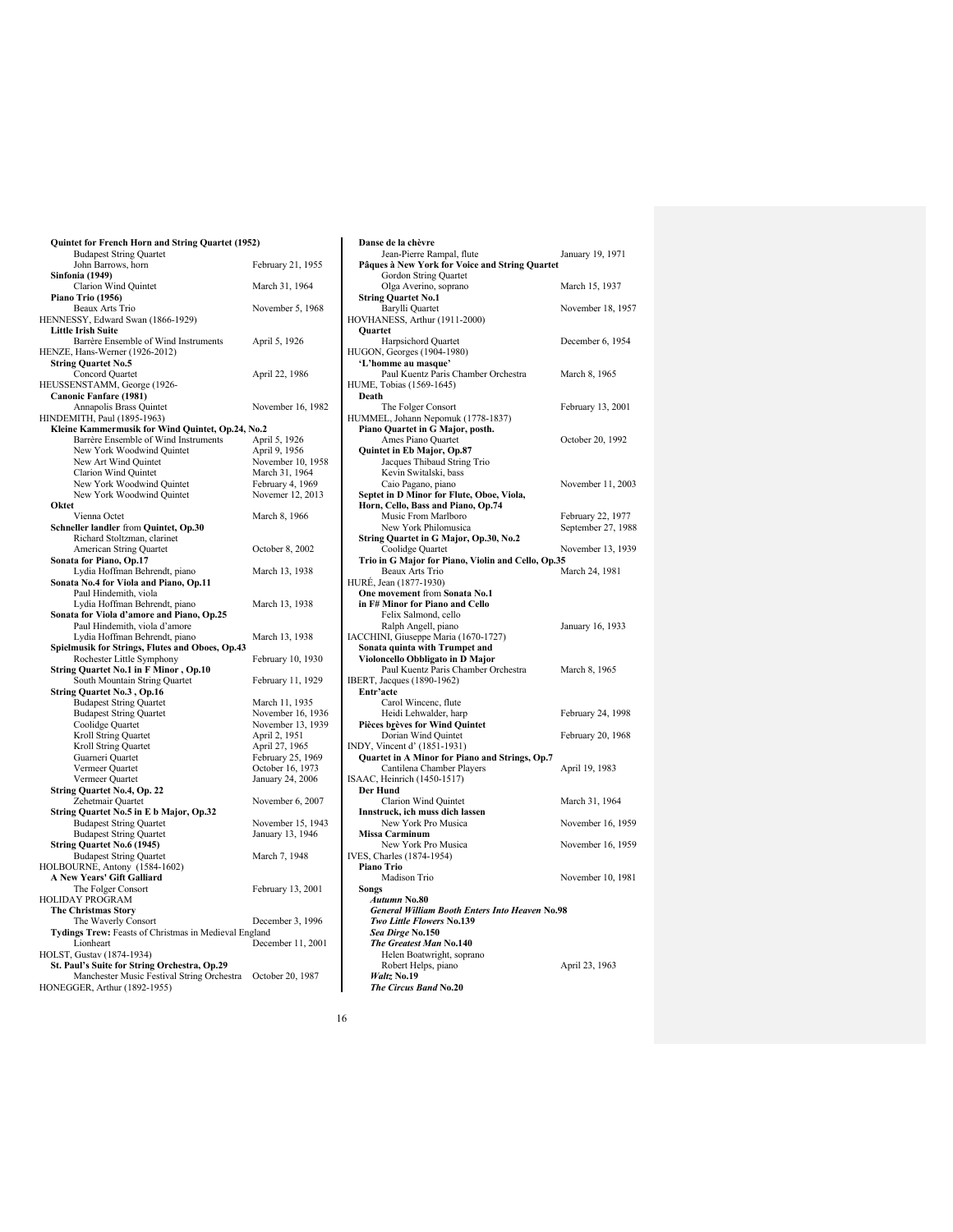| Ich grolle nicht No.49a                        |                                      |
|------------------------------------------------|--------------------------------------|
| <b>Charlie Rutlage No.119</b>                  |                                      |
| Two Little Flowers No.139                      |                                      |
| Donald Gramm, bass-baritone                    |                                      |
| Donald Hassard, piano                          | October 14, 1975                     |
| He is there! No.104a                           |                                      |
| Tom Sails Away No.106                          |                                      |
| Two Little Flowers No.139                      |                                      |
| Beverly Morgan, mezzo-soprano                  |                                      |
| Thomas Muraco, piano                           | March 4, 1980                        |
| <b>String Quartet No.1</b>                     |                                      |
| <b>Emerson String Quartet</b>                  | May 17, 1994                         |
| String Quartet No.2 (1913)                     |                                      |
| Cleveland Quartet                              | September 26, 197                    |
| JANÁČEK, Leoš (1854-1928)                      |                                      |
| <b>String Quartet No.1 'Kreutzer'</b>          |                                      |
| <b>Alexander String Quartet</b>                | April 19, 1988                       |
| Alexander String Quartet                       | October 11, 1994                     |
| Shanghai String Quartet                        | December 3, 1991                     |
| St. Lawrence String Quartet                    | January 9, 2001                      |
| Mendelssohn String Quartet                     | February 15, 2005                    |
| Artemis Quartet                                | April 12, 2016                       |
| <b>String Quartet No.2 'Intimate Pages'</b>    |                                      |
| Galimir Quartet                                | December 7, 1942<br>October 12, 1976 |
| Melos Quartet                                  |                                      |
| Pražák Quartet                                 | March 23, 1993                       |
| Takács Quartet                                 | October 9, 2001                      |
| Belcea Quartet                                 | October 16, 2018                     |
| JARNOVIĆ, Ivan Mane (1747-1804)                |                                      |
| <b>String Quartet in A Major</b>               |                                      |
| Zagreb String Quartet                          | April 3, 1979                        |
| JAROCH, Jiři (1920-1986)                       |                                      |
| Nonet No.3                                     |                                      |
| <b>Czech Nonet</b>                             | April 1, 1969                        |
| JOBIM, Antônio Carlos (1927-1994)              |                                      |
| A Felicidade                                   |                                      |
| Jason Vieaux, guitar                           | March 21, 2017                       |
| JOHNSON, Robert (c.1583-1633)                  |                                      |
| <b>Satyr's Masque</b>                          |                                      |
| Witch's dance                                  |                                      |
| The Folger Consort                             | February 13, 2001                    |
| JOSQUIN DESPREZ (ca 1440-1521)                 |                                      |
| Allégez moy                                    |                                      |
| Benedicta es, coelorum regina                  |                                      |
| <b>Bergerette savoyenne</b>                    |                                      |
| Parfons regretz                                |                                      |
| Petite camusette                               |                                      |
| <b>Tu Solus</b>                                |                                      |
| New York Pro Musica                            | November 16, 195                     |
| JUON, Paul (1872-1940)                         |                                      |
| Litaniae                                       |                                      |
| Elshuco Trio                                   | January 23, 1928                     |
| KALABIS, Viktor (1923-2006)                    |                                      |
| Piano Trio, Op.39                              |                                      |
| Suk Trio                                       | November 8, 1977                     |
| KASTALSKY, Alexander (1856-1926)               |                                      |
| La Douce Lumière                               |                                      |
| The Russian Symphonic Choir                    | February 13, 1928                    |
| KEATS, Donald (1929-2018)                      |                                      |
| <b>String Quartet No.2</b>                     |                                      |
| Beaux Arts String Quartet                      | April 27, 1970                       |
| KERNIS, Aaron Jay (1960-                       |                                      |
| Air transcribed for cello by Carter Brey       |                                      |
| Carter Brey, cello                             |                                      |
| Christopher O'Riley, piano                     | February 25, 1997                    |
| Quartet for Strings 'musica celestis'          |                                      |
| Lark Quartet<br>KHACHATURIAN, Aram (1903-1978) | November 19, 199                     |
| Piano Trio in C Minor                          |                                      |
|                                                |                                      |

|                    | Frautschi, Manasee, Nakamatsu Trio                               | March 8, 2022                         |
|--------------------|------------------------------------------------------------------|---------------------------------------|
|                    | KIRCHNER, Leon (1919-2009)<br>Piano Trio in Two Movements (1954) |                                       |
|                    | Albeneri Trio                                                    | February 10, 1958                     |
| October 14, 1975   | Albeneri Trio                                                    | October 20, 1958                      |
|                    | <b>String Quartet No.1</b>                                       |                                       |
|                    | Guarneri Quartet                                                 | March 14, 1972                        |
|                    | KODÁLY, Zoltán (1882-1967)                                       |                                       |
|                    | Duo for Violin and Cello, Op.7                                   |                                       |
| March 4, 1980      | Musicians From Marlboro                                          | February 17, 2009                     |
|                    | Serenade for Two Violins and Viola, Op.12                        |                                       |
| May 17, 1994       | Members of the Guarneri Quartet                                  | January 8, 1974                       |
|                    | <b>String Quartet No.2, Op.10</b>                                |                                       |
| September 26, 1972 | Hungarian String Quartet                                         | February 13, 1962                     |
|                    | Guarneri Quartet                                                 | April 27, 1999                        |
|                    | Guarneri Quartet                                                 | May 12, 2009                          |
| April 19, 1988     | KOPPEL, Thomas (1944-2006)                                       |                                       |
| October 11, 1994   | 'Neles Dances' for Recorder and Lute                             |                                       |
| December 3, 1991   | Michala Petri, recorder                                          |                                       |
| January 9, 2001    | Lars Hannibal, lute                                              | February 6, 1996                      |
| February 15, 2005  | KORNGOLD, Erich Wolfgang (1897-1957)                             |                                       |
| April 12, 2016     | Piano Quintet in E Major, Op.15                                  |                                       |
|                    | Chamber Music Society of Lincoln Center                          | November 11, 2014                     |
| December 7, 1942   | <b>String Sextet in D Major, Op.10</b>                           |                                       |
| October 12, 1976   | Concertante                                                      | October 20, 2009                      |
| March 23, 1993     | KREISLER, Fritz (1875-1962)                                      |                                       |
| October 9, 2001    | <b>String Quartet in A Minor</b>                                 |                                       |
| October 16, 2018   | Orion Quartet                                                    | November 23, 1993                     |
|                    | KREJČÍ, Miroslav (1891-1964)<br><b>Divertimento a Nine</b>       |                                       |
| April 3, 1979      | Czech Nonet                                                      | April 1, 1969                         |
|                    | KRENEK, Ernst (1900-1991)                                        |                                       |
|                    | String Quartet No.7, Op.96 World Premiere                        |                                       |
| April 1, 1969      | <b>Budapest String Quartet</b>                                   | November 13, 1944                     |
|                    | KRIENS, Christiaan (1881-1934)                                   |                                       |
|                    | Ronde de Lutins for Flute, Oboe and Clarinet                     |                                       |
| March 21, 2017     | Barrère Ensemble of Wind Instruments                             | April 5, 1926                         |
|                    | KROLL, William (1901-1980)                                       |                                       |
|                    | <b>Bagatelle</b>                                                 |                                       |
|                    | Coolidge Quartet                                                 | February 10, 1941                     |
| February 13, 2001  | KURTÁG, György (1926-                                            |                                       |
|                    | Officium breve in memoriam Andreal Szervansky                    |                                       |
|                    | <b>Brentano Quartet</b>                                          | December 9, 1997                      |
|                    | Artemis Quartet                                                  | March 18, 2014                        |
|                    | L'AISNE, Philidor (1726-1795)                                    |                                       |
|                    | Concert Donné a Louis XIII en 1627                               |                                       |
|                    | Le Concert des Nations                                           | April 12, 2005                        |
|                    | LALO, Édouard (1823-1892)                                        |                                       |
| November 16, 1959  | Two Aubades for Small Orchestra                                  |                                       |
|                    | Barrère Little Symphony<br>Rochester Little Symphony             | October 26, 1924<br>December 13, 1926 |
| January 23, 1928   | LANNER, Josef (1801-1843)                                        |                                       |
|                    | Die Mozartisen Walzer, Op.196                                    |                                       |
|                    | Ensemble Wien                                                    | April 23, 1996                        |
| November 8, 1977   | LAURO, Antonio (1917-1986)                                       |                                       |
|                    | Vals Venezolano No.3                                             |                                       |
|                    | Christopher Parkening, guitar                                    | December 1, 1970                      |
| February 13, 1928  | LAZAROF, Henri (1932-2013)                                       |                                       |
|                    | <b>String Quartet No.5</b>                                       |                                       |
|                    | Borromeo String Quartet                                          | February 15, 2000                     |
| April 27, 1970     | LECLAIR, Jean Marie (1697-1764)                                  |                                       |
|                    | Sonata in G Major realization by Veyron Lacroix                  |                                       |
|                    | Jean-Pierre Rampal, flute                                        |                                       |
|                    | Robert Veyron Lacroix, harpsichord                               | February 15, 1972                     |
| February 25, 1997  | Sonata VIII for Violin, Viola da gamba and Clavicin              |                                       |
|                    | Le Concert des Nations                                           | April 12, 2005                        |
| November 19, 1991  | LEKEU, Guillaume (1870-1894)                                     |                                       |
|                    | Quartet in G Minor for Piano & Strings                           |                                       |
|                    | American Chamber Players                                         | November 13, 2018                     |
|                    |                                                                  |                                       |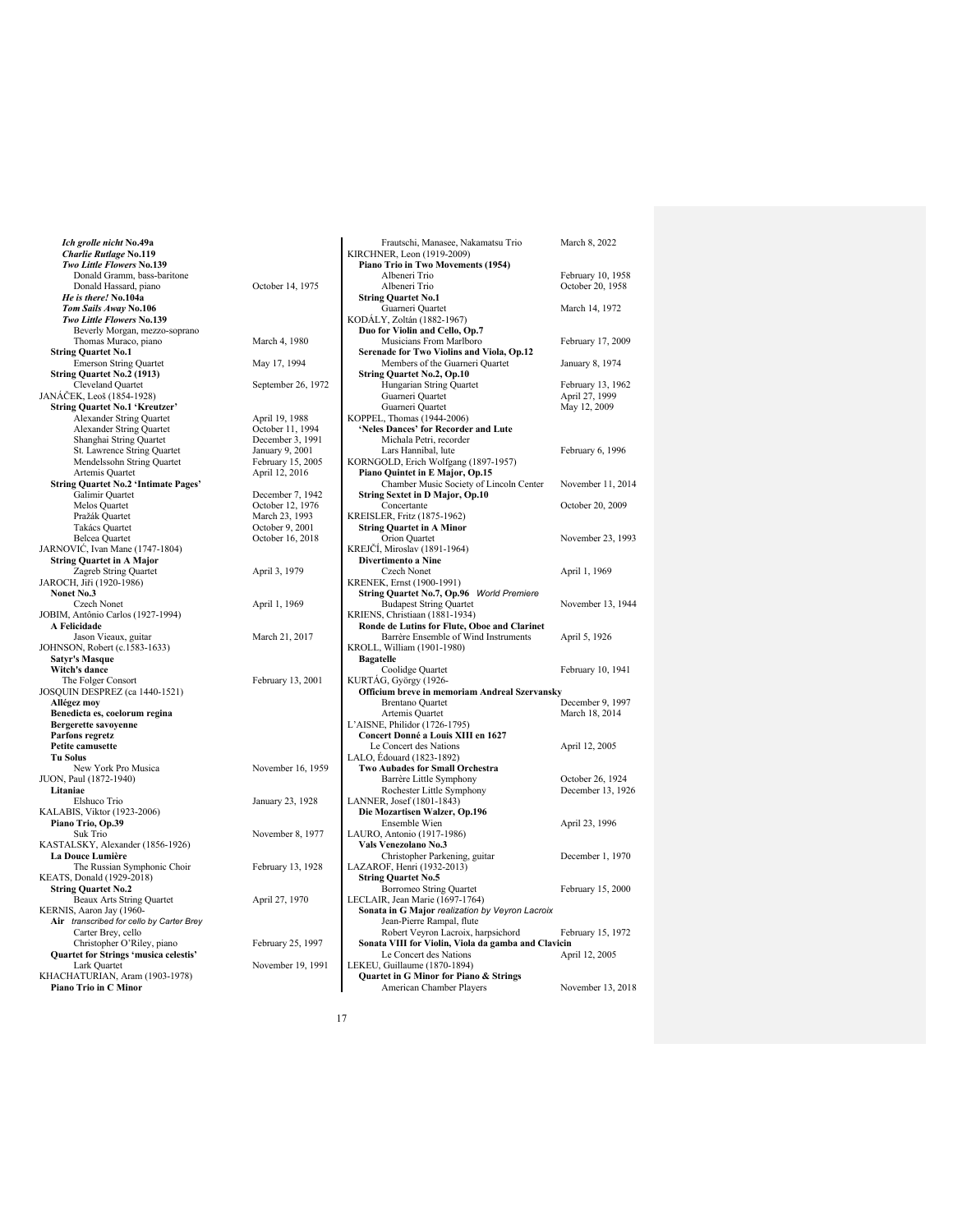| LEONTOVYCH, Mischa (1898-1941)                |                   |
|-----------------------------------------------|-------------------|
| Kolyadka                                      |                   |
| Potchayeff                                    |                   |
| The Russian Symphonic Choir                   | February 13, 1928 |
| LEVITZKI, Mischa (1898-1941)                  |                   |
| Gavotte arr. Kibalchick                       |                   |
| The Russian Symphonic Choir                   | February 13, 1928 |
| LIADOV, Anatoly (1855-1914)                   |                   |
| Lullaby                                       |                   |
| <b>The Wedding</b>                            |                   |
| The Russian Symphonic Choir                   | February 13, 1928 |
| LIGETI, György (1923-2006)                    |                   |
| <b>Six Bagatelles for Woodwind Quintet</b>    |                   |
| Carion Wind Quintet                           | February 18, 2020 |
| String Quartet No.1 'Métamorphoses nocturnes' |                   |
| Parker String Quartet                         | December 7, 2010  |
| <b>Rolston String Quartet</b>                 | December 4, 2018  |
| LISZT, Franz (1811-1886)                      |                   |
| Grande éétudes de Paganini No.6               |                   |
| Carion Wind Quintet                           | February 18, 2020 |
| LOEFFLER, Charles Martin (1861-1935)          |                   |
| "The Bagpipe" for Oboe, Viola and Piano       |                   |
| Chamber Music Society of Lincoln Center       | March 11, 1986    |
| <b>Music for Four Stringed Instruments</b>    |                   |
| Coolidge Quartet                              | March 12, 1945    |
| LOEILLET, Jean Baptiste (1688-1720)           |                   |
| Sonata a Trois in B Minor                     |                   |
| Elshuco Trio                                  | February 14, 1927 |
| Eroica Trio                                   | November 9, 1999  |
| LUPO, Joseph (c.1537-1616)                    |                   |
| Pavan in 5 parts                              |                   |
| Fretwork                                      | October 7, 2008   |
| LUPO, Theophilus (fl 1628-c.1642)             |                   |
| 'Shows & nighly revels' in 2 parts            |                   |
| Fretwork                                      | October 7, 2008   |
| LUPO, Thomas (1571-1627)                      |                   |
| Fantasia in 5 parts                           |                   |
| Pavan in 3 parts                              |                   |
| Two Fantasias in 3 parts                      |                   |
| Two Fantasias in 5 parts                      |                   |
| Two Fantasias in 5 parts                      |                   |
| Fretwork                                      | October 7, 2008   |
| LUTOSLAWSKI, Witold (1913-1994)               |                   |
| Musique funèbre (1958)                        |                   |
| Polish Chamber Orchestra                      | April 5, 1990     |
| <b>String Quartet (1964)</b>                  |                   |
| La Salle Quartet                              | October 17, 1967  |
| LVOV, Alexis Feodorovich (1798-1870)          |                   |
| <b>Lord Have Mercy</b>                        |                   |
| The Russian Symphonic Choir                   | February 13, 1928 |
| MACDOWELL, Edward (1860-1908)                 |                   |
| Woodland Sketches, Op.51                      |                   |
| Barrère Ensemble of Wind Instruments          | April 5, 1926     |
| MAHLER, Gustav (1860-1911)                    |                   |
| Songs                                         |                   |
| Frühlingsmorgen                               |                   |
| Rheinlegendchen                               |                   |
| Das irdische Leben                            |                   |
| <b>Um Mitternacht</b>                         |                   |
| Wer hat dies Liedlein erdacht?                |                   |
| Lois Marshall, soprano                        |                   |
| Weldon Kilburn, piano                         | March 28, 1967    |
| MAINARDI, Enrico (1897-1976)                  |                   |
| Trio                                          |                   |
| Trio Italiano d'Archi                         | November 13, 1962 |
| MANÉN, Juan (1883-1971)                       |                   |
| <b>Fantasia Sonata</b>                        |                   |
| Andres Segovia, guitar                        | April 15, 1957    |
| MANFREDINI, Vincenzo (1737-1799)              |                   |
|                                               |                   |

| A Christman Pastoral                                                    |                                    |
|-------------------------------------------------------------------------|------------------------------------|
| Rochester Little Symphony<br>MANNES, Leopold Damrosch (1899-1964)       | February 10, 1930                  |
| Andante and Scherzo from Quartet in C Minor                             |                                    |
| <b>Flonzaley Quartet</b>                                                | December 12, 1927                  |
| MARAIS, Marin (1656-1728)                                               |                                    |
| <b>Petite Symphonie</b>                                                 |                                    |
| Society of Ancient Instruments                                          | January 14, 1929                   |
| MARTINŮ, Bohuslav (1890-1959)                                           |                                    |
| <b>Nonet No. 2</b>                                                      |                                    |
| Czech Nonet                                                             | February 14, 2006                  |
| Piano Trio No.2 in D Minor                                              |                                    |
| Albeneri Trio                                                           | April 4, 1955                      |
| Albeneri Trio                                                           | February 10, 1958                  |
| Quartet No.1 for Piano and Strings                                      |                                    |
| New York Quartet                                                        | January 26, 1953                   |
| Eastman Quartet                                                         | December 2, 1975                   |
| Sonata No.2 for Cello and Piano                                         |                                    |
| Leonard Rose, cello                                                     |                                    |
| Samuel Samuels, piano                                                   | November 10, 1964                  |
| <b>String Quartet No.2</b><br>Coolidge Quartet                          |                                    |
| <b>String Quartet No.6</b>                                              | February 21, 1938                  |
| Pražák Quartet                                                          | November 2, 2010                   |
| <b>String Quartet No.7</b>                                              |                                    |
| Pražák Quartet                                                          | November 12, 2002                  |
| <b>String Quintet</b>                                                   |                                    |
| Roth String Quartet                                                     |                                    |
| Léon Barzin, viola                                                      | February 15, 1937                  |
| <b>String Sextet</b>                                                    |                                    |
| Kroll String Sextet                                                     | November 12, 1934                  |
| New York String Sextet                                                  | April 16, 1968                     |
| Concertante                                                             | December 7, 2004                   |
| Trio for Flute, Cello and Piano                                         |                                    |
| American Chamber Players                                                | October 2, 2012                    |
| MACHERONI, Angelo (1855-1895)                                           |                                    |
| <b>Eternamente</b>                                                      |                                    |
| Chamber Music Society of Lincoln Center                                 | March 21. 2000                     |
| MARTIN, Frank (1890-1974)<br>Piano Trio on Irish Folk Tunes             |                                    |
| Claremont Trio                                                          | December 4, 2007                   |
| Altenberg Trio                                                          | April 12, 2011                     |
| MAYUZUMI, Toshiro (1929-1997)                                           |                                    |
| Prelude                                                                 |                                    |
| Juilliard String Quartet                                                | March 5, 1968                      |
| MELARTIN, Erkki (1875-1937)                                             |                                    |
| The Sunflower from String Quartet No.3                                  |                                    |
| Carpe Diem Quartet                                                      | October 13, 2015                   |
| MENDELSSOHN, Fanny (1805-1847                                           |                                    |
| <b>String Quartet in Eb Major</b>                                       |                                    |
| Attacca Quartet                                                         | October 8, 2013                    |
| MENDELSSOHN, Felix (1809-1847)                                          |                                    |
| Andante and Allegro from Piano Trio in D Minor, Op.49                   |                                    |
| New York Trio                                                           | March 30, 1925                     |
| Octet in Eb Major for Strings, Op.20                                    |                                    |
| Angeles and Alexander String Quartets<br>St. Martin in the Fields Octet | October 11, 1994<br>April 22, 2003 |
| Dover & Escher Quartets                                                 | October 29, 2019                   |
| Piano Trio No,1 in D Minor, Op.49                                       |                                    |
| New York Trio                                                           | March 30, 1925                     |
| Albeneri Trio                                                           | November 5, 1956                   |
| Suk Trio                                                                | November 8, 1977                   |
| Madison Trio                                                            | November 10, 1981                  |
| Arden Trio                                                              | December 4, 1990                   |
| McDermott Trio                                                          | March 24, 1998                     |
| Piano Trio No.2 in C Minor, Op.66                                       |                                    |
| Kalichstein/Laredo/Robinson Trio                                        | November 27, 1979                  |
| Arden Trio                                                              | November 11, 1986                  |
| Amadeus Trio                                                            | March 27, 2007                     |
|                                                                         |                                    |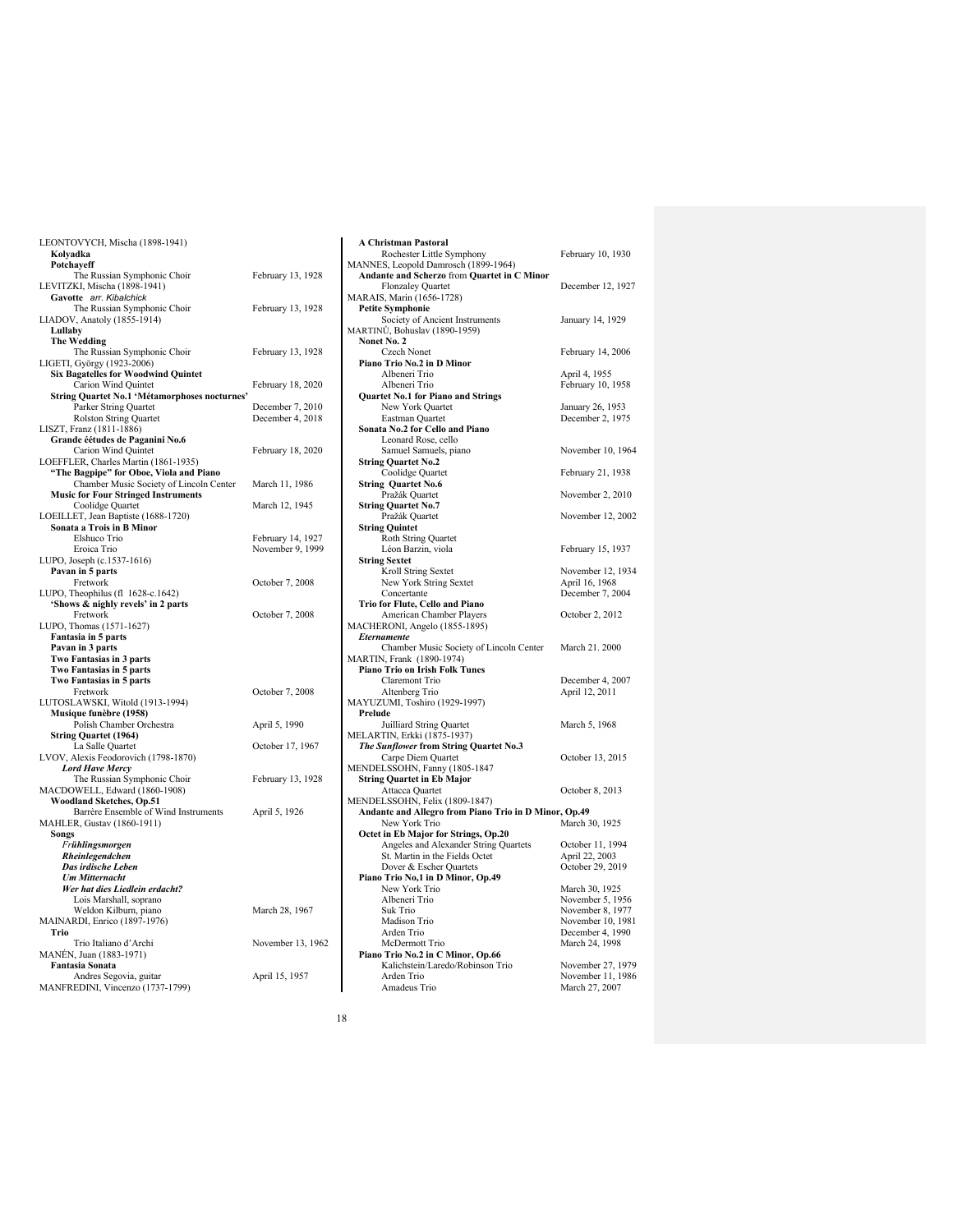| Gryphon Trio                                                                 | March 19, 2013                         |
|------------------------------------------------------------------------------|----------------------------------------|
| Horszowski Trio                                                              | January 17.2017                        |
| Pieces for String Quartet, Op.81                                             |                                        |
| Juilliard String Quartet                                                     | October 21, 1957                       |
| Vermeer Quartet                                                              | December 10, 1974                      |
| Mendelssohn String Quartet                                                   | March 13, 1984                         |
| Quartet No.2 in F Minor for Piano and Strings, Op.2                          |                                        |
| Alexander Schneider and Friends                                              | April 22, 1980                         |
| Quartet No.3 in B Minor for Piano and Strings, Op.3                          |                                        |
| American Chamber Players                                                     | April 20, 1993                         |
| Scherzo from String Quartet in E Minor, Op.44, No.2<br>London String Quartet | February 2, 1925                       |
| Sonata in F Minor for Violin and Piano, Op.4                                 |                                        |
| Franco Gulli, violin                                                         |                                        |
| Enrica Cavallo, piano                                                        | February 16, 1971                      |
| String Quartet No.1 in Eb Major, Op.12                                       |                                        |
| Kroll String Quartet                                                         | April 2, 1951                          |
| Cleveland Quartet                                                            | October 4, 1977                        |
| Eastman Brass                                                                | May 3, 1988                            |
| Orford String Quartet                                                        | October 3, 1989                        |
| <b>Talich Quartet</b>                                                        | November 17, 2009                      |
| String Quartet No.2 in A Major, Op.13                                        |                                        |
| Vermeer Quartet                                                              | October 16, 1973                       |
| <b>Tokyo String Quartet</b><br><b>Chester String Quartet</b>                 | November 14, 1978<br>December 6, 1983  |
| American String Quartet                                                      | October 8, 2002                        |
| Biava Quartet                                                                | March 15, 2005                         |
| Jupiter Quartet                                                              | January 27, 2009                       |
| Mendelssohn Quartet                                                          | January 12, 2010                       |
| Musicians From Marlboro                                                      | April 17, 2012                         |
| Danish String Quartet                                                        | February 16, 2016                      |
| Calidore String Quartet                                                      | January 16, 2018                       |
| String Quartet No.3 in D Major, Op.44, No.1                                  |                                        |
| Gordon String Quartet                                                        | February 18, 1935                      |
| Cleveland Quartet                                                            | September 26, 1972                     |
| Cleveland Quartet<br>Cleveland Quartet                                       | September 22, 1992<br>October 24, 1995 |
| Guarneri Quartet                                                             | October 23, 1996                       |
| Jasper String Quartet                                                        | Decembe 10, 2013                       |
| String Quartet No.4 in E Minor, Op.44, No.2                                  |                                        |
| Iowa Quartet                                                                 | March 30, 1965                         |
| Vermeer Quartet                                                              | May 10, 1983                           |
| <b>Brentano Quartet</b>                                                      | December 9, 1997                       |
| <b>Emerson String Quartet</b>                                                | October 14, 2003                       |
| <b>Brentano Quatrtet</b>                                                     | December 13, 2016                      |
| Schumann Quartet                                                             | March 3, 2020                          |
| String Quartet No.5 in Eb Major, Op.44, No.3<br>Guarneri Quartet             |                                        |
| Orford String Quartet                                                        | February 14, 1967<br>October 3, 1989   |
| Juilliard String Quartet                                                     | December 5, 2000                       |
| <b>Brentano Quartet</b>                                                      | December 12, 2006                      |
| String Quartet No.6 in F Minor, Op. 80                                       |                                        |
| <b>Emerson String Quartet</b>                                                | April 25, 2000                         |
| Szymanowski Qaurtet                                                          | January 28, 2014                       |
| Elias String Quartet                                                         | March 17, 2015                         |
| <b>Belcea</b> Quartet                                                        | October 17, 2018                       |
| String Quintet in A Major, Op.18, No.1                                       |                                        |
| New York String Sextet                                                       | April 25, 1961                         |
| <b>Chester Quartet</b>                                                       |                                        |
| Fritz Gearhart, viola<br><b>Chamber Music Society of Lincoln Center</b>      | November 3, 1998<br>October 12, 2010   |
| Variations Concertantes in D Major for Cello and Piano, Op.17                |                                        |
| Felix Salmond, cello                                                         |                                        |
| Harold Bauer, piano                                                          | January 25, 1926                       |
| MESSIAEN, Olivier (1908-1992)                                                |                                        |
| Quartet for the End of Time                                                  |                                        |
| for Clarinet, Violin, Cello and Piano                                        |                                        |
| Tashi                                                                        | February 11, 1975                      |
| MÍČA, Frantisek Adam (1746-1811)                                             |                                        |

| <b>Quartetto No. 2 in C</b>                                                         |                    |
|-------------------------------------------------------------------------------------|--------------------|
| Prazak Quartet                                                                      | November 2, 2010   |
| MILAN, Luis de (ca 1500-ca 1561)                                                    |                    |
| Con pavor recordo el moro                                                           | March 21, 1978     |
| The Waverly Consort<br>Pavane                                                       |                    |
| Christopher Parkening, guitar                                                       | December 1, 1970   |
| MILHAUD, Darius (1892-1974)                                                         |                    |
| La cheminée du roi René, Op.205                                                     |                    |
| <b>Boehm Quintette</b>                                                              | March 14, 1989     |
| Berlin Philharmonic Wind Quintet                                                    | February 14, 2017  |
| La création du monde, Op.81a                                                        |                    |
| Turtle Island and Ying Quartets                                                     | October 16, 2008   |
| String Quartet No.12, Op.252 'in memory of Fauré'<br><b>Budapest String Quartet</b> |                    |
| Sonata for Flute, Clarinet, Oboe and Piano, Op.47                                   | January 20, 1962   |
| New York Philomusica                                                                | September 27, 1988 |
| Suite d'après Corrette for Oboe, Clarinet and Bassoon, Op.161                       |                    |
| The Festival Winds                                                                  | March 9, 1982      |
| MONDONVILLE, Jean-Joseph Cassnéa de (1711-1772)                                     |                    |
| Tambourin                                                                           |                    |
| Barrère Ensemble of Wind Instruments                                                | April 5, 1926      |
| MONTÉCLAIR, Michel Pignolet de (1667-1737)                                          |                    |
| <b>Pastoral Pleasures</b>                                                           |                    |
| Society of Ancient Instruments<br>MONTAGUE, Stephen (1943-                          | January 13, 1930   |
| <b>Thule Ultima</b>                                                                 |                    |
| Carion Wind Quintet                                                                 | February 18, 2020  |
| MONTEVERDI, Claudio (1567-1643)                                                     |                    |
| Two Madrigals arr. Purvis                                                           |                    |
| New York Woodwind Quintet                                                           | November 12, 2013  |
| MOOR, Emánuel (1863-1931)                                                           |                    |
| Prelude                                                                             |                    |
| <b>Flonzaley Quartet</b>                                                            | November 17, 1925  |
| MORALES, Cristoba de (1500-1553)<br>Missa de Beata Virgine                          |                    |
| New York Pro Musica                                                                 | November 16, 1959  |
| Missa 'Dezilde al cavallero'                                                        |                    |
| The Waverly Consort                                                                 | March 21, 1978     |
| MORITZ, Edvard (1891-1974)                                                          |                    |
| Two Movements for Wind Quintet                                                      |                    |
| Rochester Little Symphony                                                           | February 10, 1930  |
| MORLEY, Thomas (ca 1557-1602)                                                       |                    |
| The Earl of Oxenford's Masque<br>The Folger Consort                                 | February 13, 2001  |
| Fyer, fyer, my hart                                                                 |                    |
| Goe yee, my canzonets                                                               |                    |
| The Waverly Consort                                                                 | Febraury 20, 1991  |
| Hard by a christall fountaine                                                       |                    |
| The English Singers                                                                 | March 18, 1929     |
| I goe before, my darling                                                            |                    |
| The English Singers                                                                 | January 31, 1931   |
| I saw my ladye weeping<br>It was a lover and his lass                               |                    |
| The Folger Consort                                                                  | February 13, 2001  |
| La rondinella                                                                       |                    |
| O griefe, even on the bud                                                           |                    |
| Sing wee and chaunt it                                                              |                    |
| The Waverly Consort                                                                 | February 20, 1991  |
| La Volta                                                                            |                    |
| Julian Bream Consort                                                                | December 3, 1963   |
| <b>Joyne Hands</b>                                                                  |                    |
| Julian Bream Consort                                                                | December 3, 1963   |
| The Folger Consort<br>Sola Soletta                                                  | February 13, 2001  |
| La Coranto                                                                          |                    |
| Julian Bream Consort                                                                | December 3, 1963   |
| Two Fantasias for Flute and Violin                                                  |                    |
| <b>The Swallow</b>                                                                  |                    |

**Deleted:** !

19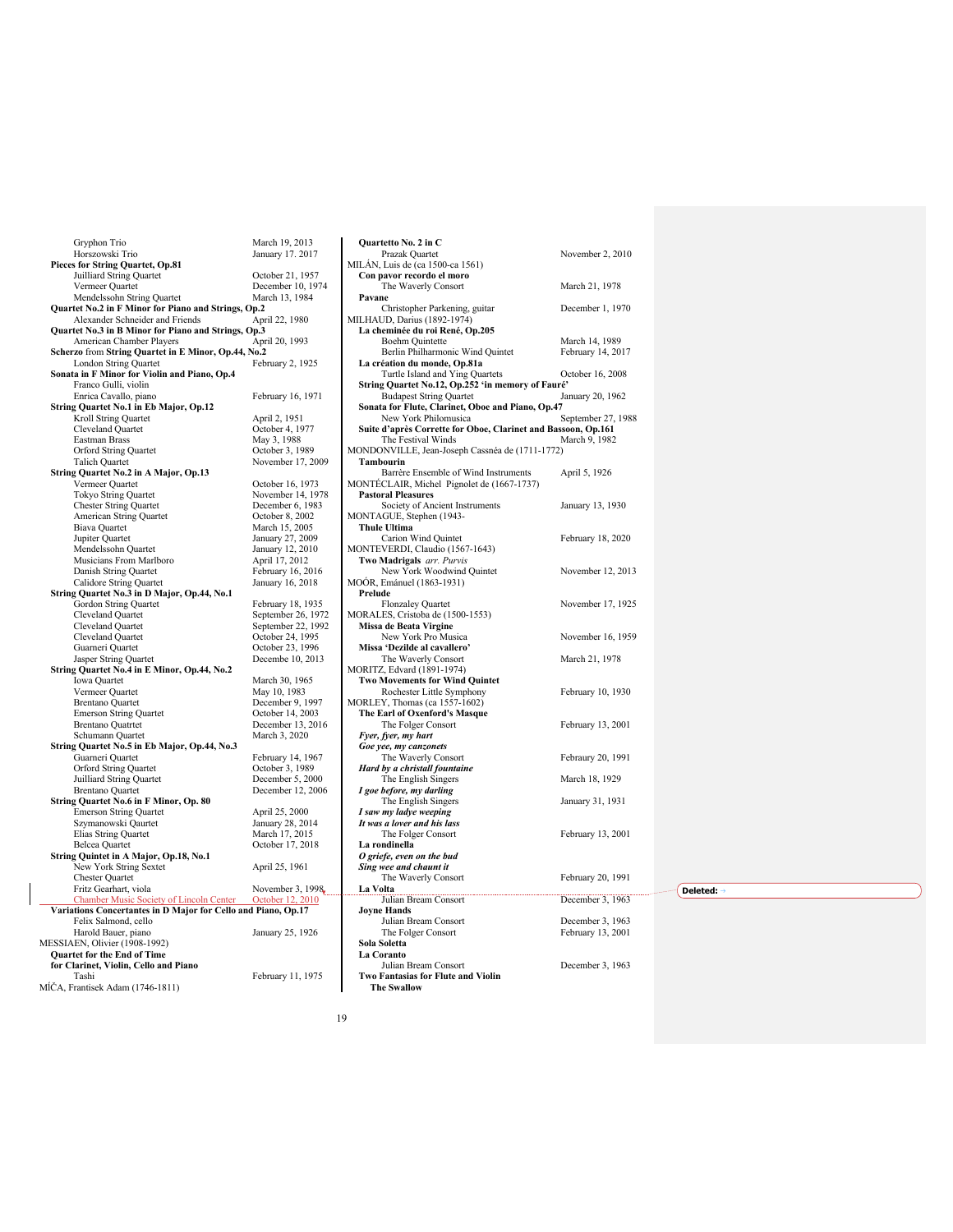| December 3, 1963<br>Dorienne for Flute, Harp and Cello<br>Barrère Ensemble<br>April 4, 1933<br>MOURET, Jean-Joseph (1682-1738)<br>Le jardin des amours<br>Society of Ancient Instruments<br>January 14, 1929<br>MOZART, Wolfgang Amadeus (1756-1791)<br>Adagio from String Quartet No.1, K. 80 "Lodi"<br><b>Alexander String Quartet</b><br>May 2, 2006<br>Adagio and Fugue in C Minor, K.546<br><b>Budapest String Quartet</b><br>January 11, 1942<br><b>Budapest String Quartet</b><br>March 12, 1953<br>Guarneri Quartet<br>December 2, 1969<br>Cleveland Quartet<br>October 26, 1971<br>November 19, 1974<br>Cleveland Quartet<br>January 13, 2004<br>Pacifica Quartet<br>Muir Quartet<br>March 31, 2009<br>Adagio and Rondo in C Minor for Glass Harmonica,<br>Flute, Oboe, Viola and Cello, K.617<br>New York Chamber Soloists<br>October 16, 1979<br>Adagio from Quintet in G Minor, K.516<br>Played in memory of Mrs.Carlos C. Alden,<br>John L. Priebe and Mrs. Lester Gilbert<br>Music From Marlboro<br>October 22, 1974<br>Concertante, K.452<br><b>Czech Nonet</b><br>February 14, 2006<br>Concerto for Flute No.1 in G Major, K.313<br>St. Paul Chamber Orchestra<br>February 10, 1976<br>Concerto No.14 for Piano and Orchestra in Eb Major, K.449<br>Andre Michel Schub, piano<br>Chamber Music Society of Lincoln Center<br>April 11, 2006<br>Dir, Seele des Weltalls, K.429<br>Helen Boatwright, soprano<br>Robert Helps, piano<br>April 23, 1963<br>Divertimento in D Major, K.136<br>I Musici<br>March 16, 1959<br>Vienna Octet<br>February 12, 1963<br>February 1, 1972<br>Berlin Philharmonic Octet<br>Academy of St. Martin in the Fields<br>October 28, 1980<br>Divertimento in F Major, K.138<br>Vienna Octet<br>March 8, 1966<br>I Solisti Veneti<br>February 24, 1970<br>Ensemble Wien<br>April 23, 1996<br>Divertimento in Bb Major for Two Horns and Strings, K.287<br>Vienna Octet<br>February 14, 1961<br>Divertimento in D Major for Two Horns and Strings K.334<br>Barrère Ensemble<br>October 26, 1924<br>Barrère Ensemble<br>April 5, 1926<br>Rochester Little Symphony<br>Divertimento in Eb Major, K.563<br>Diaz Trio<br>November 14, 2017<br>Duo in G Major for Violin and Viola, K.423<br>Arnold Steinhardt, violin<br>Michael Tree, viola<br>March 20, 1973<br>Essen, trinken, K. 234<br>November 14, 1932<br>The London Singers<br>Fantasy in F Minor, K.608<br>Dorian Wind Quintet<br>March 10, 1970<br>Berlin Philharmonic Wind Quintet<br>February 14, 2017<br>Piece for a Musical Clock in F Minor, KV 608 arr. Michael Hasel<br>Berlin Philharmonic Wind Quintet<br>October 10, 2000<br>L'amerò sarò costante from Il ré pastore<br>Helen Boatwright, soprano<br>Robert Helps, piano<br>April 23, 1963<br>Piano Trio in Bb Major, K.254<br>Trio di Bolzano<br>Piano Trio in G Major, K.496 | The Dove                    |                   |
|-----------------------------------------------------------------------------------------------------------------------------------------------------------------------------------------------------------------------------------------------------------------------------------------------------------------------------------------------------------------------------------------------------------------------------------------------------------------------------------------------------------------------------------------------------------------------------------------------------------------------------------------------------------------------------------------------------------------------------------------------------------------------------------------------------------------------------------------------------------------------------------------------------------------------------------------------------------------------------------------------------------------------------------------------------------------------------------------------------------------------------------------------------------------------------------------------------------------------------------------------------------------------------------------------------------------------------------------------------------------------------------------------------------------------------------------------------------------------------------------------------------------------------------------------------------------------------------------------------------------------------------------------------------------------------------------------------------------------------------------------------------------------------------------------------------------------------------------------------------------------------------------------------------------------------------------------------------------------------------------------------------------------------------------------------------------------------------------------------------------------------------------------------------------------------------------------------------------------------------------------------------------------------------------------------------------------------------------------------------------------------------------------------------------------------------------------------------------------------------------------------------------------------------------------------------------------------------------------------------------------------------------------------------------------------------------------------------------------------------------------------------------------------------------------------------------------------------------|-----------------------------|-------------------|
|                                                                                                                                                                                                                                                                                                                                                                                                                                                                                                                                                                                                                                                                                                                                                                                                                                                                                                                                                                                                                                                                                                                                                                                                                                                                                                                                                                                                                                                                                                                                                                                                                                                                                                                                                                                                                                                                                                                                                                                                                                                                                                                                                                                                                                                                                                                                                                                                                                                                                                                                                                                                                                                                                                                                                                                                                                         | Julian Bream Consort        |                   |
|                                                                                                                                                                                                                                                                                                                                                                                                                                                                                                                                                                                                                                                                                                                                                                                                                                                                                                                                                                                                                                                                                                                                                                                                                                                                                                                                                                                                                                                                                                                                                                                                                                                                                                                                                                                                                                                                                                                                                                                                                                                                                                                                                                                                                                                                                                                                                                                                                                                                                                                                                                                                                                                                                                                                                                                                                                         | MOUQUE, Antoine (1659-1723) |                   |
|                                                                                                                                                                                                                                                                                                                                                                                                                                                                                                                                                                                                                                                                                                                                                                                                                                                                                                                                                                                                                                                                                                                                                                                                                                                                                                                                                                                                                                                                                                                                                                                                                                                                                                                                                                                                                                                                                                                                                                                                                                                                                                                                                                                                                                                                                                                                                                                                                                                                                                                                                                                                                                                                                                                                                                                                                                         |                             |                   |
|                                                                                                                                                                                                                                                                                                                                                                                                                                                                                                                                                                                                                                                                                                                                                                                                                                                                                                                                                                                                                                                                                                                                                                                                                                                                                                                                                                                                                                                                                                                                                                                                                                                                                                                                                                                                                                                                                                                                                                                                                                                                                                                                                                                                                                                                                                                                                                                                                                                                                                                                                                                                                                                                                                                                                                                                                                         |                             |                   |
|                                                                                                                                                                                                                                                                                                                                                                                                                                                                                                                                                                                                                                                                                                                                                                                                                                                                                                                                                                                                                                                                                                                                                                                                                                                                                                                                                                                                                                                                                                                                                                                                                                                                                                                                                                                                                                                                                                                                                                                                                                                                                                                                                                                                                                                                                                                                                                                                                                                                                                                                                                                                                                                                                                                                                                                                                                         |                             |                   |
|                                                                                                                                                                                                                                                                                                                                                                                                                                                                                                                                                                                                                                                                                                                                                                                                                                                                                                                                                                                                                                                                                                                                                                                                                                                                                                                                                                                                                                                                                                                                                                                                                                                                                                                                                                                                                                                                                                                                                                                                                                                                                                                                                                                                                                                                                                                                                                                                                                                                                                                                                                                                                                                                                                                                                                                                                                         |                             |                   |
|                                                                                                                                                                                                                                                                                                                                                                                                                                                                                                                                                                                                                                                                                                                                                                                                                                                                                                                                                                                                                                                                                                                                                                                                                                                                                                                                                                                                                                                                                                                                                                                                                                                                                                                                                                                                                                                                                                                                                                                                                                                                                                                                                                                                                                                                                                                                                                                                                                                                                                                                                                                                                                                                                                                                                                                                                                         |                             |                   |
|                                                                                                                                                                                                                                                                                                                                                                                                                                                                                                                                                                                                                                                                                                                                                                                                                                                                                                                                                                                                                                                                                                                                                                                                                                                                                                                                                                                                                                                                                                                                                                                                                                                                                                                                                                                                                                                                                                                                                                                                                                                                                                                                                                                                                                                                                                                                                                                                                                                                                                                                                                                                                                                                                                                                                                                                                                         |                             |                   |
|                                                                                                                                                                                                                                                                                                                                                                                                                                                                                                                                                                                                                                                                                                                                                                                                                                                                                                                                                                                                                                                                                                                                                                                                                                                                                                                                                                                                                                                                                                                                                                                                                                                                                                                                                                                                                                                                                                                                                                                                                                                                                                                                                                                                                                                                                                                                                                                                                                                                                                                                                                                                                                                                                                                                                                                                                                         |                             |                   |
|                                                                                                                                                                                                                                                                                                                                                                                                                                                                                                                                                                                                                                                                                                                                                                                                                                                                                                                                                                                                                                                                                                                                                                                                                                                                                                                                                                                                                                                                                                                                                                                                                                                                                                                                                                                                                                                                                                                                                                                                                                                                                                                                                                                                                                                                                                                                                                                                                                                                                                                                                                                                                                                                                                                                                                                                                                         |                             |                   |
|                                                                                                                                                                                                                                                                                                                                                                                                                                                                                                                                                                                                                                                                                                                                                                                                                                                                                                                                                                                                                                                                                                                                                                                                                                                                                                                                                                                                                                                                                                                                                                                                                                                                                                                                                                                                                                                                                                                                                                                                                                                                                                                                                                                                                                                                                                                                                                                                                                                                                                                                                                                                                                                                                                                                                                                                                                         |                             |                   |
|                                                                                                                                                                                                                                                                                                                                                                                                                                                                                                                                                                                                                                                                                                                                                                                                                                                                                                                                                                                                                                                                                                                                                                                                                                                                                                                                                                                                                                                                                                                                                                                                                                                                                                                                                                                                                                                                                                                                                                                                                                                                                                                                                                                                                                                                                                                                                                                                                                                                                                                                                                                                                                                                                                                                                                                                                                         |                             |                   |
|                                                                                                                                                                                                                                                                                                                                                                                                                                                                                                                                                                                                                                                                                                                                                                                                                                                                                                                                                                                                                                                                                                                                                                                                                                                                                                                                                                                                                                                                                                                                                                                                                                                                                                                                                                                                                                                                                                                                                                                                                                                                                                                                                                                                                                                                                                                                                                                                                                                                                                                                                                                                                                                                                                                                                                                                                                         |                             |                   |
|                                                                                                                                                                                                                                                                                                                                                                                                                                                                                                                                                                                                                                                                                                                                                                                                                                                                                                                                                                                                                                                                                                                                                                                                                                                                                                                                                                                                                                                                                                                                                                                                                                                                                                                                                                                                                                                                                                                                                                                                                                                                                                                                                                                                                                                                                                                                                                                                                                                                                                                                                                                                                                                                                                                                                                                                                                         |                             |                   |
|                                                                                                                                                                                                                                                                                                                                                                                                                                                                                                                                                                                                                                                                                                                                                                                                                                                                                                                                                                                                                                                                                                                                                                                                                                                                                                                                                                                                                                                                                                                                                                                                                                                                                                                                                                                                                                                                                                                                                                                                                                                                                                                                                                                                                                                                                                                                                                                                                                                                                                                                                                                                                                                                                                                                                                                                                                         |                             |                   |
|                                                                                                                                                                                                                                                                                                                                                                                                                                                                                                                                                                                                                                                                                                                                                                                                                                                                                                                                                                                                                                                                                                                                                                                                                                                                                                                                                                                                                                                                                                                                                                                                                                                                                                                                                                                                                                                                                                                                                                                                                                                                                                                                                                                                                                                                                                                                                                                                                                                                                                                                                                                                                                                                                                                                                                                                                                         |                             |                   |
|                                                                                                                                                                                                                                                                                                                                                                                                                                                                                                                                                                                                                                                                                                                                                                                                                                                                                                                                                                                                                                                                                                                                                                                                                                                                                                                                                                                                                                                                                                                                                                                                                                                                                                                                                                                                                                                                                                                                                                                                                                                                                                                                                                                                                                                                                                                                                                                                                                                                                                                                                                                                                                                                                                                                                                                                                                         |                             |                   |
|                                                                                                                                                                                                                                                                                                                                                                                                                                                                                                                                                                                                                                                                                                                                                                                                                                                                                                                                                                                                                                                                                                                                                                                                                                                                                                                                                                                                                                                                                                                                                                                                                                                                                                                                                                                                                                                                                                                                                                                                                                                                                                                                                                                                                                                                                                                                                                                                                                                                                                                                                                                                                                                                                                                                                                                                                                         |                             |                   |
|                                                                                                                                                                                                                                                                                                                                                                                                                                                                                                                                                                                                                                                                                                                                                                                                                                                                                                                                                                                                                                                                                                                                                                                                                                                                                                                                                                                                                                                                                                                                                                                                                                                                                                                                                                                                                                                                                                                                                                                                                                                                                                                                                                                                                                                                                                                                                                                                                                                                                                                                                                                                                                                                                                                                                                                                                                         |                             |                   |
|                                                                                                                                                                                                                                                                                                                                                                                                                                                                                                                                                                                                                                                                                                                                                                                                                                                                                                                                                                                                                                                                                                                                                                                                                                                                                                                                                                                                                                                                                                                                                                                                                                                                                                                                                                                                                                                                                                                                                                                                                                                                                                                                                                                                                                                                                                                                                                                                                                                                                                                                                                                                                                                                                                                                                                                                                                         |                             |                   |
|                                                                                                                                                                                                                                                                                                                                                                                                                                                                                                                                                                                                                                                                                                                                                                                                                                                                                                                                                                                                                                                                                                                                                                                                                                                                                                                                                                                                                                                                                                                                                                                                                                                                                                                                                                                                                                                                                                                                                                                                                                                                                                                                                                                                                                                                                                                                                                                                                                                                                                                                                                                                                                                                                                                                                                                                                                         |                             |                   |
|                                                                                                                                                                                                                                                                                                                                                                                                                                                                                                                                                                                                                                                                                                                                                                                                                                                                                                                                                                                                                                                                                                                                                                                                                                                                                                                                                                                                                                                                                                                                                                                                                                                                                                                                                                                                                                                                                                                                                                                                                                                                                                                                                                                                                                                                                                                                                                                                                                                                                                                                                                                                                                                                                                                                                                                                                                         |                             |                   |
|                                                                                                                                                                                                                                                                                                                                                                                                                                                                                                                                                                                                                                                                                                                                                                                                                                                                                                                                                                                                                                                                                                                                                                                                                                                                                                                                                                                                                                                                                                                                                                                                                                                                                                                                                                                                                                                                                                                                                                                                                                                                                                                                                                                                                                                                                                                                                                                                                                                                                                                                                                                                                                                                                                                                                                                                                                         |                             |                   |
|                                                                                                                                                                                                                                                                                                                                                                                                                                                                                                                                                                                                                                                                                                                                                                                                                                                                                                                                                                                                                                                                                                                                                                                                                                                                                                                                                                                                                                                                                                                                                                                                                                                                                                                                                                                                                                                                                                                                                                                                                                                                                                                                                                                                                                                                                                                                                                                                                                                                                                                                                                                                                                                                                                                                                                                                                                         |                             |                   |
|                                                                                                                                                                                                                                                                                                                                                                                                                                                                                                                                                                                                                                                                                                                                                                                                                                                                                                                                                                                                                                                                                                                                                                                                                                                                                                                                                                                                                                                                                                                                                                                                                                                                                                                                                                                                                                                                                                                                                                                                                                                                                                                                                                                                                                                                                                                                                                                                                                                                                                                                                                                                                                                                                                                                                                                                                                         |                             |                   |
|                                                                                                                                                                                                                                                                                                                                                                                                                                                                                                                                                                                                                                                                                                                                                                                                                                                                                                                                                                                                                                                                                                                                                                                                                                                                                                                                                                                                                                                                                                                                                                                                                                                                                                                                                                                                                                                                                                                                                                                                                                                                                                                                                                                                                                                                                                                                                                                                                                                                                                                                                                                                                                                                                                                                                                                                                                         |                             |                   |
|                                                                                                                                                                                                                                                                                                                                                                                                                                                                                                                                                                                                                                                                                                                                                                                                                                                                                                                                                                                                                                                                                                                                                                                                                                                                                                                                                                                                                                                                                                                                                                                                                                                                                                                                                                                                                                                                                                                                                                                                                                                                                                                                                                                                                                                                                                                                                                                                                                                                                                                                                                                                                                                                                                                                                                                                                                         |                             |                   |
|                                                                                                                                                                                                                                                                                                                                                                                                                                                                                                                                                                                                                                                                                                                                                                                                                                                                                                                                                                                                                                                                                                                                                                                                                                                                                                                                                                                                                                                                                                                                                                                                                                                                                                                                                                                                                                                                                                                                                                                                                                                                                                                                                                                                                                                                                                                                                                                                                                                                                                                                                                                                                                                                                                                                                                                                                                         |                             |                   |
|                                                                                                                                                                                                                                                                                                                                                                                                                                                                                                                                                                                                                                                                                                                                                                                                                                                                                                                                                                                                                                                                                                                                                                                                                                                                                                                                                                                                                                                                                                                                                                                                                                                                                                                                                                                                                                                                                                                                                                                                                                                                                                                                                                                                                                                                                                                                                                                                                                                                                                                                                                                                                                                                                                                                                                                                                                         |                             |                   |
|                                                                                                                                                                                                                                                                                                                                                                                                                                                                                                                                                                                                                                                                                                                                                                                                                                                                                                                                                                                                                                                                                                                                                                                                                                                                                                                                                                                                                                                                                                                                                                                                                                                                                                                                                                                                                                                                                                                                                                                                                                                                                                                                                                                                                                                                                                                                                                                                                                                                                                                                                                                                                                                                                                                                                                                                                                         |                             |                   |
|                                                                                                                                                                                                                                                                                                                                                                                                                                                                                                                                                                                                                                                                                                                                                                                                                                                                                                                                                                                                                                                                                                                                                                                                                                                                                                                                                                                                                                                                                                                                                                                                                                                                                                                                                                                                                                                                                                                                                                                                                                                                                                                                                                                                                                                                                                                                                                                                                                                                                                                                                                                                                                                                                                                                                                                                                                         |                             |                   |
|                                                                                                                                                                                                                                                                                                                                                                                                                                                                                                                                                                                                                                                                                                                                                                                                                                                                                                                                                                                                                                                                                                                                                                                                                                                                                                                                                                                                                                                                                                                                                                                                                                                                                                                                                                                                                                                                                                                                                                                                                                                                                                                                                                                                                                                                                                                                                                                                                                                                                                                                                                                                                                                                                                                                                                                                                                         |                             |                   |
|                                                                                                                                                                                                                                                                                                                                                                                                                                                                                                                                                                                                                                                                                                                                                                                                                                                                                                                                                                                                                                                                                                                                                                                                                                                                                                                                                                                                                                                                                                                                                                                                                                                                                                                                                                                                                                                                                                                                                                                                                                                                                                                                                                                                                                                                                                                                                                                                                                                                                                                                                                                                                                                                                                                                                                                                                                         |                             |                   |
|                                                                                                                                                                                                                                                                                                                                                                                                                                                                                                                                                                                                                                                                                                                                                                                                                                                                                                                                                                                                                                                                                                                                                                                                                                                                                                                                                                                                                                                                                                                                                                                                                                                                                                                                                                                                                                                                                                                                                                                                                                                                                                                                                                                                                                                                                                                                                                                                                                                                                                                                                                                                                                                                                                                                                                                                                                         |                             |                   |
|                                                                                                                                                                                                                                                                                                                                                                                                                                                                                                                                                                                                                                                                                                                                                                                                                                                                                                                                                                                                                                                                                                                                                                                                                                                                                                                                                                                                                                                                                                                                                                                                                                                                                                                                                                                                                                                                                                                                                                                                                                                                                                                                                                                                                                                                                                                                                                                                                                                                                                                                                                                                                                                                                                                                                                                                                                         |                             |                   |
|                                                                                                                                                                                                                                                                                                                                                                                                                                                                                                                                                                                                                                                                                                                                                                                                                                                                                                                                                                                                                                                                                                                                                                                                                                                                                                                                                                                                                                                                                                                                                                                                                                                                                                                                                                                                                                                                                                                                                                                                                                                                                                                                                                                                                                                                                                                                                                                                                                                                                                                                                                                                                                                                                                                                                                                                                                         |                             |                   |
|                                                                                                                                                                                                                                                                                                                                                                                                                                                                                                                                                                                                                                                                                                                                                                                                                                                                                                                                                                                                                                                                                                                                                                                                                                                                                                                                                                                                                                                                                                                                                                                                                                                                                                                                                                                                                                                                                                                                                                                                                                                                                                                                                                                                                                                                                                                                                                                                                                                                                                                                                                                                                                                                                                                                                                                                                                         |                             |                   |
|                                                                                                                                                                                                                                                                                                                                                                                                                                                                                                                                                                                                                                                                                                                                                                                                                                                                                                                                                                                                                                                                                                                                                                                                                                                                                                                                                                                                                                                                                                                                                                                                                                                                                                                                                                                                                                                                                                                                                                                                                                                                                                                                                                                                                                                                                                                                                                                                                                                                                                                                                                                                                                                                                                                                                                                                                                         |                             |                   |
|                                                                                                                                                                                                                                                                                                                                                                                                                                                                                                                                                                                                                                                                                                                                                                                                                                                                                                                                                                                                                                                                                                                                                                                                                                                                                                                                                                                                                                                                                                                                                                                                                                                                                                                                                                                                                                                                                                                                                                                                                                                                                                                                                                                                                                                                                                                                                                                                                                                                                                                                                                                                                                                                                                                                                                                                                                         |                             |                   |
|                                                                                                                                                                                                                                                                                                                                                                                                                                                                                                                                                                                                                                                                                                                                                                                                                                                                                                                                                                                                                                                                                                                                                                                                                                                                                                                                                                                                                                                                                                                                                                                                                                                                                                                                                                                                                                                                                                                                                                                                                                                                                                                                                                                                                                                                                                                                                                                                                                                                                                                                                                                                                                                                                                                                                                                                                                         |                             |                   |
|                                                                                                                                                                                                                                                                                                                                                                                                                                                                                                                                                                                                                                                                                                                                                                                                                                                                                                                                                                                                                                                                                                                                                                                                                                                                                                                                                                                                                                                                                                                                                                                                                                                                                                                                                                                                                                                                                                                                                                                                                                                                                                                                                                                                                                                                                                                                                                                                                                                                                                                                                                                                                                                                                                                                                                                                                                         |                             |                   |
|                                                                                                                                                                                                                                                                                                                                                                                                                                                                                                                                                                                                                                                                                                                                                                                                                                                                                                                                                                                                                                                                                                                                                                                                                                                                                                                                                                                                                                                                                                                                                                                                                                                                                                                                                                                                                                                                                                                                                                                                                                                                                                                                                                                                                                                                                                                                                                                                                                                                                                                                                                                                                                                                                                                                                                                                                                         |                             |                   |
|                                                                                                                                                                                                                                                                                                                                                                                                                                                                                                                                                                                                                                                                                                                                                                                                                                                                                                                                                                                                                                                                                                                                                                                                                                                                                                                                                                                                                                                                                                                                                                                                                                                                                                                                                                                                                                                                                                                                                                                                                                                                                                                                                                                                                                                                                                                                                                                                                                                                                                                                                                                                                                                                                                                                                                                                                                         |                             |                   |
|                                                                                                                                                                                                                                                                                                                                                                                                                                                                                                                                                                                                                                                                                                                                                                                                                                                                                                                                                                                                                                                                                                                                                                                                                                                                                                                                                                                                                                                                                                                                                                                                                                                                                                                                                                                                                                                                                                                                                                                                                                                                                                                                                                                                                                                                                                                                                                                                                                                                                                                                                                                                                                                                                                                                                                                                                                         |                             |                   |
|                                                                                                                                                                                                                                                                                                                                                                                                                                                                                                                                                                                                                                                                                                                                                                                                                                                                                                                                                                                                                                                                                                                                                                                                                                                                                                                                                                                                                                                                                                                                                                                                                                                                                                                                                                                                                                                                                                                                                                                                                                                                                                                                                                                                                                                                                                                                                                                                                                                                                                                                                                                                                                                                                                                                                                                                                                         |                             |                   |
|                                                                                                                                                                                                                                                                                                                                                                                                                                                                                                                                                                                                                                                                                                                                                                                                                                                                                                                                                                                                                                                                                                                                                                                                                                                                                                                                                                                                                                                                                                                                                                                                                                                                                                                                                                                                                                                                                                                                                                                                                                                                                                                                                                                                                                                                                                                                                                                                                                                                                                                                                                                                                                                                                                                                                                                                                                         |                             |                   |
|                                                                                                                                                                                                                                                                                                                                                                                                                                                                                                                                                                                                                                                                                                                                                                                                                                                                                                                                                                                                                                                                                                                                                                                                                                                                                                                                                                                                                                                                                                                                                                                                                                                                                                                                                                                                                                                                                                                                                                                                                                                                                                                                                                                                                                                                                                                                                                                                                                                                                                                                                                                                                                                                                                                                                                                                                                         |                             |                   |
|                                                                                                                                                                                                                                                                                                                                                                                                                                                                                                                                                                                                                                                                                                                                                                                                                                                                                                                                                                                                                                                                                                                                                                                                                                                                                                                                                                                                                                                                                                                                                                                                                                                                                                                                                                                                                                                                                                                                                                                                                                                                                                                                                                                                                                                                                                                                                                                                                                                                                                                                                                                                                                                                                                                                                                                                                                         |                             |                   |
|                                                                                                                                                                                                                                                                                                                                                                                                                                                                                                                                                                                                                                                                                                                                                                                                                                                                                                                                                                                                                                                                                                                                                                                                                                                                                                                                                                                                                                                                                                                                                                                                                                                                                                                                                                                                                                                                                                                                                                                                                                                                                                                                                                                                                                                                                                                                                                                                                                                                                                                                                                                                                                                                                                                                                                                                                                         |                             |                   |
|                                                                                                                                                                                                                                                                                                                                                                                                                                                                                                                                                                                                                                                                                                                                                                                                                                                                                                                                                                                                                                                                                                                                                                                                                                                                                                                                                                                                                                                                                                                                                                                                                                                                                                                                                                                                                                                                                                                                                                                                                                                                                                                                                                                                                                                                                                                                                                                                                                                                                                                                                                                                                                                                                                                                                                                                                                         |                             |                   |
|                                                                                                                                                                                                                                                                                                                                                                                                                                                                                                                                                                                                                                                                                                                                                                                                                                                                                                                                                                                                                                                                                                                                                                                                                                                                                                                                                                                                                                                                                                                                                                                                                                                                                                                                                                                                                                                                                                                                                                                                                                                                                                                                                                                                                                                                                                                                                                                                                                                                                                                                                                                                                                                                                                                                                                                                                                         |                             |                   |
|                                                                                                                                                                                                                                                                                                                                                                                                                                                                                                                                                                                                                                                                                                                                                                                                                                                                                                                                                                                                                                                                                                                                                                                                                                                                                                                                                                                                                                                                                                                                                                                                                                                                                                                                                                                                                                                                                                                                                                                                                                                                                                                                                                                                                                                                                                                                                                                                                                                                                                                                                                                                                                                                                                                                                                                                                                         |                             |                   |
|                                                                                                                                                                                                                                                                                                                                                                                                                                                                                                                                                                                                                                                                                                                                                                                                                                                                                                                                                                                                                                                                                                                                                                                                                                                                                                                                                                                                                                                                                                                                                                                                                                                                                                                                                                                                                                                                                                                                                                                                                                                                                                                                                                                                                                                                                                                                                                                                                                                                                                                                                                                                                                                                                                                                                                                                                                         |                             | December 13, 1926 |
|                                                                                                                                                                                                                                                                                                                                                                                                                                                                                                                                                                                                                                                                                                                                                                                                                                                                                                                                                                                                                                                                                                                                                                                                                                                                                                                                                                                                                                                                                                                                                                                                                                                                                                                                                                                                                                                                                                                                                                                                                                                                                                                                                                                                                                                                                                                                                                                                                                                                                                                                                                                                                                                                                                                                                                                                                                         |                             |                   |
|                                                                                                                                                                                                                                                                                                                                                                                                                                                                                                                                                                                                                                                                                                                                                                                                                                                                                                                                                                                                                                                                                                                                                                                                                                                                                                                                                                                                                                                                                                                                                                                                                                                                                                                                                                                                                                                                                                                                                                                                                                                                                                                                                                                                                                                                                                                                                                                                                                                                                                                                                                                                                                                                                                                                                                                                                                         |                             |                   |
|                                                                                                                                                                                                                                                                                                                                                                                                                                                                                                                                                                                                                                                                                                                                                                                                                                                                                                                                                                                                                                                                                                                                                                                                                                                                                                                                                                                                                                                                                                                                                                                                                                                                                                                                                                                                                                                                                                                                                                                                                                                                                                                                                                                                                                                                                                                                                                                                                                                                                                                                                                                                                                                                                                                                                                                                                                         |                             |                   |
|                                                                                                                                                                                                                                                                                                                                                                                                                                                                                                                                                                                                                                                                                                                                                                                                                                                                                                                                                                                                                                                                                                                                                                                                                                                                                                                                                                                                                                                                                                                                                                                                                                                                                                                                                                                                                                                                                                                                                                                                                                                                                                                                                                                                                                                                                                                                                                                                                                                                                                                                                                                                                                                                                                                                                                                                                                         |                             |                   |
|                                                                                                                                                                                                                                                                                                                                                                                                                                                                                                                                                                                                                                                                                                                                                                                                                                                                                                                                                                                                                                                                                                                                                                                                                                                                                                                                                                                                                                                                                                                                                                                                                                                                                                                                                                                                                                                                                                                                                                                                                                                                                                                                                                                                                                                                                                                                                                                                                                                                                                                                                                                                                                                                                                                                                                                                                                         |                             |                   |
|                                                                                                                                                                                                                                                                                                                                                                                                                                                                                                                                                                                                                                                                                                                                                                                                                                                                                                                                                                                                                                                                                                                                                                                                                                                                                                                                                                                                                                                                                                                                                                                                                                                                                                                                                                                                                                                                                                                                                                                                                                                                                                                                                                                                                                                                                                                                                                                                                                                                                                                                                                                                                                                                                                                                                                                                                                         |                             |                   |
|                                                                                                                                                                                                                                                                                                                                                                                                                                                                                                                                                                                                                                                                                                                                                                                                                                                                                                                                                                                                                                                                                                                                                                                                                                                                                                                                                                                                                                                                                                                                                                                                                                                                                                                                                                                                                                                                                                                                                                                                                                                                                                                                                                                                                                                                                                                                                                                                                                                                                                                                                                                                                                                                                                                                                                                                                                         |                             |                   |
|                                                                                                                                                                                                                                                                                                                                                                                                                                                                                                                                                                                                                                                                                                                                                                                                                                                                                                                                                                                                                                                                                                                                                                                                                                                                                                                                                                                                                                                                                                                                                                                                                                                                                                                                                                                                                                                                                                                                                                                                                                                                                                                                                                                                                                                                                                                                                                                                                                                                                                                                                                                                                                                                                                                                                                                                                                         |                             |                   |
|                                                                                                                                                                                                                                                                                                                                                                                                                                                                                                                                                                                                                                                                                                                                                                                                                                                                                                                                                                                                                                                                                                                                                                                                                                                                                                                                                                                                                                                                                                                                                                                                                                                                                                                                                                                                                                                                                                                                                                                                                                                                                                                                                                                                                                                                                                                                                                                                                                                                                                                                                                                                                                                                                                                                                                                                                                         |                             |                   |
|                                                                                                                                                                                                                                                                                                                                                                                                                                                                                                                                                                                                                                                                                                                                                                                                                                                                                                                                                                                                                                                                                                                                                                                                                                                                                                                                                                                                                                                                                                                                                                                                                                                                                                                                                                                                                                                                                                                                                                                                                                                                                                                                                                                                                                                                                                                                                                                                                                                                                                                                                                                                                                                                                                                                                                                                                                         |                             |                   |
|                                                                                                                                                                                                                                                                                                                                                                                                                                                                                                                                                                                                                                                                                                                                                                                                                                                                                                                                                                                                                                                                                                                                                                                                                                                                                                                                                                                                                                                                                                                                                                                                                                                                                                                                                                                                                                                                                                                                                                                                                                                                                                                                                                                                                                                                                                                                                                                                                                                                                                                                                                                                                                                                                                                                                                                                                                         |                             |                   |
|                                                                                                                                                                                                                                                                                                                                                                                                                                                                                                                                                                                                                                                                                                                                                                                                                                                                                                                                                                                                                                                                                                                                                                                                                                                                                                                                                                                                                                                                                                                                                                                                                                                                                                                                                                                                                                                                                                                                                                                                                                                                                                                                                                                                                                                                                                                                                                                                                                                                                                                                                                                                                                                                                                                                                                                                                                         |                             |                   |
|                                                                                                                                                                                                                                                                                                                                                                                                                                                                                                                                                                                                                                                                                                                                                                                                                                                                                                                                                                                                                                                                                                                                                                                                                                                                                                                                                                                                                                                                                                                                                                                                                                                                                                                                                                                                                                                                                                                                                                                                                                                                                                                                                                                                                                                                                                                                                                                                                                                                                                                                                                                                                                                                                                                                                                                                                                         |                             |                   |
|                                                                                                                                                                                                                                                                                                                                                                                                                                                                                                                                                                                                                                                                                                                                                                                                                                                                                                                                                                                                                                                                                                                                                                                                                                                                                                                                                                                                                                                                                                                                                                                                                                                                                                                                                                                                                                                                                                                                                                                                                                                                                                                                                                                                                                                                                                                                                                                                                                                                                                                                                                                                                                                                                                                                                                                                                                         |                             |                   |
|                                                                                                                                                                                                                                                                                                                                                                                                                                                                                                                                                                                                                                                                                                                                                                                                                                                                                                                                                                                                                                                                                                                                                                                                                                                                                                                                                                                                                                                                                                                                                                                                                                                                                                                                                                                                                                                                                                                                                                                                                                                                                                                                                                                                                                                                                                                                                                                                                                                                                                                                                                                                                                                                                                                                                                                                                                         |                             |                   |
|                                                                                                                                                                                                                                                                                                                                                                                                                                                                                                                                                                                                                                                                                                                                                                                                                                                                                                                                                                                                                                                                                                                                                                                                                                                                                                                                                                                                                                                                                                                                                                                                                                                                                                                                                                                                                                                                                                                                                                                                                                                                                                                                                                                                                                                                                                                                                                                                                                                                                                                                                                                                                                                                                                                                                                                                                                         |                             |                   |
|                                                                                                                                                                                                                                                                                                                                                                                                                                                                                                                                                                                                                                                                                                                                                                                                                                                                                                                                                                                                                                                                                                                                                                                                                                                                                                                                                                                                                                                                                                                                                                                                                                                                                                                                                                                                                                                                                                                                                                                                                                                                                                                                                                                                                                                                                                                                                                                                                                                                                                                                                                                                                                                                                                                                                                                                                                         |                             |                   |
|                                                                                                                                                                                                                                                                                                                                                                                                                                                                                                                                                                                                                                                                                                                                                                                                                                                                                                                                                                                                                                                                                                                                                                                                                                                                                                                                                                                                                                                                                                                                                                                                                                                                                                                                                                                                                                                                                                                                                                                                                                                                                                                                                                                                                                                                                                                                                                                                                                                                                                                                                                                                                                                                                                                                                                                                                                         |                             | February 15, 1960 |
|                                                                                                                                                                                                                                                                                                                                                                                                                                                                                                                                                                                                                                                                                                                                                                                                                                                                                                                                                                                                                                                                                                                                                                                                                                                                                                                                                                                                                                                                                                                                                                                                                                                                                                                                                                                                                                                                                                                                                                                                                                                                                                                                                                                                                                                                                                                                                                                                                                                                                                                                                                                                                                                                                                                                                                                                                                         |                             |                   |

| Beaux Arts Trio                                    | January 16, 1973             |
|----------------------------------------------------|------------------------------|
| Musicians From Marlboro                            | May 15, 2007                 |
| Piano Trio in Bb Major, K.502                      |                              |
| Trio of New York                                   | December 8, 1941             |
| Albeneri Trio                                      |                              |
|                                                    | March 14, 1961               |
| Tashi                                              | February 11, 1975            |
| Beaux Arts Trio                                    | October 29, 1991             |
| Piano Trio in E Major, K.542                       |                              |
| Artists Trio                                       | January 25, 1926             |
| Albeneri Trio                                      | April 21, 1952               |
| Beaux Arts Trio                                    | October 5, 1982              |
| New Arts Trio                                      | November 5, 1985             |
| New Arts Trio                                      | March 12, 1996               |
| Chamber Music Society of Lincoln Center            | November 11, 2014            |
| Los Angeles Piano Trio                             | December 14, 2021            |
|                                                    |                              |
| Piano Trio in C Major, K.548                       |                              |
| Kroll/Gottlieb/Sheridan Trio                       | December 14, 1936            |
| Piano Trio in G Major, K.564                       |                              |
| Balsam/Kroll/Heifetz Trio                          | January 9, 1968              |
| New Arts Trio                                      | November 1, 1983             |
| Quartet in D Major for Flute and Strings           |                              |
| American Chamber Players                           | October 2, 2012              |
| Quartet in F Major for Oboe and Strings, K.370     |                              |
| Music From Marlboro                                | February 22, 1977            |
| Musicians From Marlboro                            | December 12, 1995            |
| Quartet in G Minor for Piano and Strings, K.478    |                              |
|                                                    |                              |
| Artists Piano Quartet                              | January 16, 1925             |
| Lenox String Quartet                               |                              |
| Harry Cumpson, piano                               | April 11, 1929               |
| Kroll/Dawson/Benditzky/Sheridan Quartet            | February 8, 1943             |
| New York Quartet                                   | April 23, 1951               |
| Quartetto di Roma                                  | March 5, 1958                |
| Members of the Budapest String Quartet             |                              |
| Mieczysław Horszowski, piano                       | March 12, 1963               |
| Chamber Music Society of Lincoln Center            | April 11, 2006               |
| Quartet in Eb Major for Piano and Strings, K.493   |                              |
| New York Quartet                                   | January 17, 1949             |
|                                                    |                              |
| Alexander Schneider and Friends                    | April 22, 1980               |
| Chamber Music Society of Lincoln Center            | March 11, 1986               |
| Los Angeles Piano Quartet                          | May 13, 1986                 |
| An Die Musik                                       | March 10, 1993               |
| Brahms Piano Quartet                               | March 9, 2010                |
| Quintet for Clarinet and Strings in A Major, K.581 |                              |
| <b>Budapest String Quartet</b>                     |                              |
| Mitchell Lurie, clarinet                           | January 10, 1942             |
| <b>Budapest String Quartet</b>                     |                              |
| Mitchell Lurie, clarinet                           | March 7, 1948                |
| Berlin Philharmonic Octet                          |                              |
|                                                    | February 1, 1972             |
| American String Quartet                            |                              |
| Richard Stoltzman, clarinet                        | October 8, 2002              |
| St. Lawrence String Quartet                        |                              |
| Todd Palmer, clarinet                              | January 22, 2008             |
| Chamber Music Society of Lincoln Center            | April 25, 2017               |
| Quintet in Bb Major for Strings, K.174             |                              |
| Music From Marlboro                                | October 22, 1974             |
| Quintet in C Major for Strings, K.515              |                              |
| Audubon Quartet                                    |                              |
| Marcus Thompson, viola                             |                              |
|                                                    | April 7, 1992<br>May 3, 2011 |
| Musicians From Marlboro                            |                              |
| Quintet in G Minor for Strings, K.516              |                              |
| Roth String Quartet                                |                              |
| Léon Barzin, viola                                 | February 15, 1937            |
| <b>Budapest String Quartet</b>                     |                              |
| Fred Ressel, viola                                 | January 4, 1941              |
| <b>Budapest String Quartet</b>                     |                              |
| Walter Trampler, viola                             | January 12, 1959             |
| New York String Sextet                             | April 16, 1968               |
| Music From Marlboro                                | October 22, 1974             |
| Quintet in D Major for Strings, K.593              |                              |
|                                                    |                              |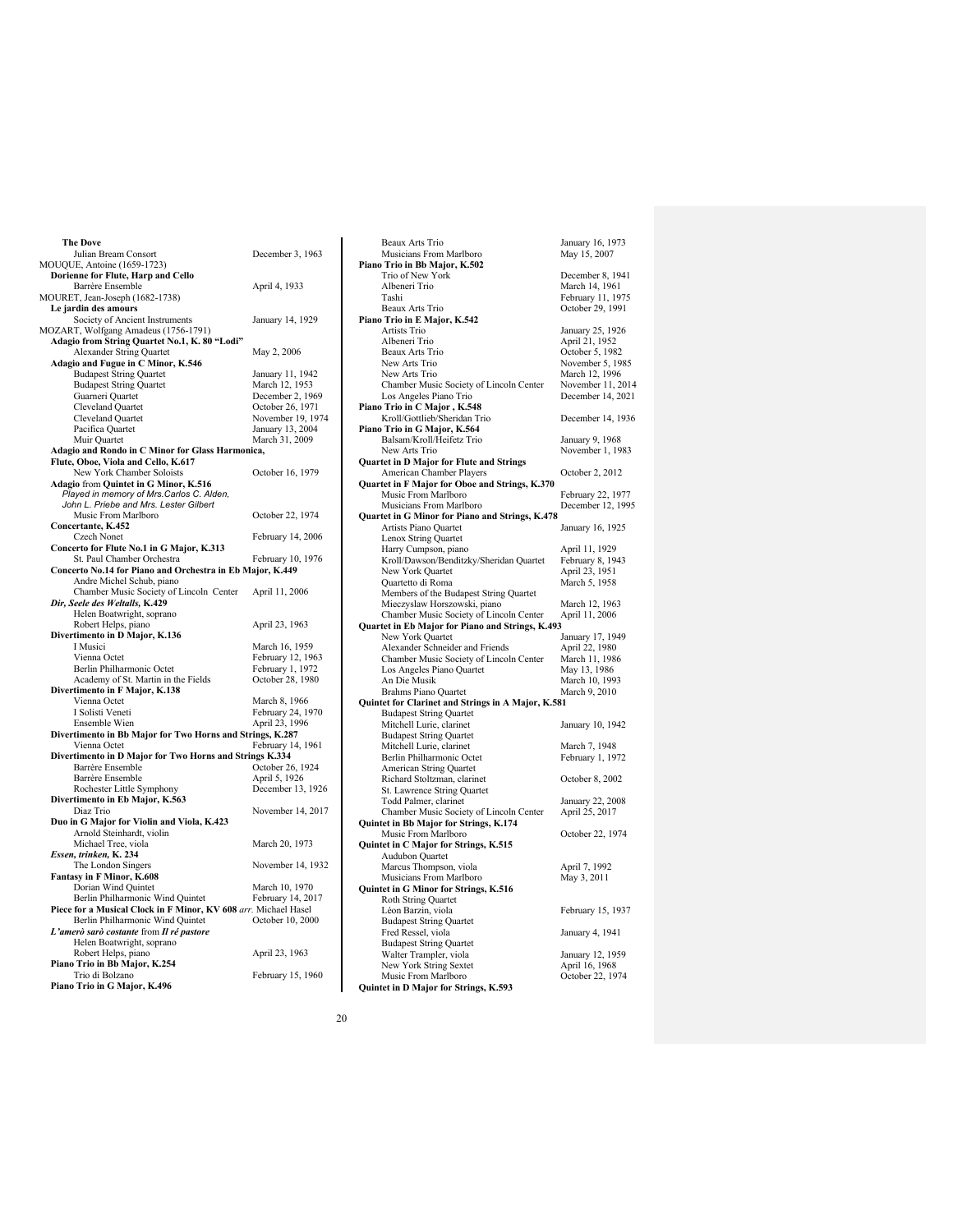| auuoon guuriot<br>Marcus Thompson, viola<br>Musicians From Marlboro                                                   | April 7, 1992<br>February 26, 2008    |
|-----------------------------------------------------------------------------------------------------------------------|---------------------------------------|
| <b>Quintet in Eb Major for Strings, K.614</b><br>Chamber Music Society of Lincoln Center  October 12, 2010            |                                       |
| Quintet in Eb Major for Horn & String Quartet, K.407<br><b>Budapest String Quartet</b>                                |                                       |
| John Barrows, horn<br>Rivolgete a lui lo sguardo, K.584                                                               | February 21, 1955                     |
| Donald Gramm, bass-baritone<br>Donald Hassard, piano                                                                  | October 14, 1975                      |
| Serenade No.1 in D Major, K.239<br>St. Paul Chamber Orchestra<br>Six Variations on Hélas, j'ai perdu mon amant, K.360 | February 10, 1976                     |
| Jaime Laredo, violin<br>Ruth Laredo, piano                                                                            | November 28, 1972                     |
| Sonata No.17 in C Major for Violin and Piano, K.296                                                                   |                                       |
| Alexander Schneider, violin<br>Ralph Kirkpatrick, harpsichord<br>Alexander Schneider, violin                          | May 13, 1946                          |
| Mieczyslaw Horszowski, piano<br>Sonata No.24 in F Major for Violin and Piano, K.376                                   | December 12, 1955                     |
| Andries Roodenburg, violin<br>Squire Haskin, piano                                                                    | January 26, 1948                      |
| Sonata No.32 in Bb Major for Violin and Piano, K.454<br>Jacques Gordon, violin                                        |                                       |
| Harold Bauer, piano<br>Ani Kafavian, violin                                                                           | November 10, 1930                     |
| Andre Michel Schub, piano<br>Sonata No.35 in A Major for Violin and Piano, K.526<br>Alexander Schneider, violin       | April 11, 2006                        |
| Ralph Kirkpatrick, harpsichord<br><b>String Quartet in G Major, K.80</b>                                              | May 13, 1946                          |
| Gordon String Quartet<br>String Quartet in G Major, K.156                                                             | March 15, 1937                        |
| Zehetmair Quartet<br><b>String Quartet in F Major, K.158</b>                                                          | November 6, 2007                      |
| Guarneri Quartet                                                                                                      | October 23, 1996                      |
| <b>String Quartet in G Major, K.387</b><br>Roth String Quartet                                                        | December 17, 1934                     |
| Roth String Quartet                                                                                                   | January 15, 1938                      |
| Galimir Quartet                                                                                                       | Decembet 7, 1942                      |
| <b>Budapest String Quartet</b>                                                                                        | January 16, 1944                      |
| <b>Budapest String Quartet</b>                                                                                        | November 13, 1944                     |
| Guilet Quartet<br><b>Budapest String Quartet</b>                                                                      | December 19, 1946<br>January 20, 1958 |
| <b>Budapest String Quartet</b>                                                                                        | October 19, 1965                      |
| <b>Chester String Quartet</b>                                                                                         | April 28, 1981                        |
| Audubon Quartet                                                                                                       | March 20, 1990                        |
| Muir Quartet                                                                                                          | October 6, 1998                       |
| Artemis Quartet<br><b>String Quartet in D Minor, K.421</b>                                                            | April 12, 2016                        |
| String Quartet of the                                                                                                 |                                       |
| Buffalo Symphony Orchestra                                                                                            | April 30, 1924                        |
| <b>Flonzaley Quartet</b>                                                                                              | December 12, 1927                     |
| Kolisch Quartet                                                                                                       | February 17, 1936                     |
| Roth String Quartet                                                                                                   | January 15, 1938                      |
| Musical Art Quartet<br><b>Budapest String Quartet</b>                                                                 | March 18, 1941<br>January 16, 1944    |
| <b>Budapest String Quartet</b>                                                                                        | March 8, 1948                         |
| Hungarian String Quartet                                                                                              | February 16, 1959                     |
| Hagen Quartett                                                                                                        | April 28, 1998                        |
| Tokyo Quartet                                                                                                         | March 8, 2011                         |
| Szymanowski Quartet                                                                                                   | January 28, 2014                      |
| <b>String Quartet in Eb Major, K.428</b><br>String Quartet of the                                                     |                                       |
| Buffalo Symphony Orchestra                                                                                            | March 12, 1924                        |
| Lowenguth Quartet                                                                                                     | March 24, 1952                        |
| Roth String Quartet                                                                                                   | January 16, 1938                      |
|                                                                                                                       |                                       |

Audubon Quartet

Budapest String Quartet January 15, 1944<br>Juilliard String Quartet Corober 18, 1960 Juilliard String Quartet **Calculary Control** October 18, 1964<br>Fine Arts Quartet March 10, 1964 Fine Arts Quartet March 10, 1964<br>Juilliard String Quartet Cotober 16, 1990 Juilliard String Quartet<br>Belcea Quartet Belcea Quartet November 8, 2005<br>
February 19, 2013<br>
February 19, 2013 **String Quartet in Bb Major, K.458 'Hunt'** Budapest String Quartet November 16, 1936<br>
Roth String Quartet January 15, 1938<br>
Budapest String Quartet January 17, 1944 Roth String Quartet January 15, 1938 Budapest String Quartet January 17, 1944 Paganini String Quartet December 12, 1949<br>Budapest String Quartet Tebruary 20, 1956<br>Beaux Arts String Quartet April 27, 1970 Budapest String Quartet February 20, 1956<br>Beaux Arts String Quartet April 27, 1970 Tokyo String Quartet November 14, 1978<br>
Meliora Quartet December 2, 1986 Meliora Quartet December 2, 1986<br>
Ysaye Quartet November 6, 1990 Ysaye Quartet November 6, 1990<br>
Ying Quartet November 29, 1994<br>
November 29, 1994 Miró Quartet February 4, 2003<br>
Danish String Quartet April, 10, 2018 Danish String Quartet **String Quartet in A Major, K.464** Roth String Quartet January 16, 1938 Budapest String Quartet January 15, 1944 Path String Quartet January 16, 1938<br>
Budapest String Quartet January 15, 1944<br>
Drolc Quartet October 18, 1966<br>
Guarneri Quartet November 28, 1966 Guarneri Quartet November 28, 1967<br>
Rowe Quartet March 25, 1980 Rolston String Quartet December 4, 2018<br> **String Quartet in C Major, K.465 'Dissonance'**<br>
Flonzaley Quartet November 17, 1925 Roth String Quartet November 12, 1929<br>
South Mountain String Quartet March 10, 1930 South Mountain String Quartet March 10, 1930<br>Gordon String Quartet December 16, 1935 Gordon String Quartet Roth String Quartet<br>Coolidge Quartet Budapest String Quartet January 17, 1944<br>
Griller Quartet of London<br>
17, 1947<br>
Lowenguth Quartet March 24, 1952 Griller Quartet of London November 17, 1947 Lowenguth Quartet March 24, 1952 Lowenguth Quartet November 9, 1953<br>Kroll String Quartet October 31, 1955 Kroll String Quartet Quartetto Italiano February 4, 1957<br>Kroll String Quartet April 27, 1965 Kroll String Quartet<br>Fine Arts Quartet Colorado Quartet May 8, 1984<br>Orford String Quartet November 13, 1984 Orford String Quartet<br>Lark Ouartet Alexander String Quartet May 2, 2006<br>
Elias String Quartet March 17, 2015 Auryn Quartet October 18, 2016 **String Quartet in D Major, K.499 'Hoffmeister'** Juilliard String Quartet April 25, 1949 Budapest String Quartet January 23, 1950 April 2., 1949<br>
Budapest String Quartet<br>
Amadeus Quartet<br>
Amadeus Quartet<br>
Rowe Ouartet<br>
March 20. 1979 Rowe Quartet March 20, 197<br>
Takács Quartet April 22, 1997 Takács Quartet<br>Vermeer Quartet Emerson Quartet May 7, 2013<br>Schumann Quartet March 3, 2020 Schumann Quartet **String Quartet in D Major, K.575**<br>Flonzalev Quartet Musical Art Quartet March 20, 1939<br>
Budapest String Quartet January 15, 1941<br>
Stuyvesant Quartet May 18, 1942 Budapest String Quartet Stuyvesant Quartet May 18, 1942<br>
Paganini String Quartet February 6, 1956 Paganini String Quartet February 6, 1956<br>
Vegh String Quartet Cocober 19, 1959 Vegh String Quartet October 19, 1959 Hungarian String Quartet October 15, 1968 Tokyo String Quartet April 27, 1982 Chester String Quartet<br>Guarneri Quartet Alexander String Quartet Lindsay Quartet

February 19, 2013 November 29, 1994 March 25, 1980<br>December 4, 2018 January 16, 1938<br>February 9, 1942<br>January 17, 1944 November 3, 1969<br>May 8, 1984 November 19, 1991<br>May 2, 2006 January 24, 2006<br>May 7, 2013 December 10, 1928<br>March 20, 1939 December 6, 1983<br>October 15, 1985<br>April 19, 1988<br>March 29, 1994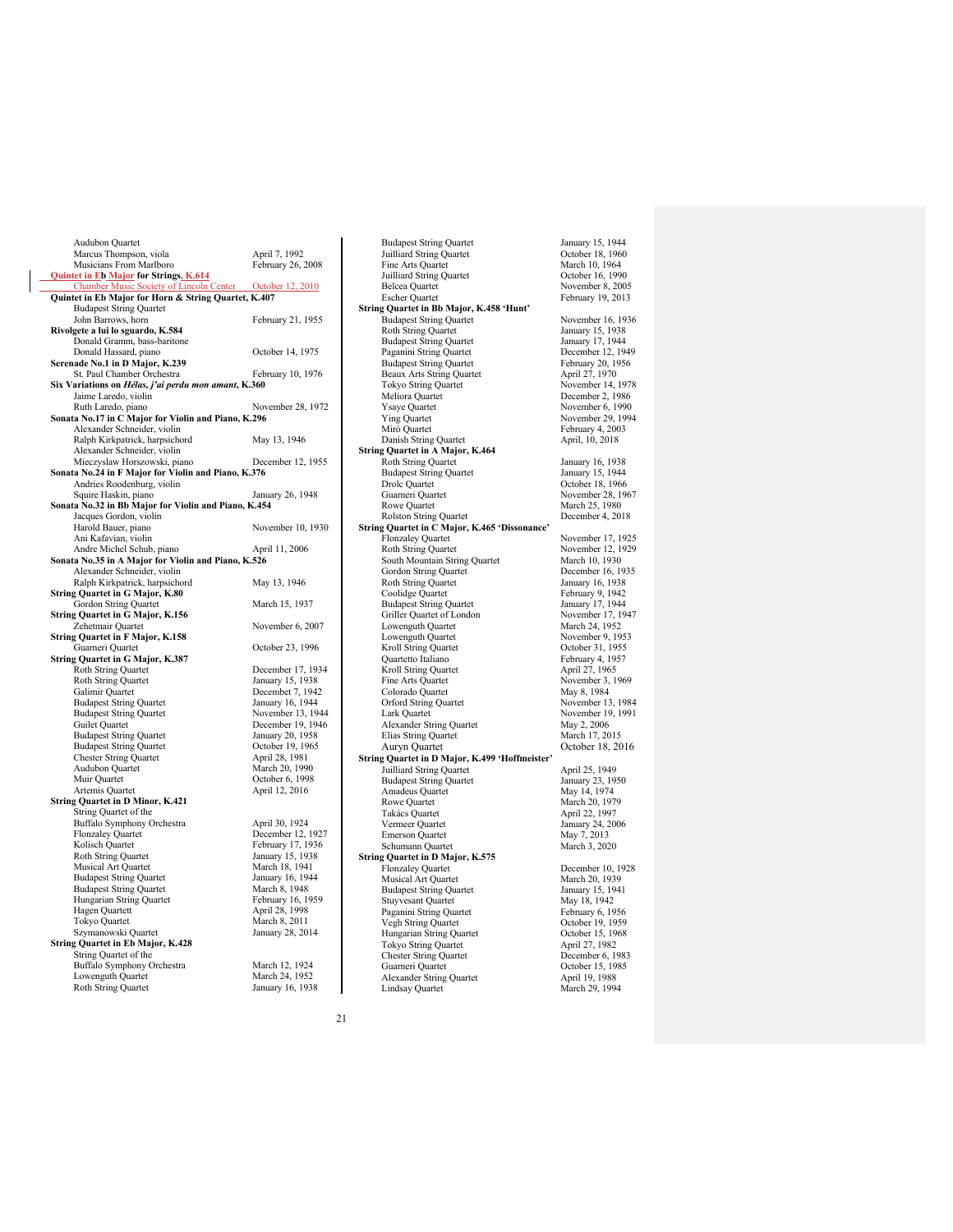| American String Quartet                                           | October 11, 2005  |
|-------------------------------------------------------------------|-------------------|
| String Quartet in Bb Major, K.589                                 |                   |
| <b>Budapest String Quartet</b>                                    | January 6, 1941   |
| Lowenguth Quartet                                                 | March 24, 1952    |
| <b>Budapest String Quartet</b>                                    | March 11, 1957    |
| Vermeer Quartet                                                   | December 10, 1974 |
| New World String Quartet                                          | December 13, 1988 |
| Shanghai Quartet                                                  | April 23, 2002    |
| Johannes Quartet                                                  | November 15, 2011 |
| <b>Belcea</b> Quartet                                             | October 17, 2018  |
| <b>String Quartet in F Major, K.590</b>                           |                   |
| Musical Art Quartet                                               | November 21, 1927 |
| <b>Budapest String Quartet</b>                                    | March 1, 1943     |
|                                                                   |                   |
| <b>Budapest String Quartet</b>                                    | November 12, 1945 |
| Hungarian String Quartet                                          | January 21, 1952  |
| <b>Budapest String Quartet</b>                                    | January 17, 1961  |
| LaSalle Quartet                                                   | October 17, 1967  |
| Guarneri Quartet                                                  | February 25, 1969 |
| Rowe Quartet                                                      | November 11, 1976 |
| Tokyo String Quartet                                              | November 16,2004  |
| Verona Quartet                                                    | January 15, 2019  |
| <b>Belcea</b> Quartet                                             | October 19, 2021  |
| Symphony No.29 in A Major, K.201                                  |                   |
| Barrère Little Symphony                                           | October 26, 1924  |
| Polish Chamber Orchestra                                          | April 5, 1990     |
| Tre Sonate da Chiesa                                              |                   |
| Andante in Eb Major, K.67                                         |                   |
|                                                                   |                   |
| Allegro in Bb Major, K.68                                         |                   |
| Allegro in G Major, K.274                                         |                   |
| Sonata da Camera                                                  | October 6, 1970   |
| Trio in Eb Major for Clarinet, Viola and Piano, K.498             |                   |
| Tashi                                                             | January 24, 1978  |
| Variations on Ah! vous dirai-je, maman for Flute & Piano Quartet, |                   |
|                                                                   |                   |
| K.265                                                             |                   |
| American Chamber Players                                          | November 13, 2018 |
| <b>Variations for Clavecin</b>                                    |                   |
| Society of Ancient Instruments                                    | January 13, 1930  |
| MUDARRA, Alonso de (ca 1510-1580)                                 |                   |
|                                                                   |                   |
| Dulces exuviae (Dido's Lament)                                    |                   |
| New York Pro Musica                                               | November 16, 1959 |
| Fantasia                                                          |                   |
| Christopher Parkening, guitar                                     | December 1, 1970  |
| Regia Qui Mesto                                                   |                   |
| New York Pro Musica                                               | November 16, 1959 |
| Triste Estava el rey David                                        |                   |
| New York Pro Musica                                               | November 16, 1959 |
| MURPHY, Kelly-Marie (1964-                                        |                   |
| <b>Dark Energy</b>                                                |                   |
| Verona Quartet                                                    | January 15, 2019  |
| MUSORGSKY, Modest (1839-1881)                                     |                   |
| Pictures at an Exhibition arr. Trio Solisti                       |                   |
| Trio Solisti                                                      | May 1, 2012       |
| NA, Hyo-shin (1950-                                               |                   |
| Kahk-seo-ree-ta-ryeung (Song of the Beggars)                      |                   |
| Kronos Quartet                                                    | March 23, 1999    |
|                                                                   |                   |
| NADAREJSHVILI, Zurab (1957-                                       |                   |
| <b>String Quartet No.1</b>                                        |                   |
| St. Petersburg String Quartet                                     | April 27, 2004    |
| NARVÁEZ, Luys de (1490-1547)                                      |                   |
| Song of the Emperor and differencias on a popular Spanish tune    |                   |
| Andrés Segovia, guitar                                            | April 15, 1957    |
| The Waverly Consort                                               | March 21, 1978    |
| NICHOLSON, Richard (1563-1638)                                    |                   |
| Cuckoo                                                            |                   |
| <b>Budapest String Quartet</b>                                    |                   |
| Uta Graf, soprano                                                 | February 11, 1952 |
| NIELSEN, Carl (1865-1931)                                         |                   |
| Quintet for Winds, Op.43<br>New York Woodwind Quintet             | April 11, 1960    |

| New York Woodwind Quintet<br>New York Woodwind Quintet                                              | January 26, 1965<br>April 17, 1973  |
|-----------------------------------------------------------------------------------------------------|-------------------------------------|
| <b>Boehm Quintette</b>                                                                              | March 14, 1989                      |
| Berlin Philharmonic Wind Quintet                                                                    | February 14, 2017                   |
| NIN, Joaquin (1879-1949)                                                                            |                                     |
| Granadina                                                                                           |                                     |
| Horace Britt, cello<br>Carlos Salzedo, harp                                                         | April 4, 1933                       |
| ORTIZ, Diego (ca 1510- ca 1570)                                                                     |                                     |
| Recercada quinta                                                                                    |                                     |
| New York Pro Musica                                                                                 | November 16, 1959                   |
| The Waverly Consort                                                                                 | March 21, 1978                      |
| Recercada on Arcadelt's O felici occhi miei                                                         |                                     |
| New York Pro Musica                                                                                 | November 16, 1959                   |
| The Waverly Consort                                                                                 | March 21, 1978                      |
| Recercada segunda                                                                                   |                                     |
| The Waverly Consort                                                                                 | March 21, 1978                      |
| PAISIELLO, Giovanni (1740-1816)                                                                     |                                     |
| <b>Concerto in Eb Major for Strings</b>                                                             |                                     |
| Virtuosi di Roma                                                                                    | October 31, 1978                    |
| PAREDES, Carlos (1925-2004)                                                                         |                                     |
| Romance No.1 arr. Golijov                                                                           |                                     |
| Kronos Quartet                                                                                      | March 23, 1999                      |
| PERGOLESI, Giovanni Battista (1710-1736)<br>Trio Sonata No.1 in G Major for Flute, Oboe and Bassoon |                                     |
| Dorian Wind Quintet                                                                                 | March 10, 1970                      |
| PENAFORTE, Raimundo (1961-                                                                          |                                     |
| An Erioca Trio                                                                                      |                                     |
| Eroica Trio                                                                                         | November 9, 1999                    |
| PERLE, George (1915-2009)                                                                           |                                     |
| String Quartet No.7 (1973) American Premiere                                                        |                                     |
| Cleveland Quartet                                                                                   | March 19, 1974                      |
| PERSICHETTI, Vincent (1915-1987)                                                                    |                                     |
| Serenade No.10 for Flute and Harp                                                                   |                                     |
| Carol Wincenc, flute                                                                                |                                     |
| Heidi Lehwalder, harp                                                                               | February 24, 1998                   |
| PETERSON, Wayne (1927-2021)                                                                         |                                     |
| <b>Metamorphoses</b>                                                                                |                                     |
| New York Woodwind Quintet                                                                           | February 4, 1969                    |
| PHILIPS, Peter (fl 1560-1628)                                                                       |                                     |
| Pavan<br>Julian Bream Consort                                                                       | December 3, 1963                    |
| The nightingale that sweetly doth complaine                                                         |                                     |
| The Waverly Consort                                                                                 | February 20, 1991                   |
| PIAZZOLLA, Astor (1921-1992)                                                                        |                                     |
| Four, for Tango                                                                                     |                                     |
| Kronos Quartet                                                                                      | March 23, 1999                      |
| Oblivion arr. by Jose Bragato                                                                       |                                     |
| Revolucionario arr. by Jose Bragato                                                                 |                                     |
| Eroica Trio                                                                                         | November 9, 1999                    |
| From Histoire du Tango                                                                              |                                     |
| Bordel 1900                                                                                         |                                     |
| Concert d'aujoud'hui                                                                                |                                     |
| Michala Petri, recorder                                                                             |                                     |
|                                                                                                     |                                     |
| Manuel Barrueco, guitar                                                                             | March 2, 2004                       |
| The Four Seasons of Buenos Aires                                                                    |                                     |
| Trio Solisti                                                                                        | May 1, 2012                         |
| PIERNÉ, Gabriel (1863-1937)                                                                         |                                     |
| Album pour mes petits amis, Op. 14                                                                  |                                     |
| Pastorale, No.1                                                                                     |                                     |
| Farandole, No.2                                                                                     |                                     |
| La Veillée de L'Ange Gardien, No.3                                                                  |                                     |
| Marches des petits soldats de plomb, No.6                                                           |                                     |
| Barrère Little Symphony                                                                             | October 26, 1924                    |
| <b>Pastorale for Woodwind Quartet</b><br>Rochester Little Symphony                                  |                                     |
| Piano Trio in Eb Major, Op.45                                                                       |                                     |
| Gor-ba-si Trio                                                                                      | December 13, 1926<br>April 10, 1944 |
| PILKINGTON, Francis (1565-1638)                                                                     |                                     |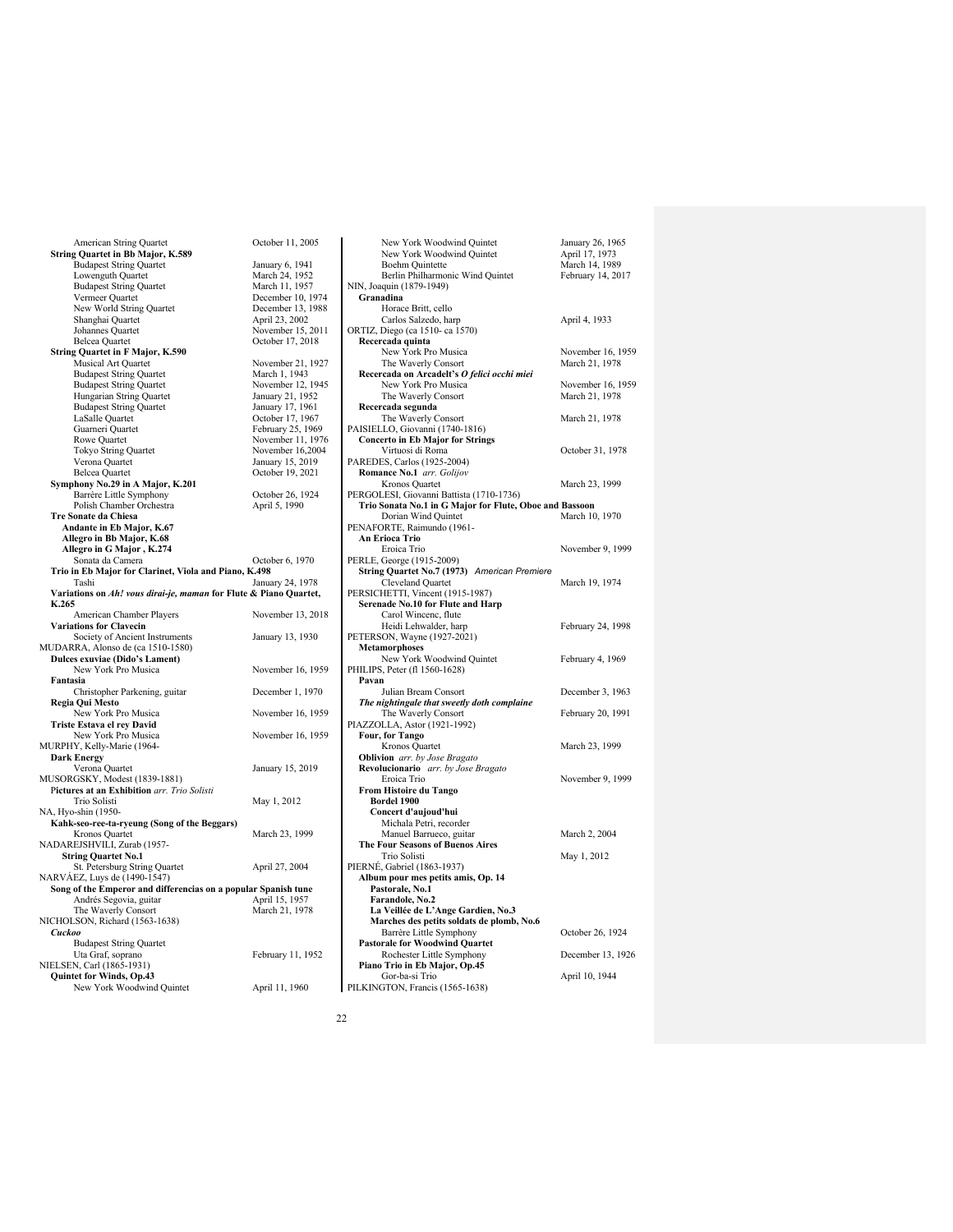| O softly singing lute                                    |                                     |
|----------------------------------------------------------|-------------------------------------|
| The English Singers                                      | January 31, 1927                    |
| PISTON, Walter (1894-1976)<br>Piano Trio No.1 in E Minor |                                     |
| Albeneri Trio                                            |                                     |
| Albeneri Trio                                            | April 12, 1948<br>February 10, 1958 |
| Piano Trio No.2                                          |                                     |
| Balsam/Kroll/Heifetz Trio                                | January 9, 1968                     |
| Sonatina                                                 |                                     |
| Alexander Schneider, violin                              |                                     |
| Ralph Kirkpatrick, harpsichord                           | May 13, 1946                        |
| <b>String Quartet No.1</b>                               |                                     |
| Iowa String Quartet                                      | March 30, 1965                      |
| Rowe Quartet                                             | November 11, 1976                   |
| <b>Chester String Quartet</b>                            | March 17, 1992                      |
| <b>String Quartet No.2</b>                               |                                     |
| <b>Budapest String Quartet</b>                           | May 20, 1946                        |
| <b>String Quartet No.4</b>                               |                                     |
| <b>Budapest String Quartet</b>                           | March 11, 1957                      |
| Three Pieces for Flute, Clarinet and Bassoon             |                                     |
| The Festival Winds                                       | March 9, 1982                       |
| PIZZETTI, Ildebrando (1880-1968)                         |                                     |
| Sonata No.1 in A Major for Violin and Piano              |                                     |
| Jacques Gordon, violin                                   |                                     |
| Lee Pattison, piano                                      | March 14, 1932                      |
| POLDOWSKI, Irene Régine Wieniawska (1879-1932)           |                                     |
| <b>Miniature Suite</b>                                   |                                     |
| Barrère Ensemble                                         | April 5, 1926                       |
| PONT, Jacques du (c.1600)                                |                                     |
| <b>Italian Street Cries</b>                              |                                     |
| <b>Chimney Sweeps</b>                                    |                                     |
| <b>Hot Chestnuts</b>                                     |                                     |
| The English Singers                                      | January 31, 1927                    |
| PORTER, Quincy (1897-1966)                               |                                     |
| <b>Sextet on Slavic Folk Tunes</b>                       |                                     |
| New York String Sextet                                   | April 25, 1961                      |
| <b>String Quartet No.3</b>                               |                                     |
| Gordon String Quartet                                    | December 16, 1935                   |
| <b>String Quartet No.4</b>                               |                                     |
| Roth String Quartet                                      | January 17, 1938                    |
| POULENC, Francis (1899-1963)                             |                                     |
| <b>Elegie for Horn and Piano</b>                         |                                     |
| American Chamber Players                                 | April 20, 1993                      |
| <b>Sonata for Flute and Piano</b>                        |                                     |
| Jean-Pierre Rampal, flute                                |                                     |
| Robert Veyron Lacroix, piano                             | February 19, 1974                   |
| PREVIN, André (1928-2019)<br>Piano Trio No.2 in D Minor  |                                     |
| Kalichstein/Laredo/Robinson Trio                         | April 29, 2014                      |
| PRICE, EVAN                                              |                                     |
| Variations on an Unoriginal Theme                        |                                     |
| Turtle Island and Ying Quartets                          | October 16, 2007                    |
| PROKOFIEV, Sergei (1891-1953)                            |                                     |
| Overture on Hebrew Themes, Op.34                         |                                     |
| Rochester Little Symphony                                | December 13, 1926                   |
| Sonata for Two Violins, Op.56                            |                                     |
| Chamber Music Society of Lincoln Center                  |                                     |
| Cho-Liang Lin, Kyoko Takezawa, violins                   | February 5, 2002                    |
| Sonata No.1 for Violin and Piano in F Minor, Op.80       |                                     |
| Joseph Fuchs, violin                                     |                                     |
| Brooks Smith, piano                                      | April 24, 1962                      |
| Sonata in D Major for Violin and Piano, Op.94 bis        |                                     |
| Andor Toth, violin                                       |                                     |
| Adoph Baller, piano                                      | April 18, 1967                      |
| Jean-Pierre Rampal, flute                                |                                     |
| Robert Veyron Lacroix, piano                             | February 15, 1972                   |
| String Quartet No.1 in B Minor, Op.50                    |                                     |
| <b>Brosa Quartet</b>                                     | November 16, 1931                   |
| Kroll String Quartet                                     | October 31, 1955                    |

| Kroll String Quartet                                               | March 21, 1960    |
|--------------------------------------------------------------------|-------------------|
| <b>Budapest String Quartet</b>                                     | October 22, 1963  |
| Leontovych Quartet                                                 | March 26, 1991    |
| Borromeo String Quartet                                            | February 15, 2000 |
| Pavel Haas Quartet                                                 | Aprilo 22, 2008   |
| String Quartet No.2 in F Major, Op.92                              |                   |
| <b>Budapest String Quartet</b>                                     | March 8, 1948     |
| Cleveland Quartet                                                  | October 4, 1977   |
| Orford String Quartet                                              | November 13, 1984 |
| Cavani String Quartet                                              | February 17, 2004 |
| PUCCINI, Giacomo (1858-1924)                                       |                   |
| <b>Crisantemi for String Quartet</b>                               |                   |
| Juilliard String Quartet                                           | March 5, 1968     |
| Fitzwilliam Quartet                                                | April 8, 1986     |
| <b>Borealis Quartet</b>                                            | April 21, 2009    |
| PURCELL, Henry (1659-1695)                                         |                   |
| <b>Chaconne in G Minor</b>                                         |                   |
| <b>Budapest String Quartet</b>                                     | January 12, 1942  |
| Griller Quartet of London                                          | March 10, 1947    |
| <b>Budapest String Quartet</b>                                     | February 26, 1951 |
| Overture and Incidental Music to The Gordian Knot Untied           |                   |
| Rochester Little Symphony                                          | February 10, 1930 |
| Slow Air and Hornpipe from The Virtuous Wife                       |                   |
| Rochester Little Symphony                                          | February 10, 1930 |
| <b>Songs</b>                                                       |                   |
| Fir, nay, prithee John                                             |                   |
| The London Singers                                                 | November 14, 1932 |
| I spy Celia, Celia eyes me                                         |                   |
| The English Singers                                                | January 31, 1927  |
| A grasshopper and a fly                                            |                   |
| The London Singers                                                 | November 14, 1932 |
| The three fairies                                                  |                   |
| The English Singers                                                | January 31, 1927  |
| Why so serious, why so grave?                                      |                   |
| The London Singers                                                 | November 14, 1932 |
| The Blessed Virgin's Expostulation realization by Benjamin Britten |                   |
| Lois Marshall, soprano                                             |                   |
| Weldon Kilburn, piano                                              | March 28, 1967    |
| The Fairy Queen                                                    |                   |
| Le Concert des Nations                                             | April 12, 2005    |
| Trumpet Air from The Married Beau                                  |                   |
| Rochester Little Sympholny                                         | February 10, 1930 |
| QUANTZ, Johann Joachim (1697-1773)                                 |                   |
| Trio Sonata in C Minor for Flute, Oboe and Continuo                |                   |
| Galliard Players                                                   | January 25, 1966  |
| QUENTIN, Jean-Baptiste (fl 1718-ca 1750)                           |                   |
| Sonate en trois parties in E Minor, Op.8, No.2                     |                   |
| Sonata da Camera                                                   | October 6, 1970   |
| RACHMANINOFF, Sergei (1873-1943)                                   |                   |
| Prelude in C# Minor arr. Kilbalchick                               |                   |
| The Russian Symphonic Choir                                        | February 13, 1928 |
| Songs                                                              |                   |
| Ya zhdu tebya Op 14, No.1                                          |                   |
| Siren, Op.21, No.5                                                 |                   |
| O ne grusti, Op.14, No.8                                           |                   |
| Kakoye schast'ye Op.34, No.12                                      |                   |
| Beverly Morgan, mezzo-soprano                                      |                   |
| Thomas Muraco, piano                                               | March 4, 1980     |
| Trio élégiaque in D Minor, Op.9                                    |                   |
| Trio Fontenay                                                      | March 20, 2001    |
| RAIMI, Max (19???                                                  |                   |
| 'Hevenu shalom Aleichem' Variations & Theme                        |                   |
| for Flute & Piano Quartet                                          |                   |
| American Chamber Players                                           | November 13, 2018 |
| RAINIER, Priaulx (1903-1986)                                       |                   |
| Quartet for Strings (1947)                                         |                   |
| Kroll String Quartet                                               | May 4, 1953       |
| RAMEAU, Jean Philippe (1683-1764)                                  |                   |
| Gavotte in A Minor and Variations for Harpsichord                  |                   |
|                                                                    |                   |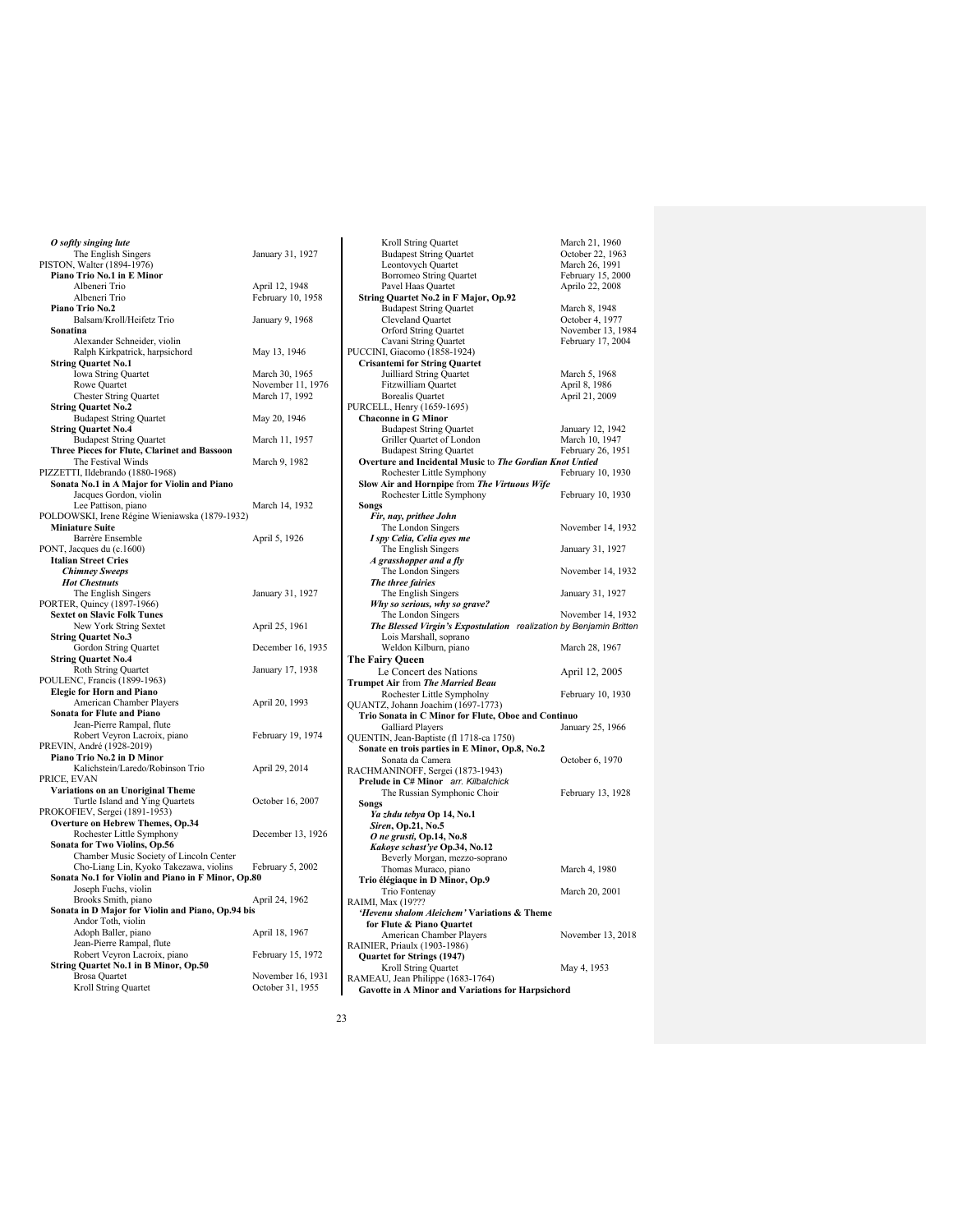| Sylvia Marlowe, harpsichord                           | December 6, 1954   |
|-------------------------------------------------------|--------------------|
| Pièces de clavecin                                    |                    |
| <b>Les Cyclopes</b>                                   |                    |
| <b>Les Tendres Plaintes</b>                           |                    |
| <b>Les Tourbillons</b>                                |                    |
| <b>Galliard Players</b>                               | January 25, 1966   |
| Pièces en concert                                     |                    |
| Barrère Ensemble                                      | April 4, 1933      |
| Selections from the Ballet-Opera Les Indes Galantes   |                    |
| Le Concert des Nations                                | April 12, 2005     |
| RAN, Shulamit (1949-                                  |                    |
| <b>String Quartet No.1 (1984)</b>                     |                    |
| Mendelssohn String Quartet                            | May 5, 1987        |
|                                                       |                    |
| <b>String Quartet No.2 'Vistas'</b>                   |                    |
| Juilliard Quartet                                     | April 28, 2015     |
| RAUTAVAARA, Einojuhani (1928-2016)                    |                    |
| <b>String Quartet No.1 'Quartettimo'</b>              |                    |
| Carpe Diem Quartet                                    | October 13, 2015   |
| RAVEL, Maurice (1875-1937)                            |                    |
| Introduction and Allegro for Harp,                    |                    |
| <b>Flute, Clarinet and String Quartet</b>             |                    |
| Rochester Little Symphony                             | December 13, 1926  |
| Piéce en forme de Habanera                            |                    |
| Horace Britt, cello                                   |                    |
| Carlos Salzedo, harp                                  | April 4, 1933      |
|                                                       |                    |
| Carol Wincenc, flute                                  |                    |
| Heidi Lehwalder, harp                                 | February 24, 1998  |
| Sonata in A Minor for Violin and Cello                |                    |
| Michael Tree, violin                                  |                    |
| David Soyer, cello                                    | March 20, 1973     |
| Sonata in G Major for Violin and Piano                |                    |
| Jacques Gordon, violin                                |                    |
| Lee Pattison, piano                                   | March 14, 1932     |
| Sonatine en trio arr. Salzedo from Sonatine for Piano |                    |
| Barrère Ensemble                                      | April 4, 1933      |
| <b>String Quartet in F Major</b>                      |                    |
| New York String Quartet                               | March 21, 1927     |
| Roth String Quartet                                   | March 16, 1931     |
| <b>Budapest String Quartet</b>                        | February 27, 1934  |
| Kolisch Quartet                                       | February 17, 1936  |
| <b>Budapest String Quartet</b>                        |                    |
|                                                       |                    |
|                                                       | March 21, 1938     |
| <b>Budapest String Quartet</b>                        | November 13, 1944  |
| Guilet Quartet                                        | December 9, 1946   |
| Paganini String Quartet                               | December 6, 1948   |
| New Music Quartet                                     | November 3, 1952   |
| <b>Budapest String Quartet</b>                        | January 11, 1960   |
| Kroll String Quartet                                  | April 27, 1965     |
| Guarneri Quartet                                      | December 2, 1969   |
|                                                       | March 29, 1977     |
| Tokyo String Quartet                                  |                    |
| Orford String Quartet                                 | November 13, 1984  |
| Orford String Quartet                                 | October 3, 1989    |
| Cleveland Quartet                                     | September 22, 1992 |
| Lydian Quartet                                        | April 18, 1995     |
| <b>Tokyo String Quartet</b>                           | October 13, 1999   |
| Guarneri Quartet                                      | May 12, 2009       |
| Jerusalem Quartet                                     | October 14, 2014   |
| <b>Ulysses Quartet</b>                                | December 10, 2019  |
| Schumann Quartet                                      | November 16, 2021  |
| Piano Trio in A Minor                                 |                    |
|                                                       | December 14, 1931  |
| Compinsky Trio<br>Kroll/Sheridan/Gottlieb Trio        | December 14, 1936  |
| Albeneri Trio                                         |                    |
| Albeneri Trio                                         | April 9, 1945      |
|                                                       | April 6, 1953      |
| Marlboro Trio                                         | February 18, 1964  |
| Balsam/Kroll/Heifetz Trio                             | January 4, 1966    |
| Beaux Arts Trio                                       | January 16, 1973   |
| Rogeri Trio                                           | December 12, 1978  |
| New Arts Trio                                         | November 5, 1985   |
| O'Riley/Dawes/Katz Trio                               | January 19, 1999   |

| Horszowski Trio<br>Two movements from Trio in A Minor for Piano, Violin and Cello<br>Passacaille                          | March 12, 2019                        |
|---------------------------------------------------------------------------------------------------------------------------|---------------------------------------|
| Scherzo (Pantoum)                                                                                                         |                                       |
| Elshsuco Trio                                                                                                             | November 19, 1928                     |
| Tzigane for Violin & Piano                                                                                                |                                       |
| Jennifer Frautschi, violin                                                                                                |                                       |
| Jon Nakamatsu, piano                                                                                                      | March 8, 2022                         |
| RAVENSCROFT, John (d. not later than 1708)<br>New oysters                                                                 |                                       |
| <b>Round of the Three Country Dances</b>                                                                                  |                                       |
| The London Singers                                                                                                        | November 14, 1932                     |
| REGER, Max (1873-1916)                                                                                                    |                                       |
| String Quartet No.2 in A Major, Op.54, No.2                                                                               |                                       |
| <b>Busch Quartet</b>                                                                                                      | November 11, 1940                     |
| String Quartet No.4 in Eb Major, Op.109                                                                                   |                                       |
| <b>Budapest String Quartet</b>                                                                                            | January 10, 1942                      |
| <b>Budapest String Quartet</b>                                                                                            | March 1, 1943                         |
| Drolc Quartet                                                                                                             | October 18, 1966                      |
| Scherzo from Quartet No.3 in D Minor, Op.74                                                                               |                                       |
| <b>Flonzaley Quartet</b>                                                                                                  | November 17, 1925                     |
| Vivace from Quintet in A Major for Clarinet and Strings. Op.146<br>Richard Stoltzman, clarinet<br>American String Quartet | October 8, 2002                       |
| REICH, Steve (1936-                                                                                                       |                                       |
| <b>Different Trains</b>                                                                                                   |                                       |
| Kronos Quartet                                                                                                            | March 23, 1999                        |
| REICHA, Anton (1770-1836)                                                                                                 |                                       |
| <b>Andante for English Horn</b>                                                                                           |                                       |
| Berlin Philharmonic Wind Quintet                                                                                          | October 10, 2000                      |
| Quintet for Winds in E Minor, Op.88, No.1                                                                                 |                                       |
| Dorian Wind Quintet                                                                                                       | March 10, 1970                        |
| Quintet for Winds in Eb Major, Op.88, No.2                                                                                |                                       |
| New Art Wind Quintet                                                                                                      | November 10, 1958                     |
| New York Woodwind Quintet                                                                                                 | February 4, 1969                      |
| String Quartet No.2 in A Major, Op.13                                                                                     |                                       |
| Vermeer Quartet                                                                                                           | October 16, 1973<br>November 14, 1978 |
| Tokyo String Quartet                                                                                                      | December 6, 1983                      |
| <b>Chester String Quartet</b><br>American String Quartet                                                                  |                                       |
| <b>Biava Quartet</b>                                                                                                      | October 8, 2002<br>March 15, 2005     |
| Jupiter Quartet                                                                                                           | January 27, 2009                      |
| Mendelssohn Quartet                                                                                                       | January 12, 2010                      |
| Musicians From Marlboro                                                                                                   | April 17, 2012                        |
| New York Woodwind Quintet                                                                                                 | November 12, 2013                     |
| REINECKE, Carl (1824-1910)                                                                                                |                                       |
| Sonata for Flute and Piano, Op.167 'Undine'                                                                               |                                       |
| Jean-Pierre Rampal, flute                                                                                                 |                                       |
| Robert Veyron Lacroix, piano                                                                                              | February 19, 1974                     |
| RESPIGHI, Ottorino (1879-1936)                                                                                            |                                       |
| Quartetto dorico                                                                                                          |                                       |
| <b>Budapest String Quartet</b>                                                                                            | February 20, 1956                     |
| <b>Borealis Quartet</b>                                                                                                   | April 21, 2009                        |
| REYNOLDS, Verne (1926-2011)                                                                                               |                                       |
| <b>Duo for Horn and Trombone</b>                                                                                          |                                       |
| Eastman Brass                                                                                                             | May 3, 1988                           |
| RILEY, Terry (1935-<br>Cortejo Funebre en el Monte Diablo from                                                            |                                       |
| <b>Requiem for Adam</b>                                                                                                   |                                       |
| Kronos Quartet                                                                                                            | March 23, 1999                        |
| RIMSKY-KORSAKOV, Nikolai (1844-1908)                                                                                      |                                       |
| Scene from the opera Christmas Eve                                                                                        |                                       |
| The Russian Symphonic Choir                                                                                               | February 13, 1928                     |
| <b>The Tartar Captives</b>                                                                                                |                                       |
| The Russian Symphonic Choir                                                                                               | February 13, 1928                     |
| ROBINSON, Thomas (fl 1589-1609)                                                                                           |                                       |
| Passamezzo Galliard                                                                                                       |                                       |
| The Waverly Consort                                                                                                       | February 20, 1991                     |
|                                                                                                                           |                                       |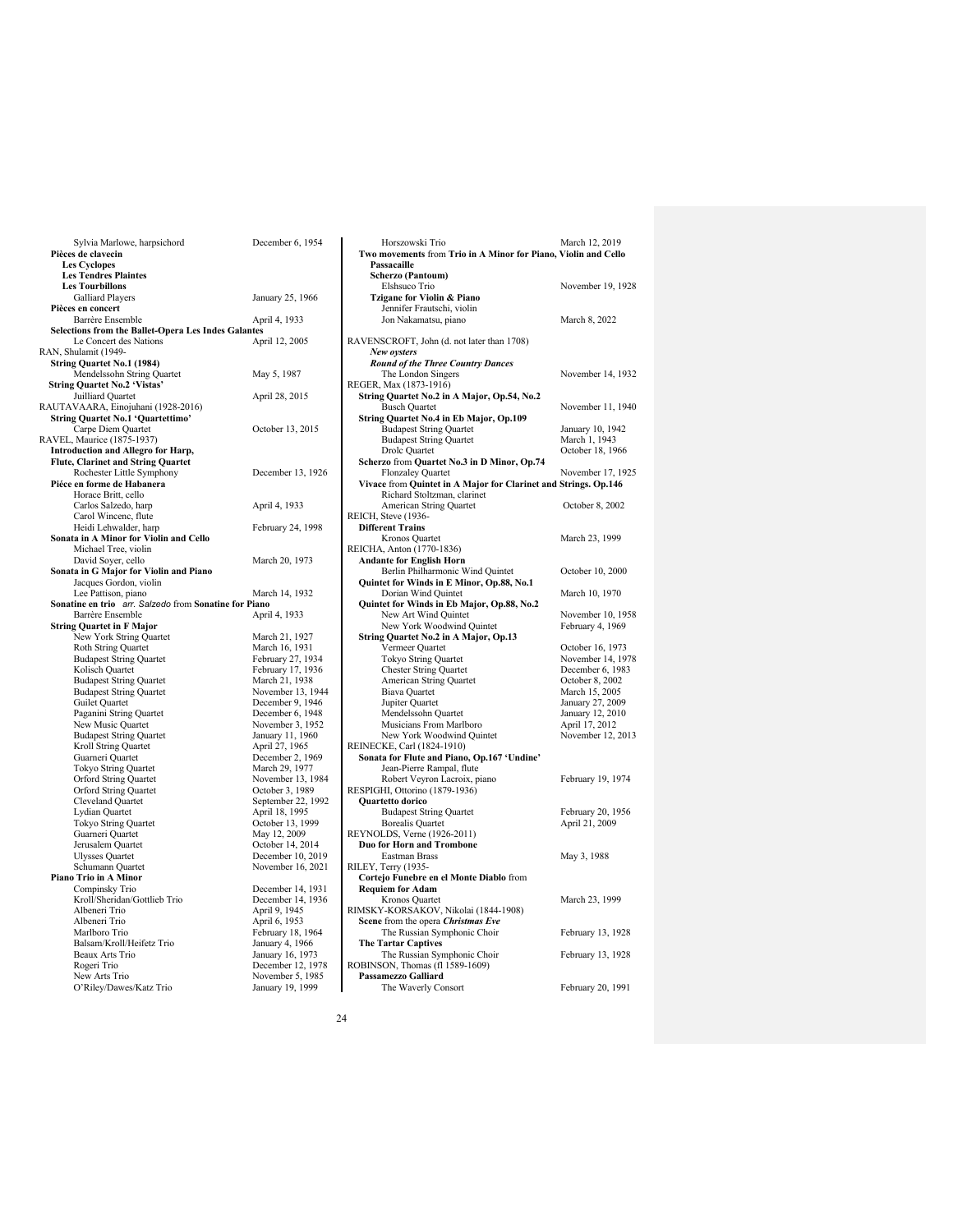| <b>Two Lute Duets</b>                                                                               |                                       |
|-----------------------------------------------------------------------------------------------------|---------------------------------------|
| Fantasie                                                                                            |                                       |
| A Toy                                                                                               |                                       |
| Julian Bream Consort                                                                                | December 3, 1963                      |
| ROCHBERG, George (1918-2005)                                                                        |                                       |
| <b>String Quartet No.4</b>                                                                          |                                       |
| Concord Quartet                                                                                     | October 13, 1981                      |
| <b>String Quartet No.5</b>                                                                          |                                       |
| <b>Chester String Quartet</b>                                                                       | December 6, 1983                      |
| RODRIGUEZ DE HITA. Antonio (1724-1787)                                                              |                                       |
| Musica Sinfonica dividida en canciones, 1751                                                        |                                       |
| Le Concert des Nations                                                                              | April 12, 2005                        |
| ROGERSON, Chris (1988-<br>String Quartet No. 2 Commissioned by BCMS for the 90 <sup>th</sup> season |                                       |
| <b>World Premiere</b>                                                                               |                                       |
|                                                                                                     |                                       |
| Attacca Quartet<br>ROGISTER, Jean (1879-1964)                                                       | October 8, 2013                       |
|                                                                                                     |                                       |
| <b>String Quartet No.4</b>                                                                          |                                       |
| Roth String Quartet<br>ROOS, Robert de (1907-1976)                                                  | November 12, 1929                     |
| Trio per Due Violini e Violoncello                                                                  |                                       |
| Sonata da Camera                                                                                    | October 6, 1970                       |
| ROREM, Ned (1923-                                                                                   |                                       |
|                                                                                                     |                                       |
| Spring Music for Violin, Cello and Piano<br>Beaux Arts Trio                                         | October 29, 1991                      |
| ROSENMULLER, Johann (1620-1684)                                                                     |                                       |
| Sonata No. IX a 5                                                                                   |                                       |
|                                                                                                     |                                       |
| Le Concert des Nations                                                                              | April 12, 2005                        |
| ROSSETER, Philip (c.1567-1623)                                                                      |                                       |
| And Would You See My Mistress' Face                                                                 |                                       |
| <b>Sweet Come Again</b>                                                                             |                                       |
| <b>What Then is Love But Mourning</b>                                                               |                                       |
| The Folger Consort                                                                                  | February 13, 2001                     |
| ROSSI, Salmone 'Ebero' (1570-c.1628)                                                                |                                       |
| 'Hashkivenu' Ruggiero                                                                               |                                       |
| Fretwork                                                                                            | October 7, 2008                       |
| ROSSINI, Gioacchino (1792-1868)<br>Sonata No.1 in G Major                                           |                                       |
|                                                                                                     |                                       |
| I Fiamminghi<br>Sonata No.2 in A Major                                                              | February 19, 1992                     |
| I Musici                                                                                            | March 16, 1959                        |
| Pražák Quartet                                                                                      | October 29, 1991                      |
| Pražák Quartet                                                                                      | February 7, 1995                      |
| Sonata No.4 in Bb Major                                                                             |                                       |
| Coolidge Quartet                                                                                    | February 10, 1941                     |
| I Solisti Veneti                                                                                    | February 24, 1970                     |
| Theme and Variations for Flute, Clarinet, Bassoon and Horn                                          |                                       |
|                                                                                                     |                                       |
| Dorian Wind Quintet                                                                                 | February 20, 1968                     |
| ROUSSEL, Albert (1869-1937)<br>Sonata No.2 for Violin and Piano, Op.28                              |                                       |
| Andries Roodenburg, violin                                                                          |                                       |
| Squire Haskin, piano                                                                                | January 26, 1948                      |
| <b>String Quartet in D Major, Op.45</b>                                                             |                                       |
| <b>Roth String Quartet</b>                                                                          | December 17, 1934                     |
| Lowenguth Quartet                                                                                   | November 9, 1953                      |
| Trio for Strings, Op.58                                                                             |                                       |
| Pasquier Trio                                                                                       | November 21, 1961                     |
| RUBENSTEIN, Anton (1829-1894)                                                                       |                                       |
| Sonata No.1 in D Major for Cello and Piano, Op.18                                                   |                                       |
| Willem Willeke, cello                                                                               |                                       |
|                                                                                                     |                                       |
|                                                                                                     |                                       |
| Aurelio Giorni, piano                                                                               | December 16, 1929                     |
| RYBA, Jakub Jan (1765-1815)                                                                         |                                       |
| <b>String Quartet in D Minor</b>                                                                    |                                       |
| Prazak Quartet                                                                                      | March 23, 1993                        |
| SAINT-SAËNS, Camille (1835-1921)                                                                    |                                       |
| Piano Trio in F Major, Op.18                                                                        |                                       |
| Elshuco Trio                                                                                        | November 19, 1928                     |
| Marlboro Trio<br>New Arts Trio                                                                      | February 18, 1964<br>November 1, 1983 |

| Piano Trio No.2 in E Minor, Op.92                                                      |                   |
|----------------------------------------------------------------------------------------|-------------------|
| Arden Trio<br>Sonata in C Minor for Cello and Piano, Op.32                             | November 11, 1986 |
| Felix Salmond, cello                                                                   |                   |
| Ralph Angell, piano                                                                    | January 21, 1935  |
| Sonata in D Minor for Violin and Piano, Op.75                                          |                   |
| Mark Peskanov, violin<br>David Golub, piano                                            | October 19, 1993  |
| Songs                                                                                  |                   |
| <b>Danse Macabre</b>                                                                   |                   |
| Jour de pluie                                                                          |                   |
| Pâques                                                                                 |                   |
| Le sommeil des fleurs<br>Ruth Cumming Weiss, soprano                                   | April 30, 1924    |
| Nicholas Slonimsky, piano                                                              |                   |
| SALONEN, Esa-Pekka (1958-                                                              |                   |
| <b>Homunculus for String Quartet</b>                                                   |                   |
| Johannes Quartet                                                                       | November 15, 2011 |
| SALZEDO, Carlos (1885-1961)<br>Chanson dans la nuit                                    |                   |
| La Désirade                                                                            |                   |
| Whirlwind                                                                              |                   |
| Carlos Salzedo, harp                                                                   | April 4, 1933     |
| <b>Scintillation</b>                                                                   |                   |
| Heidi Lehwalder, harp<br>SAPIEYEVSKI, Jerzy (1945-                                     | February 24, 1998 |
| Aria for Oboe, Violin, Viola, Cello and Piano                                          |                   |
| An Die Musik                                                                           | March 10, 1993    |
| SCARLATTI, Alessandro (1660-1725)                                                      |                   |
| <b>Cantata Pastorale</b>                                                               |                   |
| <b>Aulos Ensemble</b>                                                                  |                   |
| Julianne Baird, soprano<br><b>Preambula and Gavotta</b>                                | December 10, 2002 |
| Andrés Segovia, guitar                                                                 | April 15, 1957    |
| SCARLATTI, Domenico (1685-1757)                                                        |                   |
| <b>Four Sonatas</b>                                                                    |                   |
| Sylvia Marlowe, harpsichord                                                            | November 15, 1960 |
| <b>Six Sonatas for Harpsichord</b><br>Sylvia Marlowe. harpsichord                      | December 6, 1954  |
| Sonata                                                                                 |                   |
| Andrés Segovia, guitar                                                                 | April 15, 1957    |
| SCHAFER, R. Murray (1933-2021)                                                         |                   |
| <b>String Quartet No.3</b><br>Orford String Quartet                                    | October 3, 1989   |
| St. Lawrence String Quartet                                                            | January 22, 2008  |
| SCHEINDIENST (about 1800)                                                              |                   |
| Variations on an Austrian folk tune                                                    |                   |
| for Descant Recorder and Guitar                                                        |                   |
| Michala Petri, recorder                                                                |                   |
| Lars Hannibal, guitar<br>SCHEIDT, Samuel (1587-1654)                                   | February 6, 1996  |
| <b>Galliard and Canzon</b>                                                             |                   |
| Annapolis Brass Quintet                                                                | November 16, 1982 |
| SCHICKELE, Peter (1935-                                                                |                   |
| Quintet No.2 for Piano and Strings                                                     |                   |
| Lark Quartet<br>Peter Schickele, piano                                                 | March 19, 2002    |
| String Quartet No.2 'In Memoriam'                                                      |                   |
| Lark Quartet                                                                           | March 19, 2002    |
| <b>String Quartet No.3 'The Four Seasons'</b>                                          |                   |
| Audubon Quartet                                                                        | March 20, 1990    |
| SCHICKHARDT, Johann Christian (ca 1682-1762)                                           |                   |
| Sonata in F Major for Sopranino Recorder and Basso Continuo<br>Michala Petri, recorder |                   |
| Hanne Petri, continuo                                                                  | March 17, 1987    |
| SCHMITT, Florent (1870-1958)                                                           |                   |
| Puppazzi                                                                               |                   |
| Barrère Little Symphony                                                                | October 26, 1924  |
| SCHNITTKE, Alfred (1934-1998)                                                          |                   |
|                                                                                        |                   |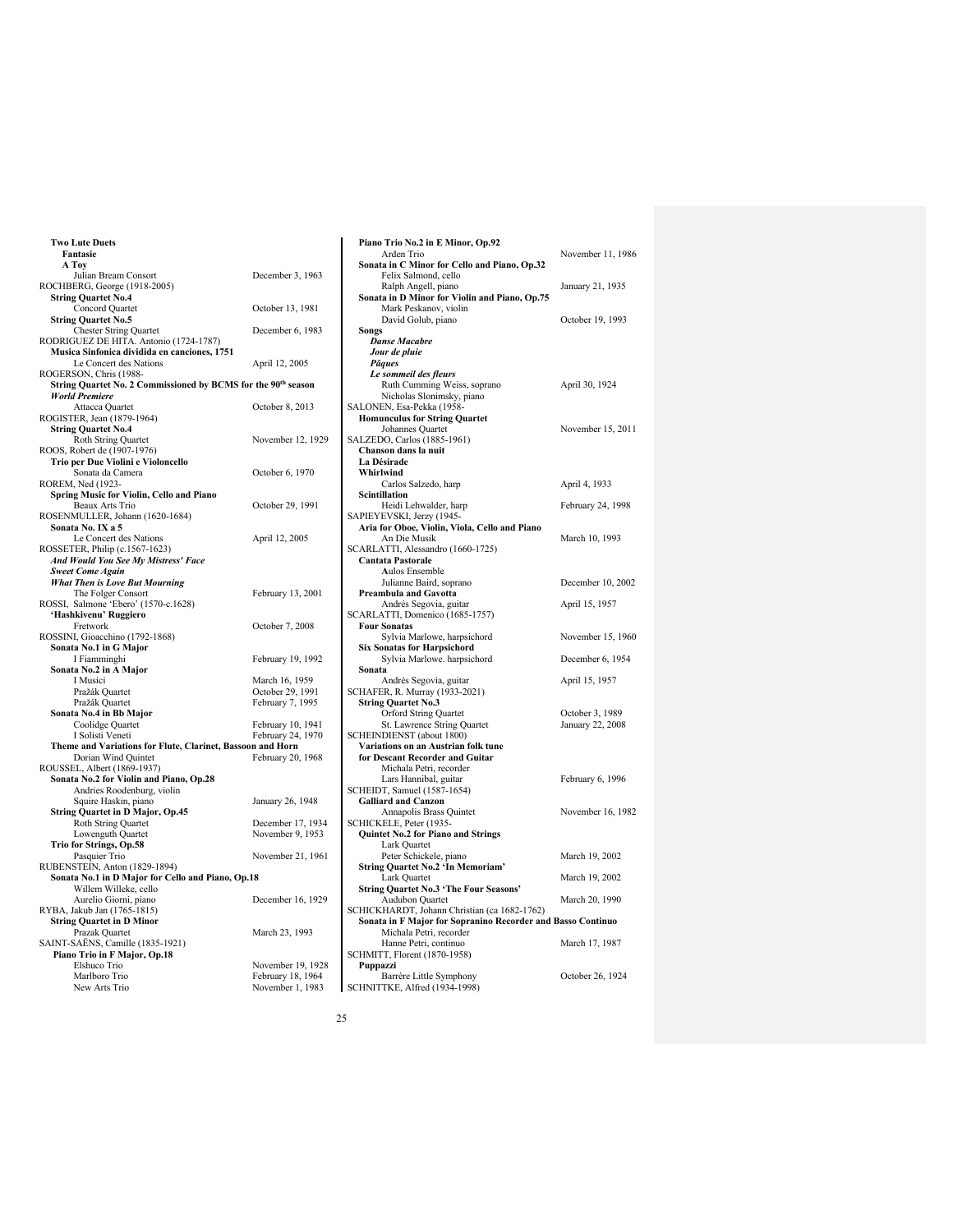| <b>String Quartet No.2</b>                                                              |                                      |
|-----------------------------------------------------------------------------------------|--------------------------------------|
| Kronos Quartet                                                                          | March 23, 1999                       |
| <b>String Quartet No.3</b>                                                              |                                      |
| Danish String Quartet<br>SCHOENBERG, Arnold (1874-1951)                                 | February 16, 2016                    |
| Pierrot lunaire, Op.21                                                                  |                                      |
| <b>Brandeis Players</b>                                                                 | October 17, 1961                     |
| <b>String Quartet in D Major</b>                                                        |                                      |
| <b>Biava Quartet</b>                                                                    | December 8, 2009                     |
| String Quartet No.1 in D Minor, Op.7                                                    |                                      |
| Kolisch Quartet                                                                         | November 15, 1937                    |
| Artemis Quartet<br>String Quartet No.2 in F# Minor, Op.10 with Soprano solo             | January 23, 2007                     |
| Gordon Quartet                                                                          |                                      |
| Olga Averino, soprano                                                                   | March 15, 1937                       |
| <b>Budapest String Quartet</b>                                                          |                                      |
| Uta Graf, soprano                                                                       | February 11, 1952                    |
| Music From Marlboro                                                                     | May 2, 1967                          |
| String Quartet No.3, Op.30                                                              |                                      |
| Juilliard String Quartet<br>Trio for Strings, Op.45                                     | November 30, 1965                    |
| Pasquier Trio                                                                           | November 10, 1987                    |
| Verklärte Nacht for String Sextet, Op.4                                                 |                                      |
| Kroll String Sextet                                                                     | November 12, 1934                    |
| Kroll String Sextet                                                                     | November 25, 1935                    |
| <b>Budapest String Quartet</b>                                                          |                                      |
| Fred Ressel, viola                                                                      |                                      |
| Rudolph Doblin, cello<br>New York String Sextet                                         | May 20, 1946<br>April 16, 1968       |
| <b>Emerson String Quartet</b>                                                           |                                      |
| Walter Trampler, viola                                                                  |                                      |
| Lawrence Lesser, cello                                                                  | March 1, 1983                        |
| Concertante                                                                             | December 7, 2004                     |
| Verklärte Nacht, Op.4 Trio version                                                      |                                      |
| Weilerstein Trio                                                                        | December 1, 1998                     |
| SCHUBERT, Franz (1797-1828)<br>Adagio & Rondo Concertante in F Major, D.487             |                                      |
| American Chamber Players                                                                | November 13, 2018                    |
| Die Liebe, D.210                                                                        |                                      |
| The London Singers                                                                      | November 14, 1932                    |
| Eight Variations on a Theme from Herold's Marie, Op.82, D.908                           |                                      |
| New York Woodwind Quintet                                                               | April 17, 1973                       |
| Fantasia in C Major for Violin and Piano, Op.159, D.934                                 |                                      |
| Jacques Thibaud, violin<br>Harold Bauer, piano                                          |                                      |
| Jaime Laredo, violin                                                                    | January 25, 1926                     |
| Ruth Laredo, piano                                                                      | November 28, 1972                    |
| Grave and Allegro in C Minor, D.103                                                     |                                      |
| Juilliard String Quartet                                                                | March 5, 1968                        |
| Grazer Galop, D.925<br>arr. Heinrich W. Pek                                             |                                      |
| Ensemble Wien                                                                           | April 23, 1996                       |
| <b>Introduction and Variations on Trockne Blumen</b><br>from Die schöne Müllerin, D.802 |                                      |
| Jean-Pierre Rampal, flute                                                               |                                      |
| Ryan Edwards, piano                                                                     | January 19, 1971                     |
| Octet for Winds and Strings in F Major, D.803                                           |                                      |
| Vienna Octet                                                                            | January 14, 1957                     |
| Vienna Octet                                                                            | February 14, 1961                    |
| Vienna Octet<br>Berlin Philharmonic Octet                                               | March 8, 1966                        |
| Chamber Music Society of Lincoln Center                                                 | February 1, 1972<br>November 4, 1997 |
| Overture in C Minor, D.8a                                                               |                                      |
| Ensemble Wien                                                                           |                                      |
| <b>Overture to Rosamunde, D.644</b>                                                     | April 23, 1996                       |
|                                                                                         |                                      |
| Rochester Little Symphony                                                               | December 13, 1926                    |
| Piano Sonata in Bb Major, D.960                                                         |                                      |
| Mieczyslaw Horszowski                                                                   | March 6, 1967                        |
| PianoTrio No.1 in BbMajor, D.898, Op.99<br>New York Trio                                | March 30, 1925                       |

| Elshuco Trio                                                            | January 23, 1928  |
|-------------------------------------------------------------------------|-------------------|
| Trio of New York                                                        | December 8, 1941  |
| Albeneri Trio                                                           | April 9, 1945     |
| Albeneri Trio                                                           | April 21, 1952    |
| Albeneri Trio                                                           | October 20, 1958  |
| Alma Trio                                                               | April 18, 1967    |
| Kalichstein/Laredo/Robinson Trio                                        | November 27, 1979 |
| Beaux Arts Trio                                                         | October 29, 1991  |
| New Arts Trio                                                           | March 12, 1996    |
| Beaux Arts Trio                                                         | October 5, 2004   |
| Piano Trio No.2 in Eb Major, D.929, Op.100<br>Elshuco Trio              | November 19, 1928 |
| Albeneri Trio                                                           | February 12, 1951 |
| Albeneri Trio                                                           | April 4, 1955     |
| Trio di Bolzano                                                         | January 29, 1963  |
| Alma Trio                                                               | April 14, 1970    |
| Beaux Arts Trio                                                         | January 16, 1973  |
| Tashi                                                                   | January 24, 1978  |
| Beaux Arts Trio                                                         | March 23, 1981    |
| Raphael Trio                                                            | March 29, 1988    |
| Quintet in A Major for Piano and Strings, D.667, Op.114 'Trout'         |                   |
| Kroll Piano Quartet                                                     |                   |
| Theodore Mayer, bass                                                    | May 13, 1946      |
| New York Quartet                                                        |                   |
| Theodore Mayer, bass                                                    | December 3, 1951  |
| Chamber Music Society of Lincoln Center                                 | October 19, 1993  |
| Jacques Thibaud String Trio<br>Kevin Switalski, bass                    |                   |
| Caio Pagano, piano                                                      | November 11, 2003 |
| Quintet in C Major for Strings, Op.163, D.956                           |                   |
| String Quartet of the                                                   |                   |
| Buffalo Symphony Orchestra                                              |                   |
| Frank Kuhn Jr., cello                                                   | May 12, 1924      |
| <b>Budapest String Quartet</b>                                          |                   |
| Rudolph Doblin, cello                                                   | January 11, 1942  |
| New York String Sextet                                                  |                   |
| Janos Scholtz, cello                                                    | April 25, 1961    |
| Cleveland Quartet                                                       |                   |
| Robert Sylvester, cello                                                 | November 19, 1974 |
| Muir Quartet                                                            |                   |
| Carter Brey, cello<br>Shanghai Quartet                                  | May 7, 1985       |
| David Soyer, cello                                                      | April 23, 2002    |
| Musicians From Marlboro                                                 | May 11, 2010      |
| Curtis on Tour                                                          | February 15, 2022 |
| Rondo in A Major for Violin and String Orchestra, D.438                 |                   |
| Academy of St. Martin in the Fields                                     |                   |
| Iona Brown, violin                                                      | October 28, 1980  |
| Shepherd on the Rock, Op.129, D.965                                     |                   |
| <b>Brandeis Players</b>                                                 | October 17, 1961  |
| Sonata in Bb Major for Piano, D.960                                     |                   |
| Mieczyslaw Horszowski                                                   | March 6, 1967     |
| Sonatina in A Minor for Violin and Piano, D.385, Op.137, No.2           |                   |
| Alexander Schneider, violin                                             |                   |
| Mieczysław Horszowski, piano<br><b>String Quartet in Bb Major, D.18</b> | December 12, 1955 |
| Tokyo String Quartet                                                    | April 5, 1989     |
| String Quartet No.8 in Bb Major, Op.168, D.112                          |                   |
| Music From Marlboro                                                     | March 6, 1979     |
| String Quartet No.9 in G Minor, D.173                                   |                   |
| Mendelssohn String Quartet                                              | May 5, 1987       |
| <b>Chester String Quartet</b>                                           | March 17, 1992    |
| St. Lawrence String Quartet                                             | January 9, 2001   |
| String Quartet No.10 in Eb Major, Op.125, D.87                          |                   |
| Hart House Quartet                                                      | December 18, 1939 |
| <b>Guilet Quartet</b>                                                   | April 1, 1946     |
| <b>Budapest String Quartet</b>                                          | January 20, 1958  |
| Quartetto Italiano                                                      | January 28, 1964  |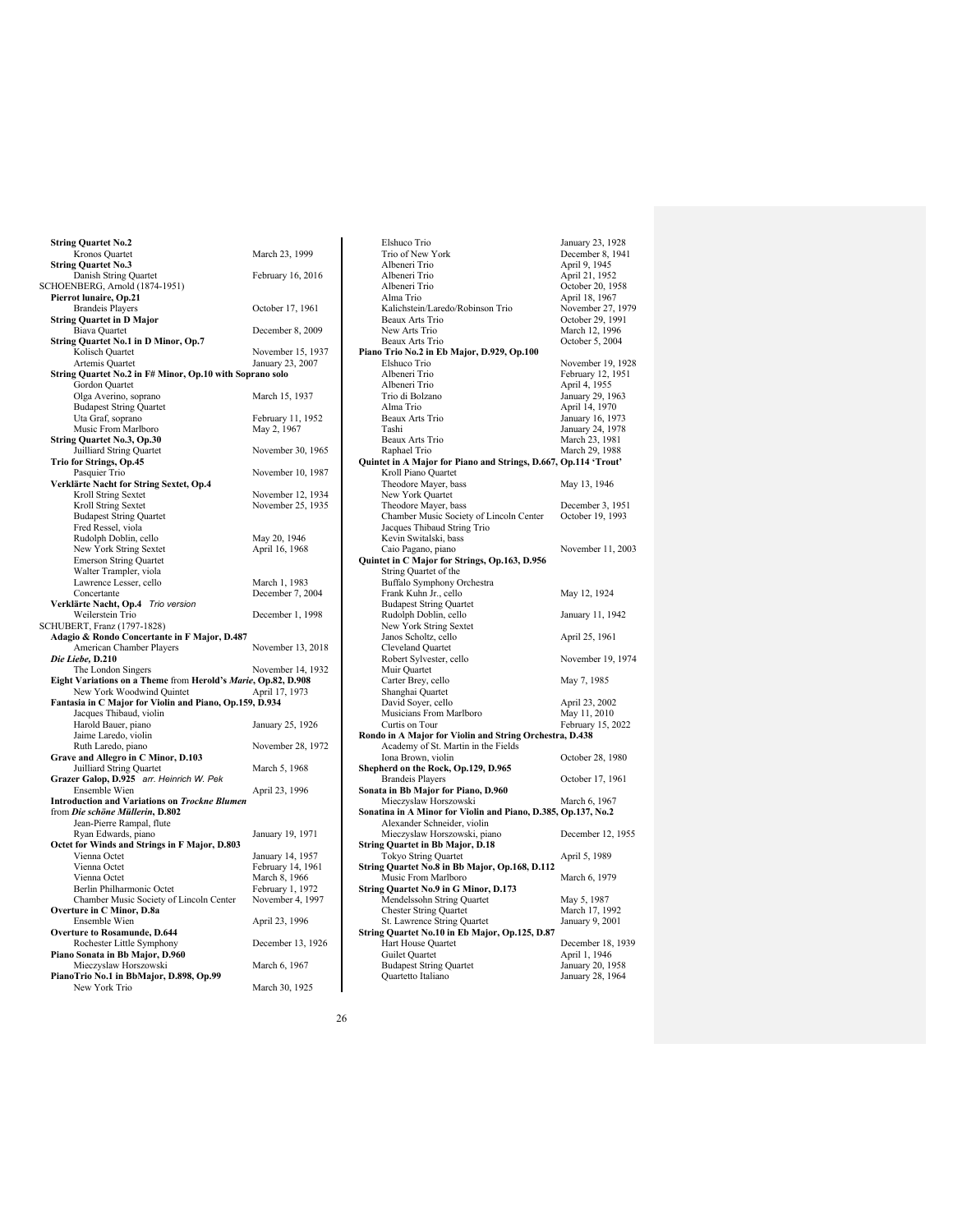| Cavani String Quartet                                                     | December 12, 1989                    |
|---------------------------------------------------------------------------|--------------------------------------|
| String Quartet No.12 in C Minor, Op.posth, D.703 'Quartettsatz'           |                                      |
| <b>Budapest String Quartet</b>                                            | January 12, 1942                     |
| <b>Budapest String Quartet</b>                                            | February 11, 1952                    |
| Quartetto Italiano                                                        | November 1, 1954                     |
| Juilliard String Quartet                                                  | March 13, 1962                       |
| Cleveland Quartet                                                         | October 26, 1971                     |
| Guarneri Quartet                                                          | April 22, 1975                       |
| <b>Emerson String Quartet</b>                                             | November 6, 1979                     |
| <b>Brentano Quartet</b>                                                   | December 13, 2011                    |
| String Quartet No.13 in A Minor, Op.29, D.804                             |                                      |
| <b>Budapest String Quartet</b>                                            | November 14, 1938                    |
| Griller Quartet of London                                                 | February 12, 1940                    |
| <b>Budapest String Quartet</b>                                            | January 10, 1942                     |
| Coolidge Quartet                                                          | May 8, 1944                          |
| Griller Quartet of London                                                 | November 17, 1947                    |
| Juilliard String Quartet                                                  | April 25, 1949                       |
| <b>Budapest String Quartet</b>                                            | February 26, 1951                    |
| Quartetto Italiano                                                        | October 5, 1953                      |
| <b>Budapest String Quartet</b>                                            | January 11, 1960                     |
| <b>Budapest String Quartet</b>                                            | January 17, 1961                     |
| Takács Quartet                                                            | April 22, 1997                       |
| String Quartet No.14 in D Minor, D.810 "Death and the Maiden"             |                                      |
| String Quartet of the                                                     |                                      |
| Buffalo Symphony Orchestra                                                | March 12, 1924                       |
| <b>Flonzaley Quartet</b>                                                  | December 10, 1924                    |
| <b>Budapest String Quartet</b>                                            | January 12, 1931                     |
| <b>Budapest String Quartet</b>                                            | March 21, 1938                       |
| <b>Budapest String Quartet</b>                                            | November 16, 1942                    |
| Mischakoff String Quartet                                                 | May 14, 1945                         |
| Hungarian String Quartet                                                  | November 8, 1948<br>October 31, 1955 |
| Kroll String Quartet<br>Hungarian String Quartet                          | December 3, 1956                     |
| Hungarian String Quartet                                                  | February 13, 1962                    |
| <b>Budapest String Quartet</b>                                            |                                      |
| Cleveland Quartet                                                         | October 22, 1963<br>March 19, 1974   |
| <b>Tokyo String Quartet</b>                                               | April 27, 1982                       |
| Alexander String Quartet                                                  | April 19, 1988                       |
| Orion Quartet                                                             | November 23, 1993                    |
| <b>Biava Qaurtet</b>                                                      | March 15, 2005                       |
| Johannes Quartet                                                          | November 15, 2011                    |
| Artemis Quartet                                                           | March 18, 2014                       |
| <b>Belcea</b> Quartet                                                     | October 19, 2021                     |
| String Quartet No.15 in G Major, Op.161, D.887                            |                                      |
| <b>Flonzaley Quartet</b>                                                  | December 10, 1928                    |
| <b>Brosa Quartet</b>                                                      | November 16, 1931                    |
| Kolisch Quartet                                                           | January 18, 1937                     |
| Pro Arte Quartet                                                          | March 20, 1944                       |
| <b>Budapest String Quartet</b>                                            | November 12, 1945                    |
| Hungarian String Quartet                                                  | February 16, 1959                    |
| Juilliard String Quartet                                                  | March 5, 1968                        |
| Guarneri Quartet                                                          | April 11, 1977                       |
| Juilliard String Quartet                                                  | October 16, 1990                     |
| Carmina Quartet                                                           | March 21, 1995                       |
| Ariel Quartet                                                             | January 20, 2015                     |
| Trio in Bb Major for Strings, D.581                                       |                                      |
| Pasquier Trio                                                             | January 9, 1939                      |
| Guarneri Quartet                                                          | March 14, 1972                       |
| Music From Marlboro                                                       | February 22, 1977                    |
| New York Chamber Soloists                                                 | October 16, 1979                     |
| Friedman/Levine/Kates Trio                                                | February 23, 1999                    |
| Wiener Damen-Ländler, D.734 arr. Heinrich W.Pek                           |                                      |
| Ensemble Wien                                                             | April 23, 1996                       |
| SCHULHOFF, Ervin (1894-1942)                                              |                                      |
| Allegretto con Malinconia Grottesca<br>(Danza Slovacca) from Quartet No.1 |                                      |
| <b>Flonzaley Quartet</b>                                                  | December 10, 1928                    |
| <b>Five Pieces for String Quartet</b>                                     |                                      |
| Muir Quartet                                                              | March 31, 2009                       |
|                                                                           |                                      |

| SCHUMANN, Robert (1810-1856)                                   |                   |
|----------------------------------------------------------------|-------------------|
| An den Abendstern, Op. 103, No.4                               |                   |
| Agnes Preston Storck, soprano                                  |                   |
| Margasret A. Barrell, contralto                                |                   |
| Robert Hufstader, piano                                        | March 12, 1924    |
| An die Nachtigall, Op. 103, No.3                               |                   |
| Agnes Preston Storck, soprano                                  |                   |
| Margaret A. Barrell, contralto                                 |                   |
| Robert Hufstader, piano                                        | March 12, 1924    |
| Die Rose stand im Tau, Op.65, No.1<br>The London Singers       | February 14, 1932 |
| Liederkreis (Song Cycle) Op.39                                 |                   |
| Donald Gramm, bass baritone                                    |                   |
| Donald Hassard, piano                                          | October 14, 1975  |
| Phantasiestücke, Op.73                                         |                   |
| Leonard Rose, cello                                            |                   |
| Samuel Sanders, piano                                          | November 10, 1964 |
| Carter Brey, cello                                             |                   |
| Christopher O'Riley, piano                                     | February 25, 1997 |
| Piano Trio No.1 in D Minor, Op.63                              |                   |
| Weilerstein Trio                                               | December 1, 1998  |
| Claremont Trio                                                 | December 4, 2007  |
| Piano Trio No.3 in G Minor, Op.110                             |                   |
| Trio Fontenay                                                  | November 1, 1994  |
| Quartet in Eb Major for Piano and Strings, Op.47               |                   |
| <b>Artists Quartet</b>                                         | January 16, 1925  |
| New York Quartet                                               | December 3, 1951  |
| <b>Brahms Piano Quartet</b>                                    | March 9, 2010     |
| Manhattan Chamber Players                                      | January 22, 2022  |
| Quintet in Eb Major for Piano and Strings, Op.44               |                   |
| String Quartet of the                                          |                   |
| Buffalo Symphony Orchestra                                     | March 26, 1924    |
| Mme. Edmond Blaauw, piano<br>Gordon String Quartet             |                   |
| Harold Bauer, piano                                            | November 10, 1930 |
| <b>Budapest String Quartet</b>                                 |                   |
| Bruce Simonds, piano                                           | March 11, 1935    |
| Curtis Quartet                                                 |                   |
| Edith Evans Braun, piano                                       | December 19, 1938 |
| Rowe Quartet                                                   |                   |
| Stephen Manes, piano                                           | March 20, 1979    |
| Muir Quartet                                                   |                   |
| Lukas Foss, piano                                              | April 8, 2003     |
| Schön Blümelein, Op.43, No.3                                   |                   |
| Agnes Preston Storck, soprano                                  |                   |
| Margaret A. Barrell, contralto                                 |                   |
| Robert Hufstader, piano                                        | March 12, 1924    |
| Songs                                                          |                   |
| Kommen und Scheiden, Op.90, No.3                               |                   |
| Liebeslied, Op.51, No.5                                        |                   |
| Meine Rose, Op.90, No.2                                        |                   |
| Schöne Wiege meiner Leiden, Op.24, No.5                        |                   |
| Widmung, Op.25, No.1                                           |                   |
| Beverly Morgan, mezzo-soprano                                  | March 4, 1980     |
| Thomas Muraco, piano<br>String Quartet in A Minor, Op.41, No.1 |                   |
| <b>Flonzaley Quartet</b>                                       | November 17, 1925 |
| Roth String Quartet                                            | November 12, 1929 |
| Roth String Quartet                                            | January 13, 1936  |
| Gordon String Quartet                                          | December 13, 1937 |
| Paganini String Quartet                                        | December 2, 1957  |
| <b>Claremont String Quartet</b>                                | March 13, 1962    |
| Guarneri Quartet                                               | November 28, 1967 |
| Fine Arts Quartet                                              | November 3, 1969  |
| Juilliard String Quartet                                       | March 28, 1972    |
| Shanghai String Quartet                                        | December 3, 1991  |
| Zehetmair Quartet                                              | November 6, 2007  |
| Pacifica Quartet                                               | January 18, 2011  |
| String Quartet in F Major, Op.41, No.2                         |                   |
|                                                                |                   |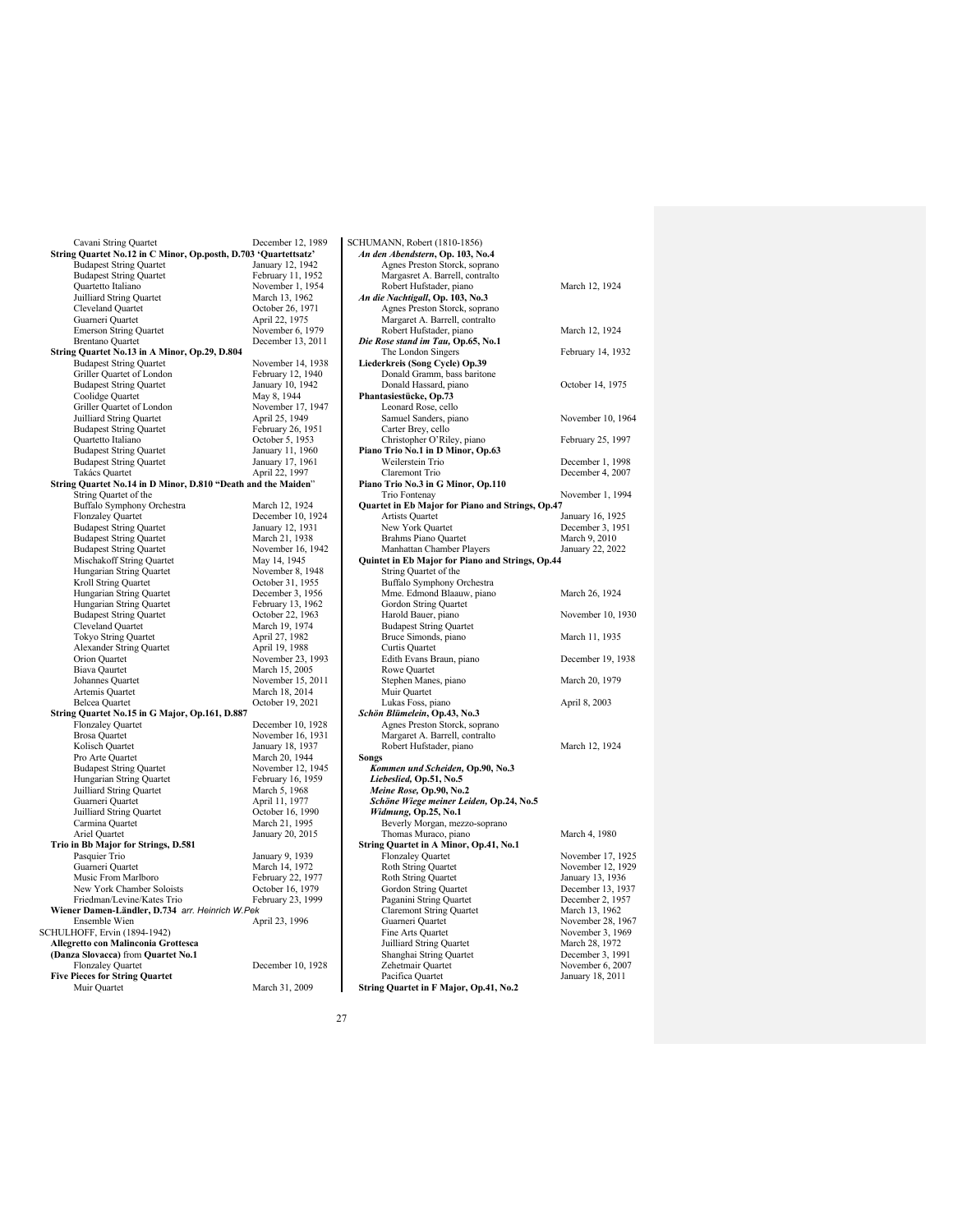Budapest String Quartet March 11, 1957<br>
Guarneri Quartet March 2, 1971 Guarneri Quartet **String Quartet in A Major, Op.41, No.3** Lenox String Quartet March 9, 1926<br>Budapest String Quartet Manuary 11, 1942 Budapest String Quartet<br>New Music Ouartet March 7, 1955<br>April 22, 1975 Guarneri Quartet April 22, 1975<br>Audubon Quartet March 20, 1990 Audubon Quartet<br>St. Lawrence Ouartet St. Lawrence Quartet December 14, 1993<br>Belcea Quartet November 8, 2005 November 8, 2005 Takács Quartet April 20, 2010<br>Modigliani Quartet Cotober 30, 2012 Modigliani Quartet **Stücke im Volkston, Op.102** Horace Britt, cello Carlos Salzedo, piano April 4, 1933 **Three Romances, Op.94** Jean-Pierre Rampal, flute Robert Veyron Lacroix, piano February 19, 1974 SEA SHANTIES *Can't you dance the polka? Haul away, Joe Hob Y Derry Dando Langs op ad daecket Lowlands Nous irons à Valparaiso* The London Singers November 14, 1932 SEARLE, Humphrey (1915-1982) **Prelude, Nocturne and Chase** American Horn Quartet March 6, 2007 SERESS, Rezsö (1899-1968) **Gloomy Sunday** *arr. Golijov* Kronos Quartet March 23, 1999 SHAW, Lowell (1930- **Fripperies** American Horn Quartet March 6, 2007 SHOSTAKOVICH, Dmitri (1906-1975) **Piano Trio No.1 in C Minor, Op.8** March 13, 2018 **Piano Trio No.2 in E Minor, Op.67** February 15, 1960<br>March 24, 1981 Beaux Arts Trio March 24, 198<br>Kalichstein/Laredo/Robinson Trio April 6, 1994 Kalichstein/Laredo/Robinson Trio April 6, 1994 Vienna Chamber Trio October 11, 1994 Beaux Arts Trio Corober 5, 2004<br>Amadeus Trio March 27, 2007 Amadeus Trio March 27, 2007<br>Gryphon Trio March 19. 2013 Gryphon Trio March 19, 2013<br>Amadeus Trio December 9, 20  $December 9, 2014$ <br>April 25, 2017 Chamber Music Society of Lincoln Center Gryphon Trio March 14, 2018<br>Ide and Fugue No.15 in Db Major from Op.87 arr. Grafilo **Prelude and Fugue No.15 in Db Major from Op.87** *arr. Grafilo* Alexander String Quartet **Prelude and Scherzo, Op.11** St. Martin in the Fields Octet April 22, 2003<br>Dover & Escher Quartets October 29, 2019 Dover & Escher Quartets **Quintet in G Minor for Piano and Strings, Op.57** January 18, 1972<br>April 17, 2012 Musicians From Marlboro **Schauspiel Suite** Carion Wind Quintet February 18, 2020 **String Quartet No.1 in C Major, Op.49** Musical Art Quartet March 18, 1941<br>
Musical Art Quartet May 18, 1942<br>
May 18, 1942 Stuyvesant Quartet **String Quartet No.2 in A Major, Op.68**<br>Mischakoff String Quartet May 14, 1945 Zagreb String Quartet April 3, 1979<br>
St. Petersburg String Quartet April 27, 2004 St. Petersburg String Quartet<br>Talich Quartet November 17, 2009 **String Quartet No.3 in F Major, Op.73** Colorado String Quartet December 10, 1985

Ying Quartet November 29, 1994<br>Alexander String Quartet May 2, 2006 Alexander String Quartet **String Quartet No.4 in D Major, Op.83** Jerusalem Quartet March 13, 2012 **String Quartet No.5 in Bb Major, Op.92**<br>Artemis Quartet Artemis Quartet **April 12, 2016**<br>**String Quartet No.7 in F# Minor, Op.108** Koeckert Quartet February 15, 1966<br>Fitzwilliam Quartet Fitzwilliam October 2, 1984 Fitzwilliam Quartet<br>Meliora Quartet December 2, 1986<br>December 14, 1993 St. Lawrence Quartet Cecilia Quartet January 31, 2012 **String Quartet No.8 in C Minor, Op.110** Tokyo String Quartet <sup>T</sup><br>Tokyo String Quartet **October 18, 1983**<br>Muir Quartet May 7, 1985 Muir Quartet<br>Ysaye Quartet November 6, 1990<br>May 15, 2007 Musicians From Marlboro Keller Quartet April 16, 2013 **String Quartet No.9 in Eb Major, Op.111** Tokyo String Quartet October 13, 1999 Calidore String Quartet **January 16, 2018**<br> **String Quartet No.10 in Ab Major, Op.118** Jerusalem Quartet May 2, 2005 January 18, 2011 **String Quartet No.11 in F Minor, Op.122** Fitzwilliam Quartet April 8, 1986<br>Takacs Quartet April 8, 1986<br>October 10, 2017 Takacs Quartet **No.12 in Db Major, Op.133** October 10, 2017 St. Petersburg Quartet **October 7, 1997**<br> **String Quartet No.14 in F# Major, Op.142** Emerson String Quartet<br>
May 17, 1994<br>
Miró Quartet Movember 7, 2006 Miró Quartet November 7, 2006 SIBELIUS, Jean (1865-1957) **Andante Festivo** Carpe Diem Quartet October 13, 2015 **String Quartet in D Minor, Op.56 'Voces intimae'**<br>Guarneri Quartet April 22, 1975 Guarneri Quartet April 22, 1975 Fitzwilliam Quartet Aizuri Quartet November 29. 2019 SILVERMAN, Stanley (1938-**"In Celebration"** Kalichstein-Laredo-Robinson Trio November 13, 2001 SLONIMSKY, Sergei (1932-2020) **Antiphones (1969)** November 19, 1974 SMETANA, Bedřich (1824-1884) **Piano Trio in G Minor, Op.15** Suk Trio November 8, 1977<br>
Suk Trio April 9, 1985 Suk Trio Con Brio Copenhagen<br>
Trio Con Brio Copenhagen<br> **String Quartet No.1 in E Minor 'From My Life'**<br> **String Quartet No.1 in E Minor 'From My Life'** New York String Quartet March 21, 1927<br>Budapest String Quartet January 18, 1932 Budapest String Quartet **Franch Communist Communist Communist** January 18, 1932<br>Primrose Quartet **December 9**, 1940 Coolidge Quartet March 12, 1945<br>Budapest String Quartet February 21, 1955 Budapest String Quartet February 21,<br>Mendelssohn String Quartet May 5, 1987 Mendelssohn String Quartet May 5, 1987<br>Guarneri Quartet May 1, 2001 Guarneri Quartet May 1, 2001<br>Pavel Haas Quartet May 1, 2008 Pavel Haas Quartet **String Quartet No.2 in D Minor** Pražák Quartet February 7, 1995 SMITH, Gabriella 1991- **Carrot Revolution** November 29. 2019 SOR, Fernando (1778-1839) **Allegro** Andrés Segovia, guitar April 15, 1957 **Variations on a Theme of Mozart, Op.9**  Christopher Parkening, guitar December 1, 1970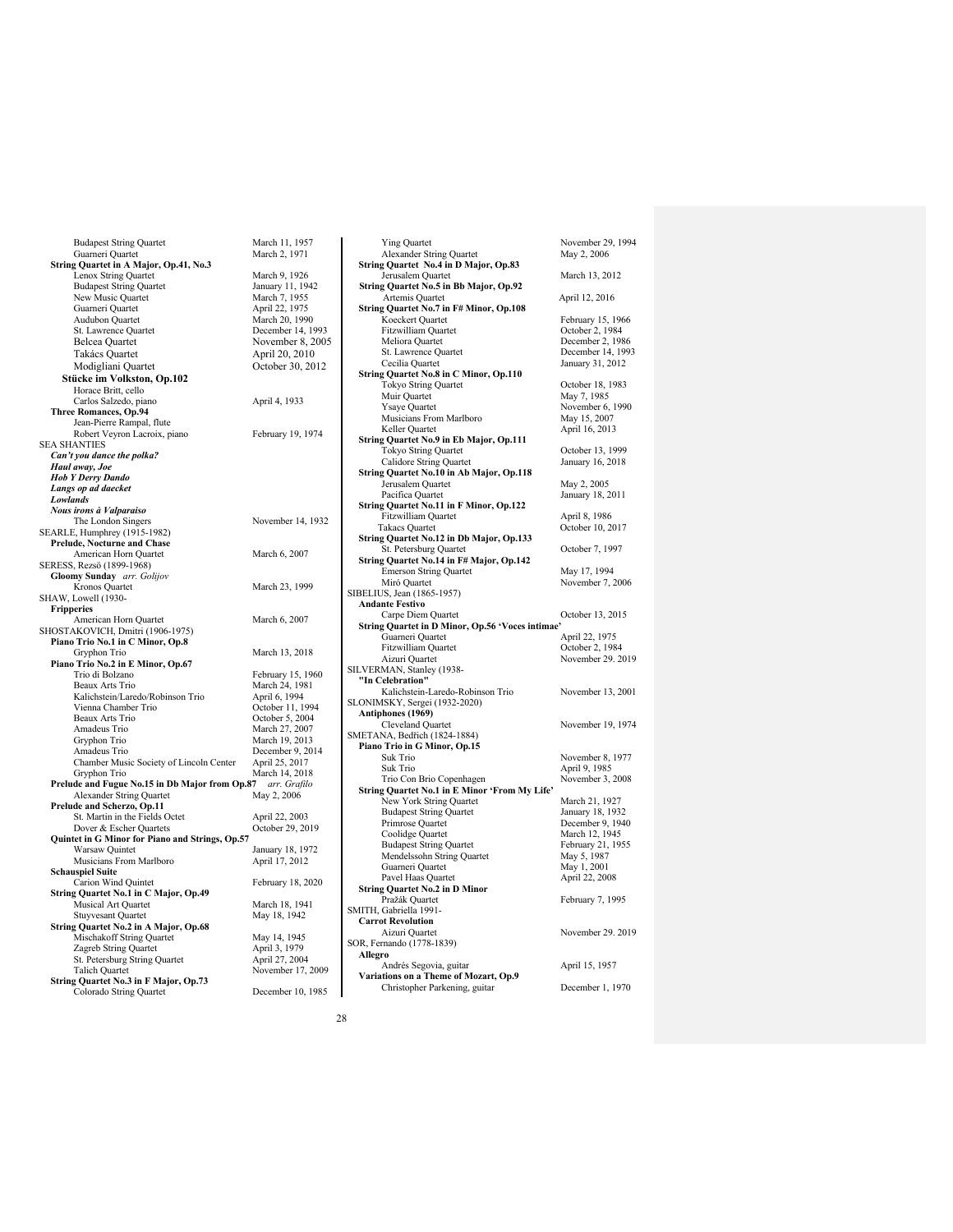| Lars Hannibal, guitar                                      | February 6, 1996                |
|------------------------------------------------------------|---------------------------------|
| SØRENSEN, Bent (1958-                                      |                                 |
| Phantasmagoria                                             |                                 |
| Trio Con Brio Copenhagen                                   | November 3, 2008                |
| SPRENKLE, Elam R. (1948-                                   |                                 |
| Three Sketches on a Southern Hymn Tune (1981)              |                                 |
| Annapolis Brass Quintet<br>STAEPS, Hans Ulrich (1909-1988) | November 16, 1982               |
| Virtuoso Suite for Recorder Solo                           |                                 |
| Michala Petri, recorder                                    | March 17, 1987                  |
| STRADELLA, Alessandro (1644-1682)                          |                                 |
| Sinfonia a tre in D Major                                  |                                 |
| Trio di Bolzano                                            | January 29, 1963                |
| STRAUSS, Johann Sr. (1804-1849)                            |                                 |
| <b>Chineser Galopp, Op.4</b>                               |                                 |
| Ensemble Wien                                              | April 23, 1996                  |
| Kettenbrücke Walzer, Op.4                                  |                                 |
| Ensemble Wien                                              | April 23, 1996                  |
| STRAUSS (II), Johann (1825-1899)                           |                                 |
| Overture to Die Fledermaus arr. Martin Bjelik              |                                 |
| Ensemble Wien<br>Rasch in der Tat?, Op.409                 | April 23, 1996                  |
| Ensemble Wien                                              | April 23, 1996                  |
| STRAUSS, Richard (1864-1949)                               |                                 |
| Sonata in F Major for Cello and Piano, Op.6                |                                 |
| Willem Willeke, cello                                      |                                 |
| Aurelio Giorni, piano                                      | December 16, 1929               |
| STRAVINSKY, Igor (1882-1971)                               |                                 |
| Apollon musagète                                           |                                 |
| Academy of St. Martin in the Fields                        | October 28, 1980                |
| Concertino                                                 |                                 |
| Juilliard String Quartet                                   | October 16, 1962                |
| Fine Arts Quartet<br>Guarneri Quartet                      | March 10, 1964<br>March 2, 1971 |
| Guarneri Quartet                                           | April 11, 1977                  |
| Concerto in Eb Major "Dumbarton Oaks"                      |                                 |
| St. Paul Chamber Orchestra                                 | February 10, 1976               |
| <b>Elegie for Solo Cello</b>                               |                                 |
| Fred Sherry, cello                                         | February 11, 1975               |
| L'Histoire du soldat Suite                                 |                                 |
| Tashi                                                      | February 11, 1975               |
| Pastorale                                                  |                                 |
| Dorian Wind Quintet<br>Suite italienne arr. Dushkin        | March 10, 1970                  |
| Jaime Laredo, violin                                       |                                 |
| Ruth Laredo, piano                                         | November 28, 1972               |
| Suite No.2                                                 |                                 |
| Carion Wind Quintet                                        | February 18, 2020               |
| <b>Three Pieces for Solo Clarinet</b>                      |                                 |
| The Festival Winds                                         | March 9, 1982                   |
| <b>Three Pieces for String Quartet</b>                     |                                 |
| New World String Quartet                                   | December 2, 1980                |
| Mendelssohn String Quartet                                 | May 16, 1995                    |
| Musicians From Marlboro                                    | May 11, 2010                    |
| Auryn Quartet                                              | October 18, 2016                |
| SUK, Joseph (1874-1935)                                    |                                 |
| Elegie, Op.23<br>Suk Trio                                  | April 9, 1985                   |
| Meditation on an Old Bohemian Chorale, Op.35a              |                                 |
| Guarneri Quartet                                           | March 2, 1971                   |
| Pražák Quartet                                             | March 23, 1993                  |
| SUMMER, Mark (1958-                                        |                                 |
| Julie-O                                                    |                                 |
| Mark Summer and David Ying, cello                          | October 16, 2007                |
| SUSATO, Tylman (ca 1500-1561/64)                           |                                 |
| <b>Three Dances</b><br>Rondo                               |                                 |
| <b>Quatra Bransles</b>                                     |                                 |
| <b>La Mourisque</b>                                        |                                 |
|                                                            |                                 |

| New York Pro Musica                                                                        | November 16, 1959 |
|--------------------------------------------------------------------------------------------|-------------------|
| Annapolis Brass Quintet                                                                    | November 16, 1982 |
| SWEELINCK, Jan Pieterszoon (1562-1621)                                                     |                   |
| Variations on the Folksong Mein Junges Leben hat ein End                                   |                   |
| New York Woodwind Quintet                                                                  | February 4, 1969  |
| SZYMANOWSKI, Karol (1882-1937)                                                             |                   |
| String Quartet No.1 in C Major, Op.37                                                      |                   |
| Tokyo Quartet                                                                              | March 8, 2011     |
| <b>Belcea</b> Quartet<br><b>String Quartet No.2, Op.56</b>                                 | October 19, 2021  |
| Szymanowski Quartet                                                                        | January 28, 2014  |
| TAFFANEL, Paul (1844-1908)                                                                 |                   |
| <b>Quintet in G Minor for Winds</b>                                                        |                   |
| New York Woodwind Quintet                                                                  | April 11, 1960    |
| TAILLEFERRE, Germaine (1892-1983)                                                          |                   |
| Piano Trio                                                                                 |                   |
| Horszowski Trio                                                                            | March 12, 2019    |
| TAKEMITSU, Tōru (1930-1996)                                                                |                   |
| <b>Entre-temps for Oboe and String Quartet</b>                                             |                   |
| Cleveland Quartet                                                                          |                   |
| Richard Kilmer, oboe                                                                       | October 14, 1986  |
| String Quartet No.1, 'A Way A Lone'                                                        |                   |
| Tokyo String Quartet                                                                       | April 27, 1982    |
| Quatrain II for Clarinet, Violin, Cello and Piano                                          |                   |
| Tashi                                                                                      | January 24, 1978  |
| TAL, Josef (1910-2008)<br>Quartet for Piano and Strings (1982)                             |                   |
| Cantilena Chamber Players                                                                  | April 19, 1983    |
| TANSMAN, Alexandre (1897-1986)                                                             |                   |
| <b>Suite-Divertissement</b>                                                                |                   |
| Ames Piano Quartet                                                                         | October 20, 1992  |
| Triptyque                                                                                  |                   |
| Musical Art Quartet                                                                        | March 20, 1939    |
| TANEYEV, Alexander (1850-1918)                                                             |                   |
| <b>Paysage Nocturne</b>                                                                    |                   |
| The Russian Symphonic Choir                                                                | February 13, 1928 |
| TÁRREGA, Francisco (1852-1909)                                                             |                   |
| Capricho Arabe                                                                             |                   |
| Jason Vieaux, guitar                                                                       | March 21, 2017    |
| Recuerdos de la Alhambra                                                                   |                   |
| Christopher Parkening, guitar                                                              | December 1, 1970  |
| TCHAIKOVSKY, Peter Ilyich (1840-1893)<br>Andante cantabile from String Quartet No.1, Op.11 |                   |
| Barrère Little Symphony                                                                    | October 26,1924   |
| Gordon String Quartet                                                                      | November 10,1930  |
| Humoresque, Op.10                                                                          |                   |
| Barrère Little Symphony                                                                    | October 26, 1924  |
| Piano Trio in A Minor, Op.50                                                               |                   |
| Elshuco Trio                                                                               | February 14, 1927 |
| Debussy Trio                                                                               | November 21, 1989 |
| Kalichstein/Laredo/Robinson Trio                                                           | April 6, 1994     |
| Amadeus Trio                                                                               | December 9, 2014  |
| Sextet for Strings in D Minor, Op.70 "Souvenir de Florence"                                |                   |
| <b>Emerson String Quartet</b>                                                              |                   |
| Walter Trampler, viola                                                                     |                   |
| Lawrence Lesser, cello                                                                     | March 1, 1983     |
| I Fiamminghi                                                                               | February 19, 1992 |
| Chamber Music Society of Lincoln Center<br>String Quartet No.1 in D Major, Op.11           | February 5, 2002  |
| Kroll String Quartet                                                                       | March 21, 1960    |
| <b>Emerson String Quartet</b>                                                              | November 6, 1979  |
| Cleveland Quartet                                                                          | October 14, 1986  |
| St. Petersburg Quartet                                                                     | October 7, 1997   |
| <b>Aviv String Quartet</b>                                                                 | March 18, 2008    |
| Keller Quartet                                                                             | April 16, 2013    |
| String Quartet No.2 in F Major, Op.22                                                      |                   |
| Leontovych Quartet                                                                         | March 26, 1991    |
| St. Petersburg String Quartet                                                              | April 27, 2004    |
| String Quartet No.3 in Eb Minor, Op.30                                                     |                   |
|                                                                                            |                   |
|                                                                                            |                   |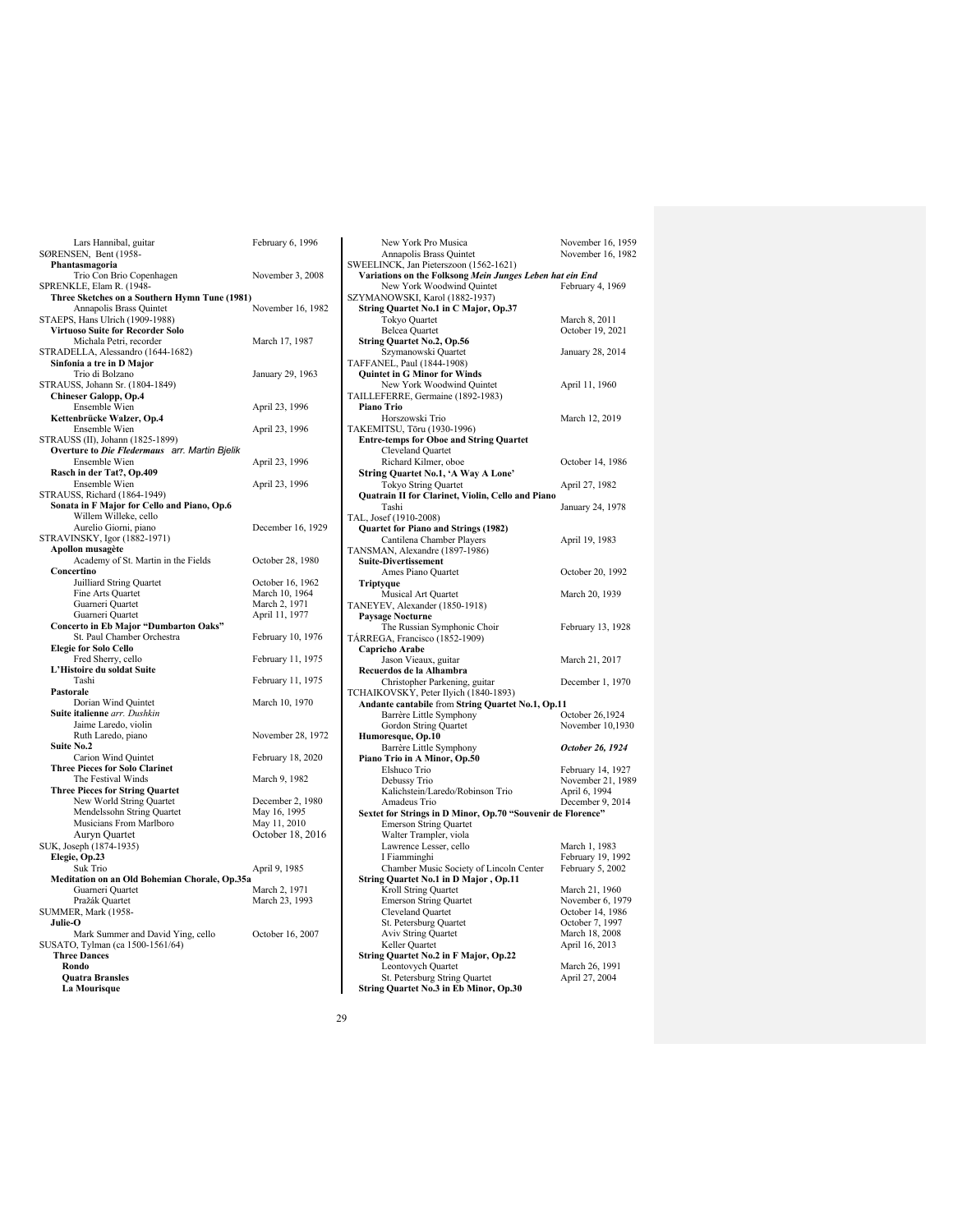| Delos Quartet                                               | December 4, 1984  |
|-------------------------------------------------------------|-------------------|
| St. Lawrence String Quartet                                 | January 9, 2001   |
| Vermeer Quartet                                             | January 24, 2006  |
| TCHESNOKOV, Pavel (1877-1944)                               |                   |
| Pantelev                                                    |                   |
| The Russian Symphonic Choir                                 | February 13, 1928 |
| TELEMANN, Georg Philipp (1681-1767)                         |                   |
| <b>Quartet in D Minor</b>                                   |                   |
| <b>Galliard Players</b>                                     | January 25, 1966  |
| Sonata in C Major for Treble Recorder and Basso Continuo    |                   |
| Michala Petri, recorder                                     |                   |
| Hanne Petri, continuo                                       | March 17, 1987    |
| Suite No.6 in D Minor for Flute, Oboe and Bassoon           |                   |
| Dorian Wind Quintet                                         | February 20, 1968 |
| <b>Three Fantasies for Descant Recorder</b>                 |                   |
| Michala Petri, recorder                                     | February 6, 1996  |
| THOMPSON, Randall (1899-1984)                               |                   |
| <b>String Quartet No.1 in D Minor</b>                       |                   |
| <b>Guilet Quartet</b>                                       | April 1, 1946     |
| THUILLE, Ludwig (1861-1907)                                 |                   |
| Sextet for Piano and Winds in Bb Major, Op.6                |                   |
| Berlin Philharmonic Wind Quintet                            |                   |
| Jon Nakamatsu, piano                                        | October 10, 2000  |
| TIPPETT, Michael (1905-1998)                                |                   |
| <b>String Quartet No.5</b>                                  |                   |
| Lindsay Quartet                                             | March 29, 1994    |
| TISCHHAUSER, Franz (1921-2016)                              |                   |
| Octet                                                       |                   |
| Vienna Octet                                                | January 14, 1957  |
| TORELLI, Giuseppe (1658-1709)                               |                   |
| <b>Concerto in D Major for Trumpet and String Orchestra</b> |                   |
| Paul Kuentz Paris Chamber Orchestra                         | March 8, 1965     |
| TOWER, Joan (1938-                                          |                   |
| <b>Night Fields for String Quartet</b>                      |                   |
| Muir String Quartet<br><b>Valentine Trills</b>              | May 14, 1996      |
| Carol Wincenc, flute                                        | February 24, 1998 |
| TROILA, Aniíbal Carmelo (1914-1976)                         |                   |
| Responso arr. Golijov                                       |                   |
| Kronos Quartet                                              | March 23, 1999    |
| TURINA, Joaquín (1882-1949)                                 |                   |
| La oración del torero, Op.34                                |                   |
| <b>Claremont String Quartet</b>                             | March 13, 1962    |
| Piano Trio, Op. 76                                          |                   |
| Amadeus Trio                                                | March 27, 2007    |
| Montrose Trio                                               | November 17, 2015 |
| TURNER, Kerry (1960-                                        |                   |
| <b>Barbara Allen</b>                                        |                   |
| American Horn Quartet                                       | March 6, 2007     |
| <b>The Sooners</b>                                          |                   |
| American Horn Quartet                                       | March 6, 2007     |
| VALENSIN, Georges (1844-1890)                               |                   |
| Minuet                                                      |                   |
| Barrère Ensemble                                            | April 4, 1933     |
| VARÉSE, Edgard (1883-1965)                                  |                   |
| Density 21.5 for Flute                                      |                   |
| The Festival Winds                                          | March 9, 1982     |
| VÁSQUEZ, Juan (ca 1510-ca 1560)                             |                   |
| Los ojos de Marfida                                         |                   |
| De los alamos vengo                                         |                   |
| The Waverly Consort                                         | March 21, 1978    |
| VAUGHAN WILLIAMS, Ralph (1872-1958)                         |                   |
| <b>Folk Songs</b>                                           |                   |
| Just as the tide was flowing                                |                   |
| The English Singers                                         | March 18, 1929    |
| The dark-eyed sailor                                        |                   |
| The English Singers                                         | January 31, 1927  |
| <b>The Turtle Dove</b>                                      |                   |
| The English Singers                                         | January 31, 1927  |
|                                                             |                   |

| The English Singers                                                                 | March 18, 1929                     |
|-------------------------------------------------------------------------------------|------------------------------------|
| <b>Wassail Song</b><br>The English Singers                                          | January 31, 1927                   |
| Nine Houseman Songs for Voice and Violin                                            |                                    |
| Helen Boatwright, soprano                                                           |                                    |
| Howard Boatwright, violin                                                           |                                    |
| Robert Helps, piano                                                                 | April 23, 1963                     |
| The Lark Ascending for Violin and Orchestra<br>St. Paul Chamber Orchestra           | February 10, 1976                  |
| VAUTOR, Thomas (fl 1600-20)                                                         |                                    |
| Sweet Suffolk Owl                                                                   |                                    |
| The Waverly Consort                                                                 | February 20, 1991                  |
| VECCHI, Orazio (1550-1605)                                                          |                                    |
| The white delightful swan<br>The Waverly Consort                                    |                                    |
| VERACINI, Francesco Maria (1690-1768)                                               | February 20, 1991                  |
| Sonata in D Major, Op.2, No.1                                                       |                                    |
| Sonata in A Major, Op.2, No.6                                                       |                                    |
| Sonata in E Minor, Op.2, No.8                                                       |                                    |
| Sonata in F Major, Op.2, No.10                                                      |                                    |
| Sonata in E Minor, Op.5, No.8<br>Two Sonatas in A Minor, K.3, K.7                   |                                    |
| Trio Settecento                                                                     | February 17, 2015                  |
| VERDI, Giuseppe (1813-1901)                                                         |                                    |
| <b>String Quartet in E Minor, Op.68</b>                                             |                                    |
| Quartetto Italiano                                                                  | November 1, 1954                   |
| Ouartetto Italiano<br>I Solisti Veneti                                              | January 28, 1964                   |
| Fine Arts Quartet                                                                   | February 24, 1970<br>April 8, 1980 |
| <b>Borromeo String Quartet</b>                                                      | November 10, 1992                  |
| Tokyo String Quartet                                                                | November 16, 2004                  |
| VILLA-LOBOS, Heitor (1887-1959)                                                     |                                    |
| Chôro No.2 for Flute and Clarinet<br>Dorian Wind Quintet                            | March 10, 1970                     |
| Prelude II                                                                          |                                    |
| Prelude IV                                                                          |                                    |
| Etude I                                                                             |                                    |
| Christopher Parkening, guitar                                                       | December 1, 1970                   |
| Quinteto en forma de chôros<br>New York Woodwind Quintet                            | April 11, 1960                     |
| New York Woodwind Quintet                                                           | January 26, 1965                   |
| Dorian Wind Quintet                                                                 | February 20, 1968                  |
| New York Woodwind Quintet                                                           | November 12, 2013                  |
| <b>String Quartet No.6</b>                                                          |                                    |
| <b>Stuyvesant Quartet</b><br><b>String Quartet No.7</b>                             | April 14, 1947                     |
| New Music Quartet                                                                   | March 7, 1955                      |
| <b>String Quartet No.17</b>                                                         |                                    |
| <b>Budapest String Quartet</b>                                                      | January 11, 1960                   |
| <b>String Trio</b>                                                                  | January 17, 1949                   |
| Members of the New York Quartet<br>VIOTTI, Giovanni Battista (1755-1824)            |                                    |
| Trio a Deux Violons e Violoncello in G Minor, Op.16, No.2                           |                                    |
| Sonata da Camera                                                                    | October 6, 1970                    |
| VIVALDI, Antonio (1678-1741)                                                        |                                    |
| <b>Concerto in G Minor for Flute, Oboe and Bassoon</b><br>New York Woodwind Quintet | April 9, 1956                      |
| Clarion Wind Quintet                                                                | March 31, 1964                     |
| The Festival Winds                                                                  | March 9, 1982                      |
| Concerto in C Minor for Strings and Cembalo                                         |                                    |
| I Musici                                                                            | March 16, 1959                     |
| Concerto in B Flat Major for Violin, Cello, Strings and Cembalo<br>I Musici         | March 16, 1959                     |
| Virtuosi di Roma                                                                    | October 31, 1978                   |
| Concerto No.5 'Estro Armonico'                                                      |                                    |
| Pro Arte Quartet                                                                    | March 16, 1936                     |
| <b>Concerto in G Minor for Two Violoncellos</b>                                     |                                    |
| Paul Kuentz Paris Chamber Orchestra<br>Concerto in G Minor, RV 107                  | March 8, 1965                      |
|                                                                                     |                                    |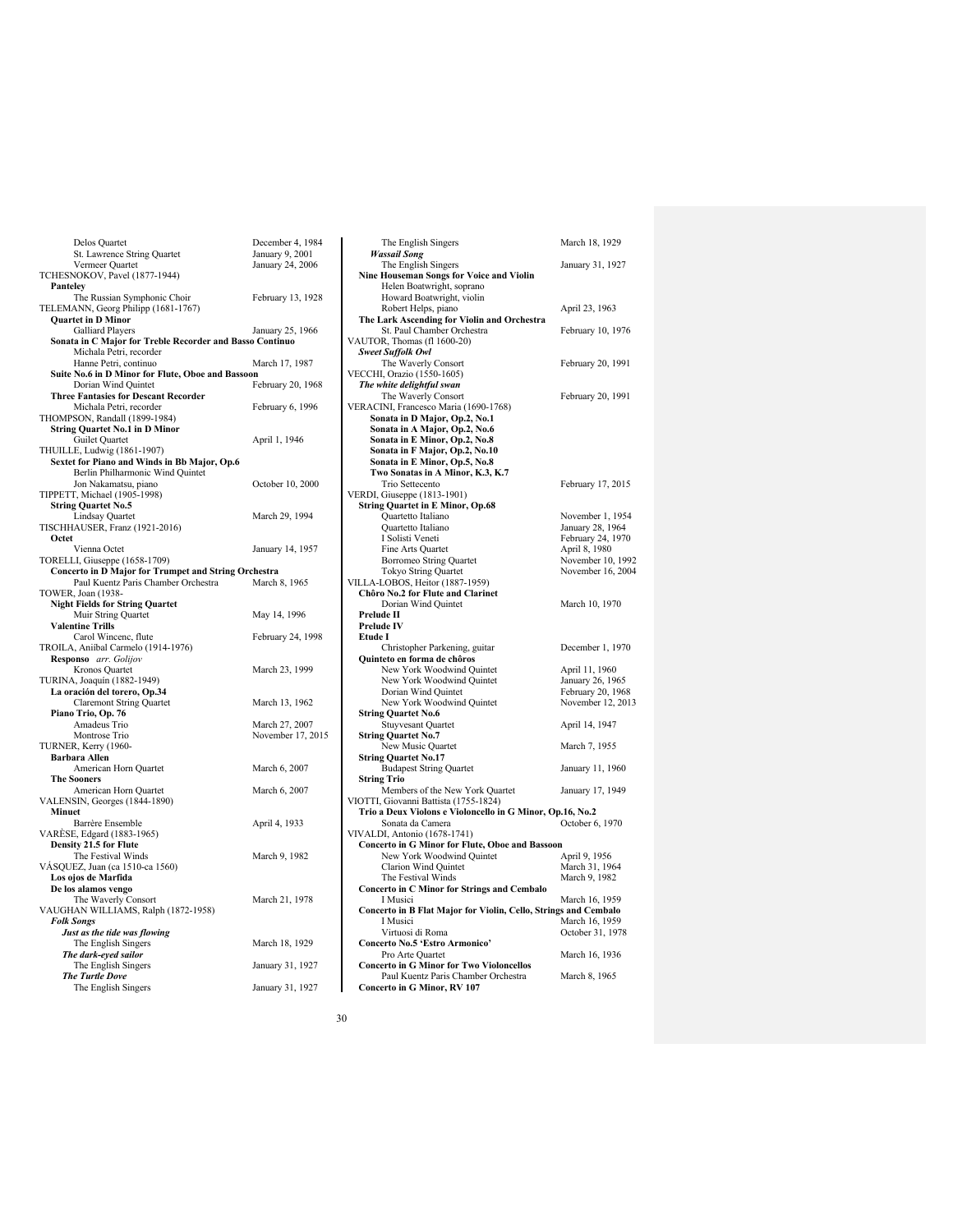| Aulos Ensemble                                                 | December 10, 2002  |
|----------------------------------------------------------------|--------------------|
| Concerto in A Minor for Viola d'amore                          |                    |
| Paul Hindemith, viola d'amore                                  | March 13, 1938     |
| Sonata in A Minor for Flute, Bassoon and Harpsichord           |                    |
| <b>Galliard Players</b>                                        | January 25, 1966   |
| Sonata in G Major for Descant Recorder and Basso Continuo      |                    |
| Michala Petri, recorder                                        |                    |
| Lars Hannibal, continuo                                        | February 6, 1996   |
| The Concertos of the Four Seasons, Op.8                        |                    |
| for Violin, Strings and Harpsichord                            |                    |
| Concerto No.1 in E Major, RV 269 La primavera                  |                    |
| Concerto No.2 in G Minor, RV 315 L'estate                      |                    |
| Concerto No.3 in F Major, RV 293 L'autunno                     |                    |
| Concerto No.4 in F Minor, RV 297 L'inverno                     |                    |
| Virtuosi di Roma                                               | October 31, 1978   |
| VARTABED, Komitas (1869-1935)                                  |                    |
| Armenian Folk Songs arr. Sergei Aslamazian                     |                    |
| Aizuri Quartet                                                 | November 29. 2019  |
| VREBALOV, Aleksandra (1970-                                    |                    |
| <b>Panonia Boundless</b>                                       |                    |
| Kronos Quartet                                                 | March 23, 1999     |
| WALOND, William (ca 1725-1770)                                 |                    |
| Voluntary                                                      |                    |
| Eastman Brass                                                  | May 3, 1988        |
| WALTON, William (1902-1983)                                    |                    |
| <b>Five Bagatelles for Solo Guitar</b>                         |                    |
| Manuel Barrueco, guitar                                        | March 2, 2004      |
| WARLOCK, Peter (1894-1930)                                     |                    |
| <b>Elizabethan Songs</b>                                       |                    |
| Alack, alack, my heart is woe                                  |                    |
| <b>Buy New Brooms</b>                                          |                    |
| Sweet Was the Song the Virgin Sung                             |                    |
| This merry pleasant spring                                     |                    |
| <b>Budapest String Quartet</b><br>Uta Graf, soprano            | February 11, 1952  |
| WARNER, H. Waldo (1874-1945)                                   |                    |
| "Moods" Theme and Variations, Op.42                            |                    |
| Gordon String Quartet                                          | February 18, 1935  |
| WEBER, Ben (1916-1979)                                         |                    |
| <b>Consort of Winds</b>                                        |                    |
| Boehm Quintette                                                | March 14, 1989     |
| WEBER, Carl Maria von (1786-1826)                              |                    |
| Grand duo concertant in Eb Major for Clarinet and Piano, Op.48 |                    |
| David Glazer, clarinet                                         |                    |
| Richard Goode, piano                                           | September 23, 1975 |
| Jon Manasee, clarinet                                          |                    |
| Jon Nakamatcu, piano                                           | March 8, 2022      |
| <b>Overture to Der Freischütz</b>                              |                    |
| Ensemble Wien                                                  | April 23, 1996     |
| <b>Overture to Silvana</b>                                     |                    |
| Barrère Little Symphony                                        | February 23, 1931  |
| WEBERN, Anton (1883-1945)                                      |                    |
| <b>Bagatelles for String Quartet, Op.9</b>                     |                    |
| Juilliard String Quartet                                       | October 16, 1962   |
| Guarneri Quartet                                               | March 2, 1971      |
| Fine Arts Quartet                                              | April 8, 1980      |
| Five Movements for String Quartet, Op.5                        |                    |
| <b>Borodin Quartet</b>                                         | January 7, 1969    |
| Vermeer Quartet                                                | February 28, 1978  |
| <b>Chester Quartet</b>                                         | November 3, 1998   |
| <b>Langsamer Satz for String Quartet</b>                       |                    |
| <b>Chester Quartet</b>                                         | November 3, 1998   |
| Tokyo String Quartet                                           | November 16, 2004  |
| <b>String Trio, Op.20</b>                                      |                    |
| Juilliard String Quartet                                       | March 28, 1972     |
| WEEKLES, Thomas (1576-1623)<br><b>Centone No.6</b>             |                    |
| Eastman Brass                                                  | May 3, 1988        |
| Madrigals                                                      |                    |
|                                                                |                    |

| Harke, all ye lovely saints above<br><b>Hosanna to the Son of David</b>    |                                    |
|----------------------------------------------------------------------------|------------------------------------|
| My Phillis bids mee pack                                                   |                                    |
| On the plaines Faire traines                                               |                                    |
| The English Singers                                                        | January 31, 1927                   |
| O care thou wilt dispatch mee                                              |                                    |
| The English Singers                                                        | November 14, 1932                  |
| The Waverly Consort                                                        | February 20, 1991                  |
| Sing wee at pleasure                                                       |                                    |
| Welcome sweet pleasure                                                     |                                    |
| The English Singers                                                        | November 14, 1932                  |
| Aye me alas hey hoe<br>As Vesta was from Latmos hill descending            |                                    |
| The Waverly Consort                                                        |                                    |
| WEISS, Sylvius Leopold (1686-1750)                                         | February 20, 1991                  |
| Gigue                                                                      |                                    |
| Prelude                                                                    |                                    |
| Christopher Parkening, guitar                                              | December 1, 1970                   |
| WERT, Giaches de (1535-1596)                                               |                                    |
| Canzon                                                                     |                                    |
| Annapolis Brass Quintet                                                    | November 16, 1982                  |
| WHYTHORNE, Thomas (1528-1595)                                              |                                    |
| <b>Buy new brooms</b>                                                      |                                    |
| <b>Budapest String Quartet</b>                                             |                                    |
| Uta Graf, soprano                                                          | February 11, 1952                  |
| WIDMANN, Jorg (1973-                                                       |                                    |
| Jagdquartett for Strings                                                   |                                    |
| Danish String Quartet                                                      | April 10, 2018                     |
| WILBYE, John (1574-1638)                                                   |                                    |
| Draw on, sweet night                                                       |                                    |
| The Waverly Consort                                                        | February 20, 1991                  |
| Stay, Corydon, thou swain                                                  |                                    |
| The English Singers                                                        | January 31, 1927                   |
| WOLF, Hugo (1860-1903)                                                     |                                    |
| <b>Italian Serenade</b>                                                    |                                    |
| Coolidge Quartet<br><b>Budapest String Quartet</b>                         | February 10, 1941<br>March 2, 1953 |
| <b>Claremont String Quartet</b>                                            | March 13, 1962                     |
| Guarneri Quartet                                                           |                                    |
| <b>Emerson String Quartet</b>                                              | April 11, 1977<br>October 14, 1980 |
| Whitman String Quartet                                                     | November 14, 2000                  |
| Artemis Quartet                                                            | April 12, 2016                     |
| <b>String Quartet in D Minor</b>                                           |                                    |
|                                                                            |                                    |
|                                                                            |                                    |
| La Salle Quartet                                                           | October 17, 1967                   |
| WOLPE, Stefan (1902-1972)                                                  |                                    |
| <b>String Quartet (1969)</b><br>Juilliard String Quartet                   | October 16, 1990                   |
| WRIGHT, Rayburn (1922-1990)                                                |                                    |
| <b>Gershwin Variations for Brass Quintet</b>                               |                                    |
| Eastman Brass                                                              | May 3, 1988                        |
| WUORINEN, Charles (1938-2020)                                              |                                    |
| Trio                                                                       |                                    |
| Horszowski Trio                                                            | January 17. 2017                   |
| YSAŸE, Eugène (1858-1931)                                                  |                                    |
| Ballade, Op.27, No.3 for Solo Violin                                       |                                    |
| Jennifer Frautschi, violin                                                 | March 8, 2022                      |
| YUSUPOV, Benjamin (1962-                                                   |                                    |
| Musica mundi<br><b>Talich Quartet</b>                                      | November 17, 2009                  |
|                                                                            |                                    |
| ZEMLINSKY, Alexander von (1871-1942)<br>Humoreske (Rondo) for Wind Quintet |                                    |
| Berlin Philharmonic Wind Quintet                                           | October 10, 2000                   |
| ZOLOTARYOV, Vasily Andreyevich (1872-1964)                                 |                                    |
| <b>Little Gypsy</b>                                                        |                                    |
| The Russian Symphonic Choir                                                | February 13, 1928                  |
| ZWILICH, Ellen Taaffe (1939-                                               |                                    |
| <b>String Quartet (1974)</b>                                               |                                    |
| Cavani String Quartet<br><b>String Quartet No.2</b>                        | December 12, 1989                  |